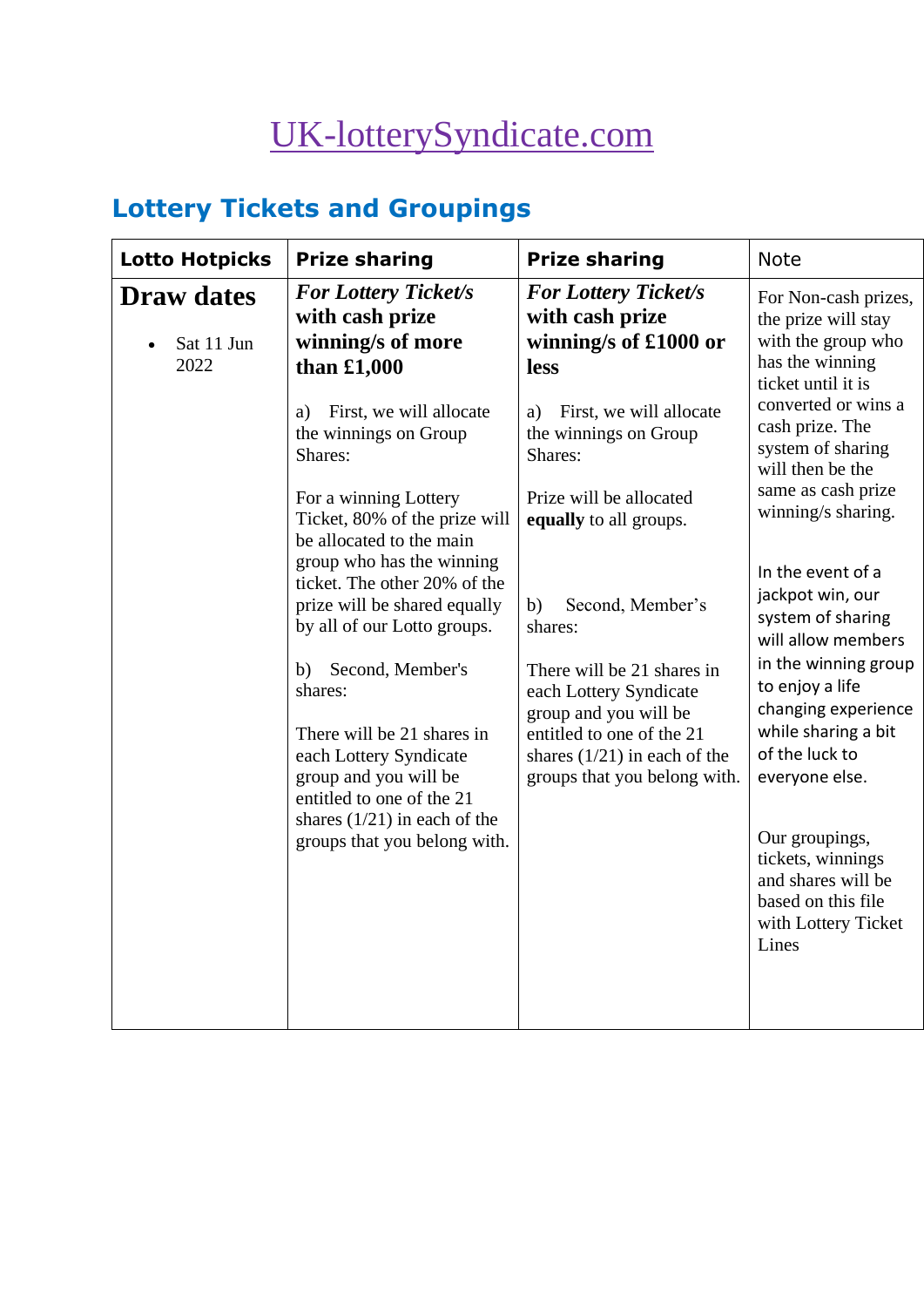#### *Lottery Syndicate Group 1*

#### *1) Do1V1, 2) Ma22G05/MA38G119, 3) La66B40, 4) He82C30,5) Ti53W41,6) Ke34B01, 7) Sa43B16, 8Pa30C27, 9) Tr76G01,10) Ca71W01, 11) Ki11S03, 12) Je15M11, 13) Kh33K03, 14) Ni39G16, 15) TH94L16, 16) Jo54V2 , 17) Sh20S29, 18) An67B17, 19) Ni36N20 20) Si12G05 , 21) Gl25L33*

Ticket 1 of 10

Ticket number: 1120-050646528-276979 Purchase date and time: Sat 11 Jun 2022 at 5:19

#### • **Your numbers**

- $\bullet$  A (Pick 1)
	- o 12
	- o Lucky Dip
- $\bullet$  B (Pick 5)
	- o 01
	- o 09
	- o 31
	- o 36
	- $\circ$  42
	- o Lucky Dip
- $\bullet$  C (Pick 1) -
	- $\circ$  30
	- o Lucky Dip
- $D$  (Pick 3)
	- o 19
		- o 35
		- o 43
		- o Lucky Dip
- $\bullet$  E (Pick 1) -
	- $\circ$  57
	- o Lucky Dip

We'll email you if you win.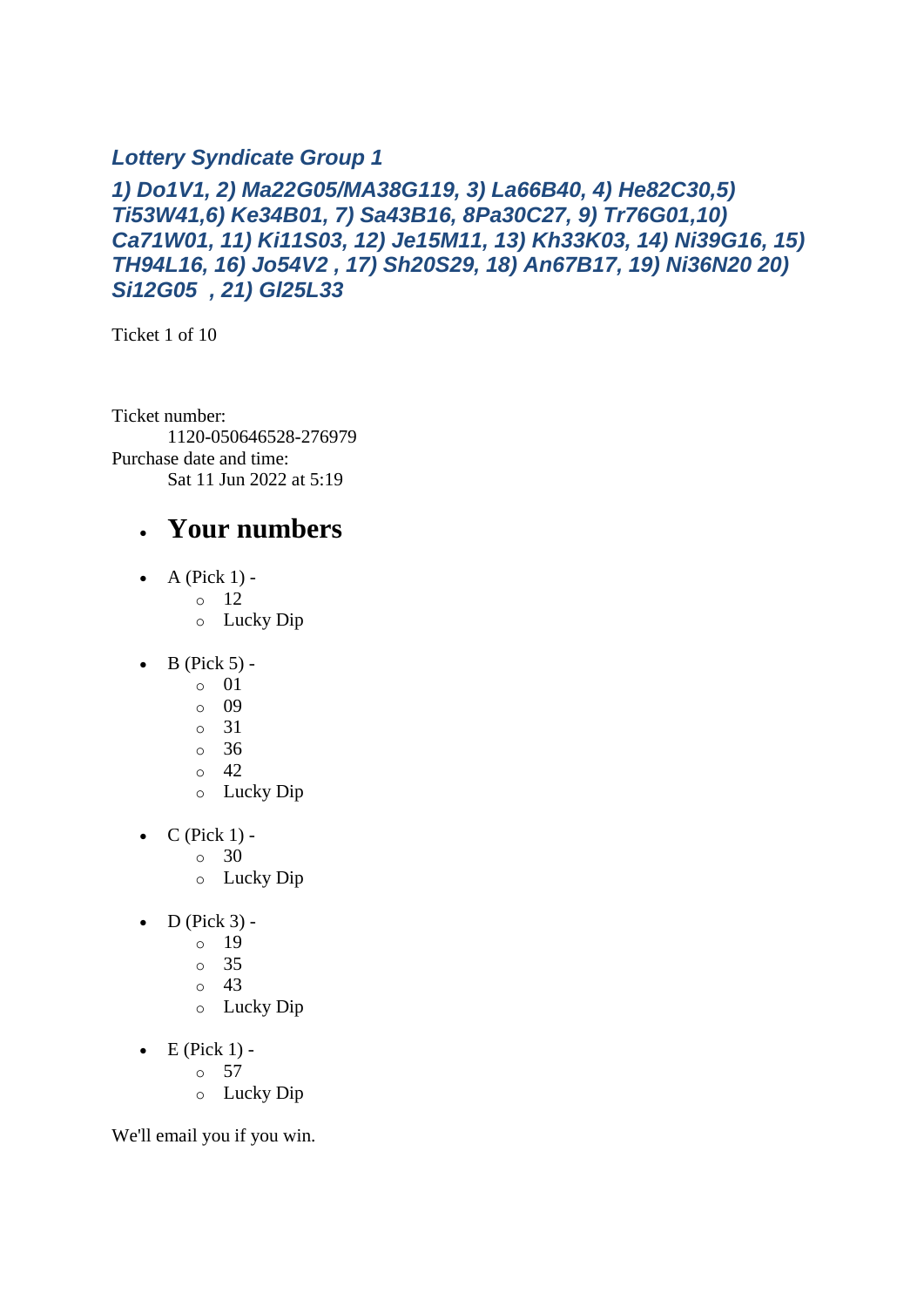#### **Draws summary**

**Draws: SatSaturday Weeks:** 1

## **Draw summary**

Sat 11 Jun 2022

## **Draw dates**

• Sat 11 Jun 2022

**Cost:** 5 plays x £1.00 for 1 draw = £5.00

## **Total:**

£5.00

*-----------------------------------------------------*

#### *Lottery Syndicate Group 2*

*1) Do1V1, 2) Ma22G05/MA38G119, 3) Ri28L30, 4) He82C30,5) Da10N11Norcup ,6) Ke34B01, 7) Sa43B16, 8) Pa30C27, 9) Tr76G01,10) Ca71W01, 11) Ki11S03, 12) Je15M11, 13) Me91M02, 14) Ni39G16, 15) Ti53W41, 16) An67B17, 17) Sh20S29, 18) Kh33K03, 19) Ni36N20, 20) Ju06M25, 21) Gl25L33*

Ticket 2 of 10

Ticket number: 1120-062180868-275379 Purchase date and time: Sat 11 Jun 2022 at 5:19

## • **Your numbers**

 $\bullet$  A (Pick 1) o 11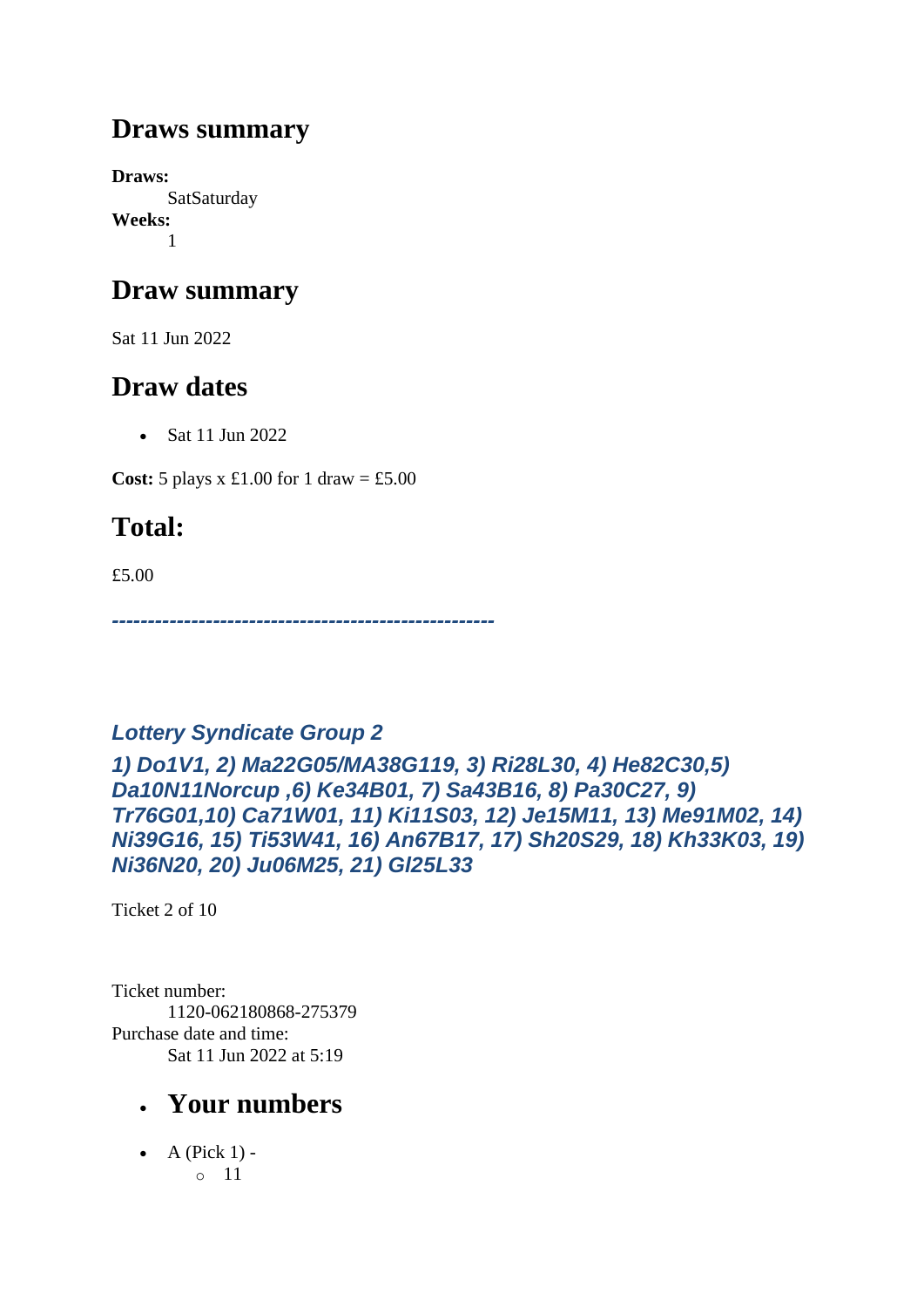- o Lucky Dip
- $\bullet$  B (Pick 5)
	- o 09
	- o 17
	- o 33
	- o 39 o 48
	- o Lucky Dip
- $\bullet$  C (Pick 1) -
	- $\circ$  10
	- o Lucky Dip
- $\bullet$  D (Pick 3)
	- o 05
	- o 45
	- o 58
	- o Lucky Dip
- $\bullet$  E (Pick 1)
	- o 18
	- o Lucky Dip

## **Draws summary**

**Draws: SatSaturday Weeks:** 1

## **Draw summary**

Sat 11 Jun 2022

## **Draw dates**

• Sat 11 Jun 2022

**Cost:** 5 plays x £1.00 for 1 draw = £5.00

## **Total:**

£5.00

*-----------------------------------------------------*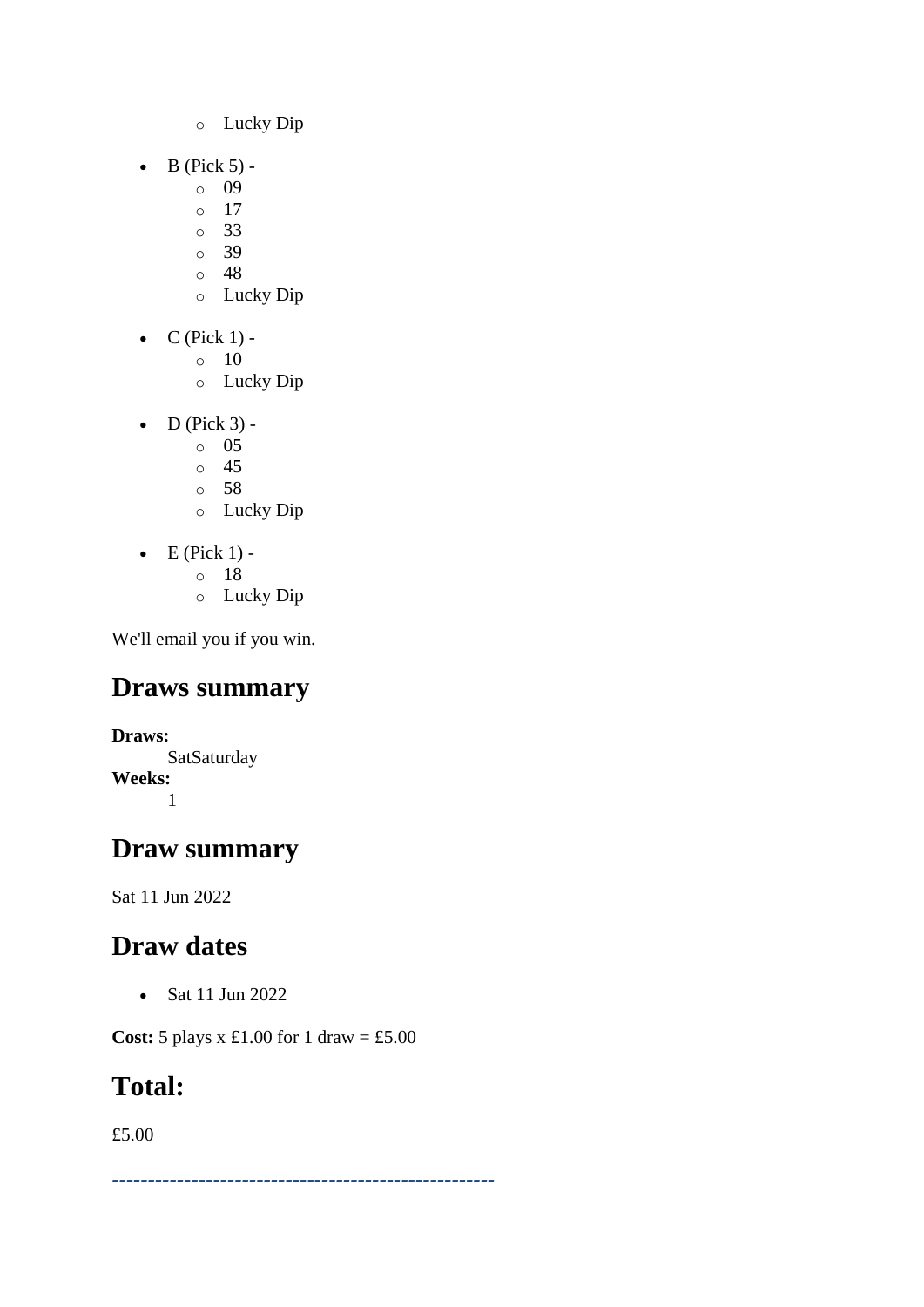#### *Lottery Syndicate Group 3*

*1) Do1V1, 2) Ma22G05/MA38G119, 3) Ri28L30, 4) He82C30,5) Ti53W41,6) Ke34B01, 7) Sa43B16, 8) Pa30C27, 9) Tr76G01,10) Ca71W01, 11) Ki11S03, 12) Je15M11, 13) Pa03R03, 14) Ni39G16, 15) Me91M02, 16) An67B17, 17) Sh20S29, 18) Ar01B24, 19) Ni36N20, 20) Wi03F2, 21) Gl25L33*

Ticket 3 of 10

Ticket number: 1120-017143296-271479 Purchase date and time: Sat 11 Jun 2022 at 5:19

#### • **Your numbers**

- $\bullet$  A (Pick 1)
	- o 38
	- o Lucky Dip
- $\bullet$  B (Pick 5)
	- o 02
	- o 14
	- o 27
	- o 30
	- o 36
	- o Lucky Dip
- $C$  (Pick 1) -
	- $\circ$  42
	- o Lucky Dip
- $\bullet$  D (Pick 3)
	- o 05
	- $\circ$  42
	- o 56
	- o Lucky Dip
- $\bullet$  E (Pick 1)
	- o 38
	- o Lucky Dip

We'll email you if you win.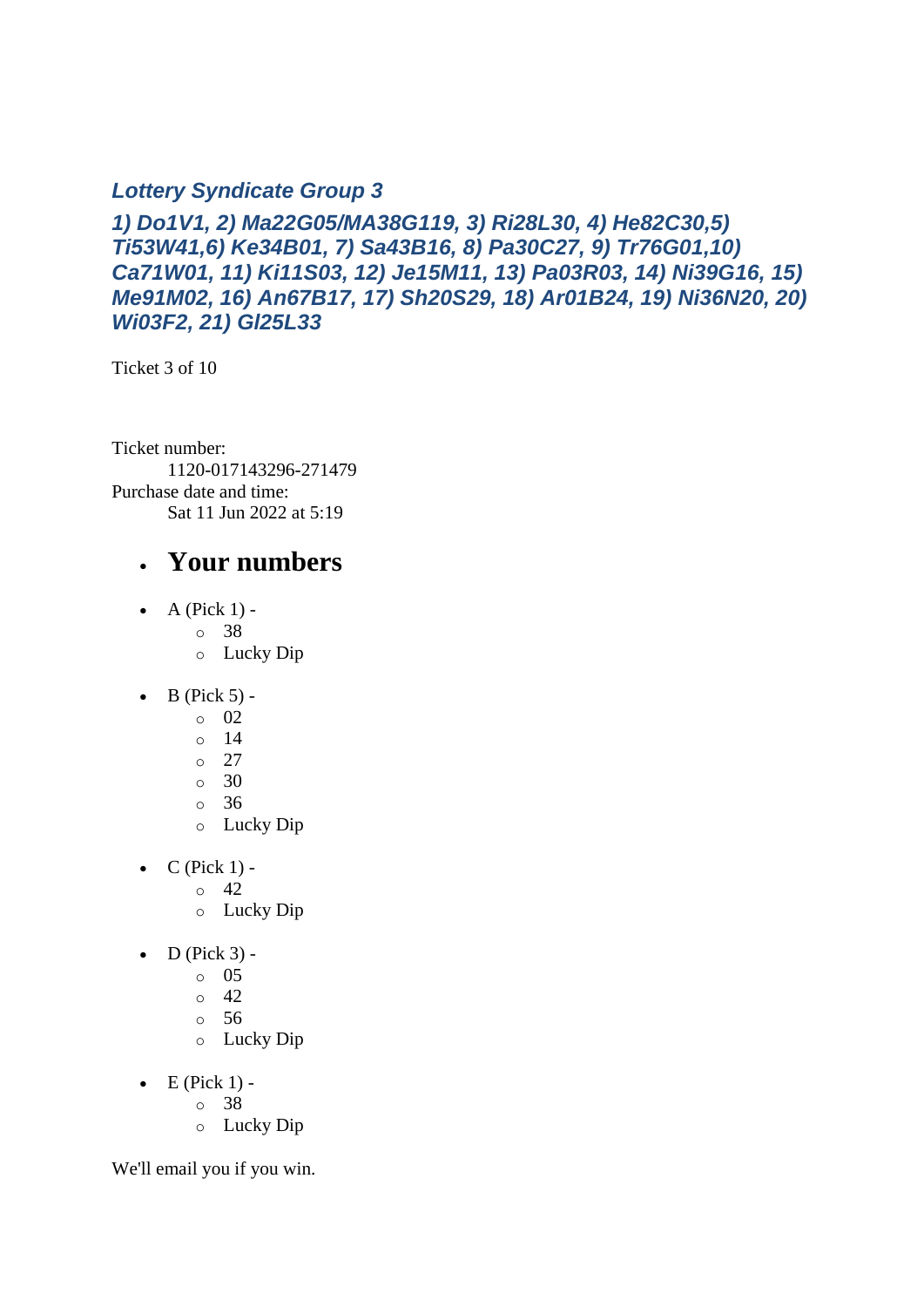#### **Draws summary**

**Draws: SatSaturday Weeks:** 1

### **Draw summary**

Sat 11 Jun 2022

## **Draw dates**

• Sat 11 Jun 2022

**Cost:** 5 plays x £1.00 for 1 draw = £5.00

## **Total:**

£5.00

*-----------------------------------------------------*

#### *Lottery Syndicate Group 4*

*1) Do1V1, 2) Ma22G05/MA38G119, 3) Ma45C21, 4 He82C30,5) Jo16V36, 6) Ke34B01, 7) Sa43B16, 8) Pa30C27, 9) Tr76G01,10) Ca71W01, 11) Ki11S03, 12) Je15M11, 13) An67B17, 14) Ni39G16, 15) Pa52W81, 16) De05M22, 17) Sh20S29, 18) Ar01B24, 19) Ni36N20, 20) Wi03F2, 21) Gl25L33*

Ticket 4 of 10

Ticket number: 1120-028677636-279579 Purchase date and time: Sat 11 Jun 2022 at 5:19

## • **Your numbers**

 $\bullet$  A (Pick 1) o 13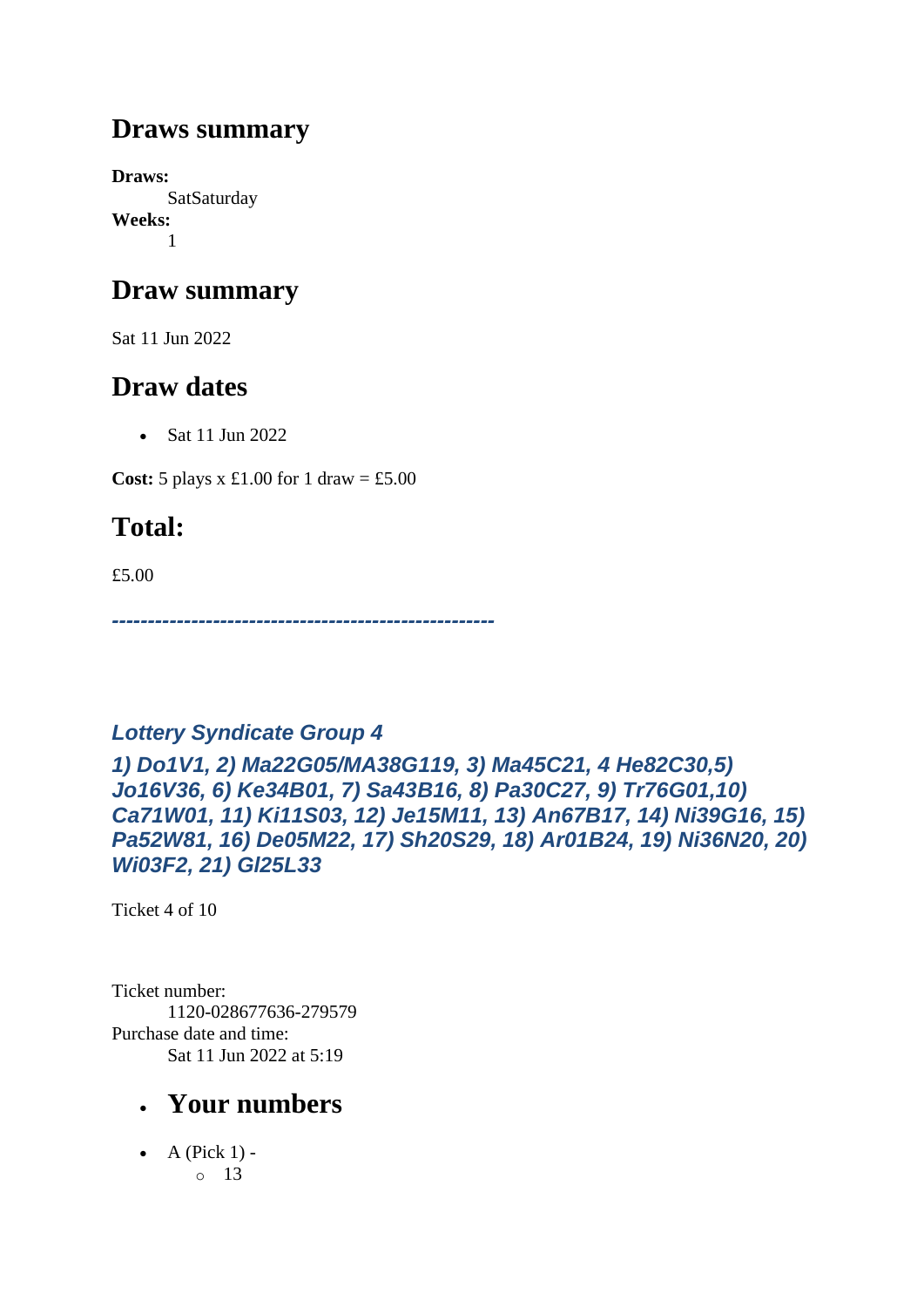- o Lucky Dip
- $\bullet$  B (Pick 5)
	- o 09
	- o 15
	- $\circ$  27
	- $\circ$  40  $\circ$  44
	- o Lucky Dip
- $\bullet$  C (Pick 1)
	- o 06
	- o Lucky Dip
- $\bullet$  D (Pick 3)
	- o 01
	- $\circ$  20
	- o 44
	- o Lucky Dip
- $\bullet$  E (Pick 1)
	- o 57
	- o Lucky Dip

## **Draws summary**

**Draws: SatSaturday Weeks:** 1

## **Draw summary**

Sat 11 Jun 2022

## **Draw dates**

• Sat 11 Jun 2022

**Cost:** 5 plays x £1.00 for 1 draw = £5.00

## **Total:**

£5.00

*---------------------------------------------------*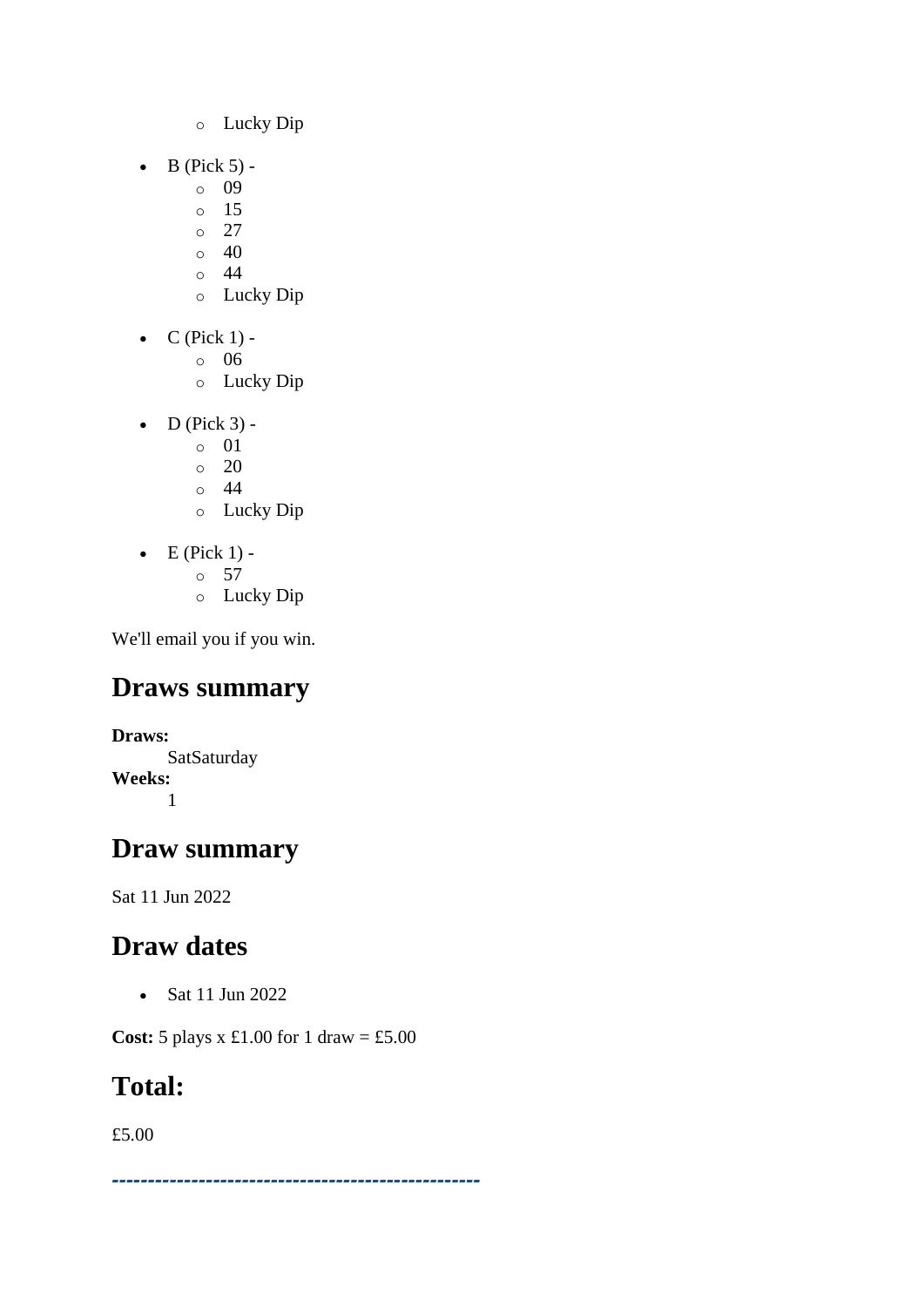#### *Lottery Syndicate Group 5*

*1) Do1V1, 2) Ma22G05/MA38G119, 3) Pa30C27, 4) He82C30,5) Wi03F2,6) Ke34B01, 7) Sa43B16, 8) Ow76B04, 9) Me91M02,10) Ca71W01, 11) Ki11S03, 12) Je15M11, 13) Pa52W81, 14) Ni39G16, 15) Ri28L30, 16) Pe64G41, 17) Sh20S29, 18) Ma45C21, 19) Ni36N20, 20) BA09K03Basat, 21) Gl25L33*

Ticket 5 of 10

Ticket number: 1120-062246404-276479 Purchase date and time: Sat 11 Jun 2022 at 5:19

#### • **Your numbers**

- $\bullet$  A (Pick 1)
	- o 31
	- o Lucky Dip
- $\bullet$  B (Pick 5) -
	- $\circ$  10
	- o 24
	- o 33
	- o 45
	- o 59
	- o Lucky Dip
- $C$  (Pick 1)
	- o 48
	- o Lucky Dip
- $\bullet$  D (Pick 3)
	- o 06
	- $\circ$  50
	- o 55
	- o Lucky Dip
- $\bullet$  E (Pick 1)
	- o 31
	- o Lucky Dip

We'll email you if you win.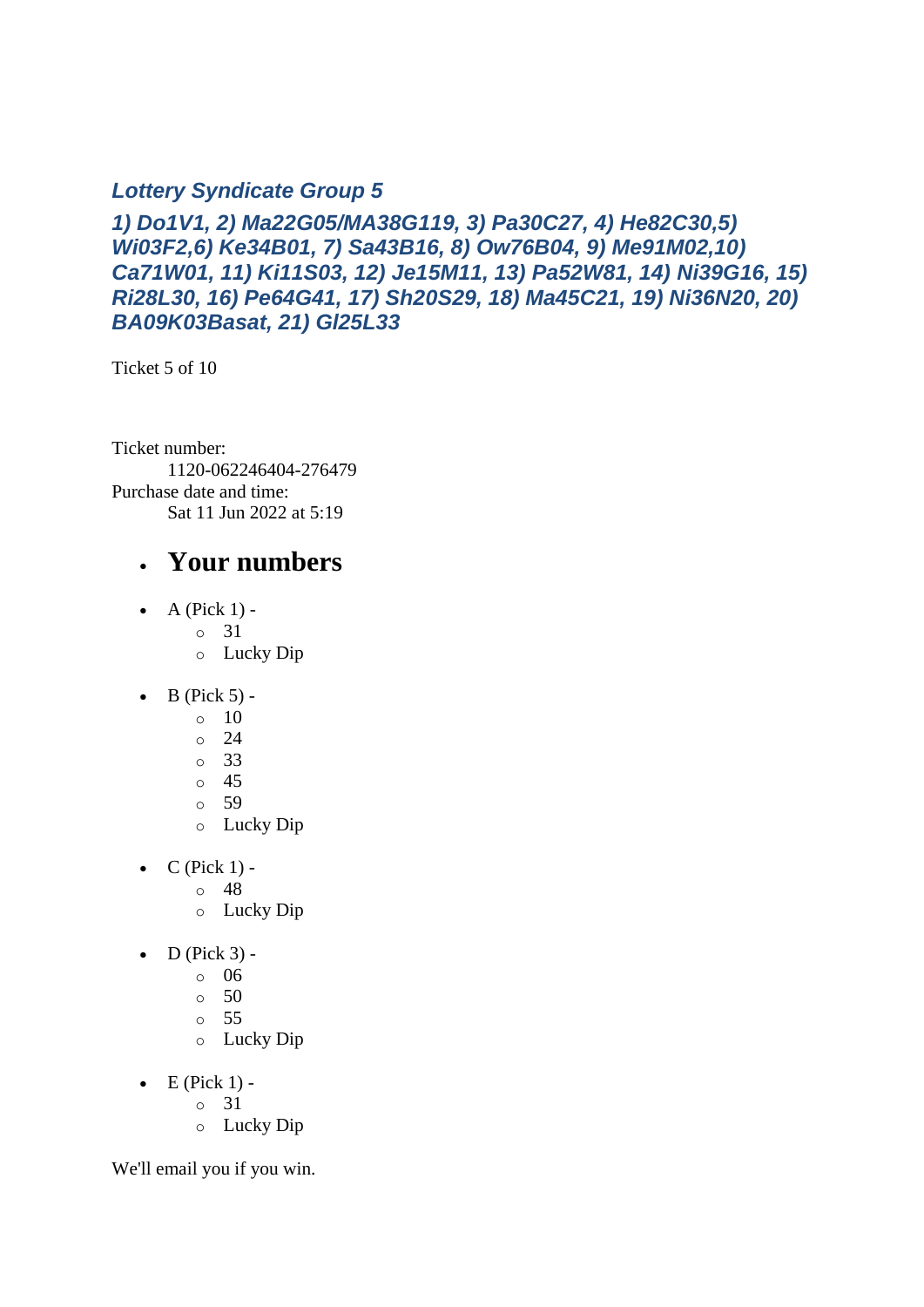#### **Draws summary**

**Draws: SatSaturday Weeks:** 1

### **Draw summary**

Sat 11 Jun 2022

## **Draw dates**

• Sat 11 Jun 2022

**Cost:** 5 plays x £1.00 for 1 draw = £5.00

## **Total:**

£5.00

*-----------------------------------------------------*

#### *Lottery Syndicate Group 6*

*1) Ro26C28, 2) RO98H60, 3) Sh37P01, 4) Do12P04,5) Do1V1,6) No15L30, 7) Sa43B16, 8) BA09K03Basat, 9) To23S12 (TGS),10) Da27R40, 11) Pe64G41, 12) Ma98A17, 13) Ow76B04, 14) Wi22M02, 15) Da10N11Norcup , 16) PH30B19, 17) Ca71W01, 18) Ma94N21, 19) Jo16V36, 20) Sa65C13, 21) Wi03F2*

Ticket 6 of 10

Ticket number: 1120-004504064-272279 Purchase date and time: Sat 11 Jun 2022 at 5:19

## • **Your numbers**

 $\bullet$  A (Pick 1) o 36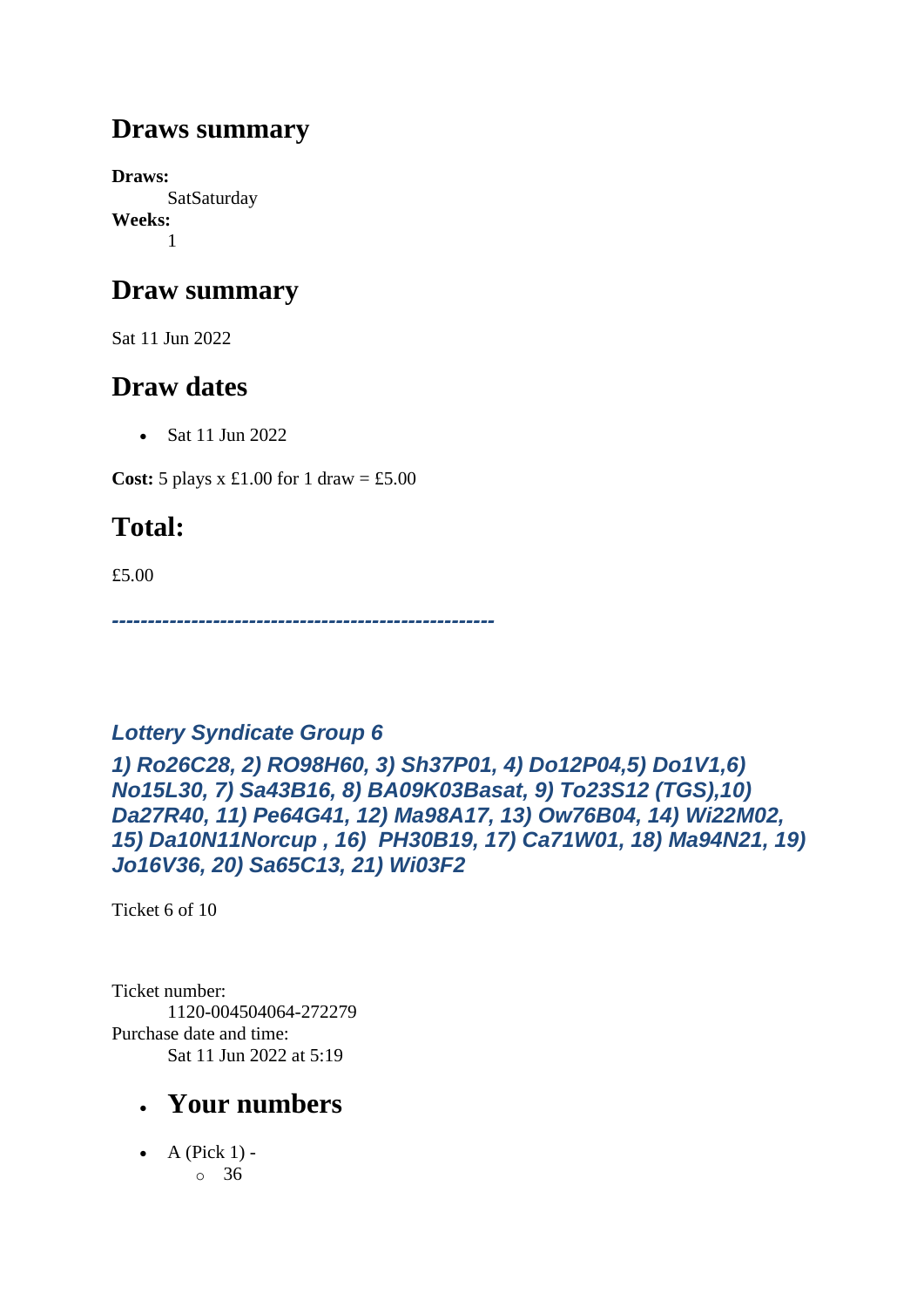- o Lucky Dip
- $\bullet$  B (Pick 5)
	- o 06
	- $\circ$  10
	- o 22
	- o 30 o 31
	- o Lucky Dip
- $\bullet$  C (Pick 1)
	- o 06
	- o Lucky Dip
- $D$  (Pick 2) -
	- $\circ$  42
	- o 46
	- o Lucky Dip
- $\bullet$  E (Pick 1)
	- o 59
	- o Lucky Dip

## **Draws summary**

**Draws: SatSaturday Weeks:** 1

## **Draw summary**

Sat 11 Jun 2022

## **Draw dates**

• Sat 11 Jun 2022

**Cost:** 5 plays x £1.00 for 1 draw = £5.00

## **Total:**

£5.00

*-----------------------------------------------------*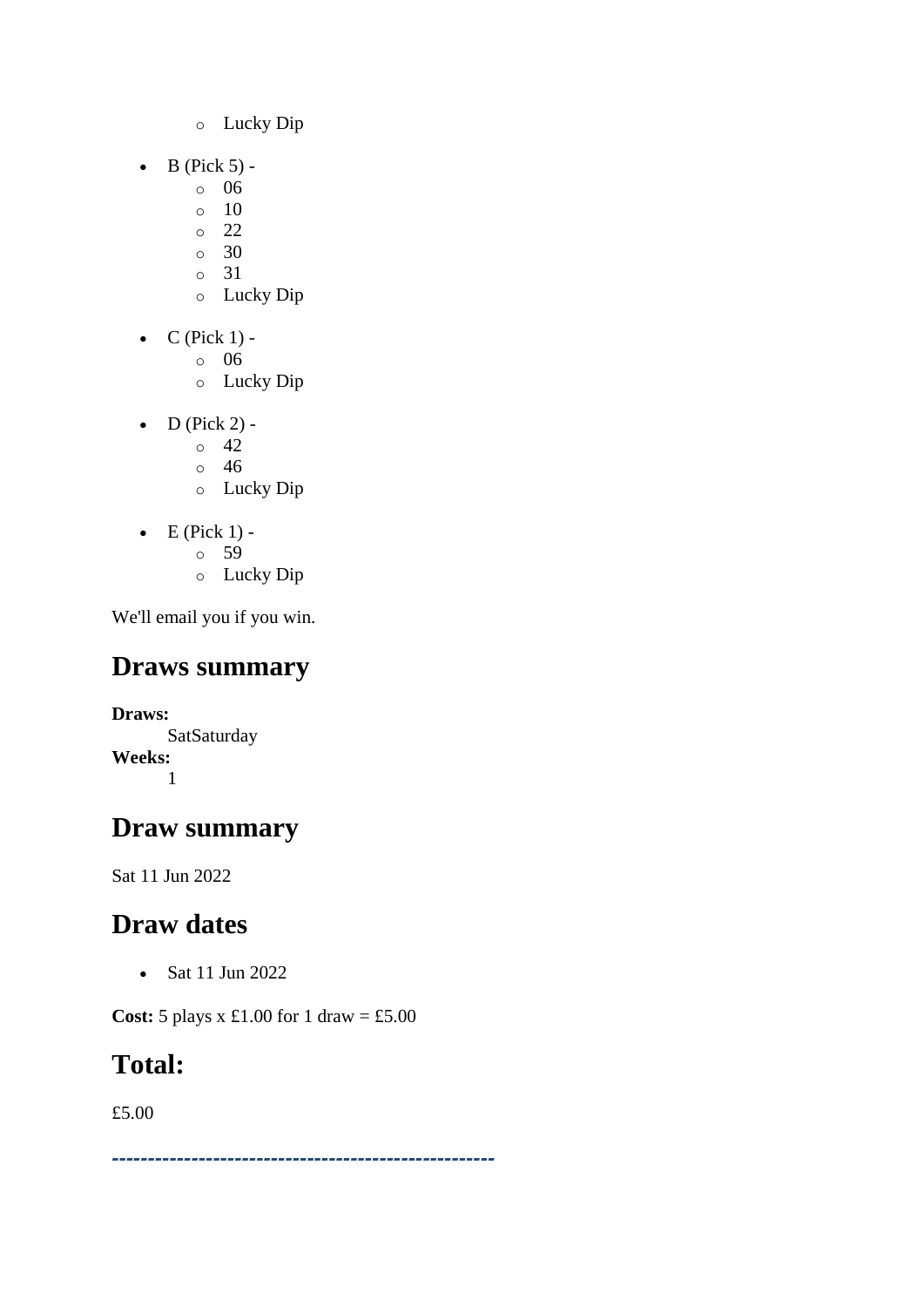#### *Lottery Syndicate Group 7*

*1) Ro26C28, 2) Jo54V2, 3) Sh37P01, 4) Ma98A17,5) Ju06M25, 6) Mi02L17, 7) Sa43B16, 8) Ch94O10, 9) To23S12 (TGS),10) Da27R40, 11) An76D15, 12) Pe64G41, 13) RO98H60, 14) Wi22M02, 15) Do12P04, 16) PH30B19, 17) Si12G05 , 18) Je58M18, 19) La66B40, 20) Sa65C13, 21) Be11V1*

Ticket 7 of 10

Ticket number: 1120-016038404-270679 Purchase date and time: Sat 11 Jun 2022 at 5:19

#### • **Your numbers**

- $\bullet$  A (Pick 1)
	- o 59
	- o Lucky Dip
- $\bullet$  B (Pick 5)
	- o 18
	- o 28
	- o 33
	- o 38
	- $\circ$  50
	- o Lucky Dip
- $C$  (Pick 1)
	- o 03
	- o Lucky Dip
- $\bullet$  D (Pick 2)
	- o 33
	- $\degree$  49
	- o Lucky Dip
- $\bullet$  E (Pick 1) -
	- $\circ$  10
	- o Lucky Dip

We'll email you if you win.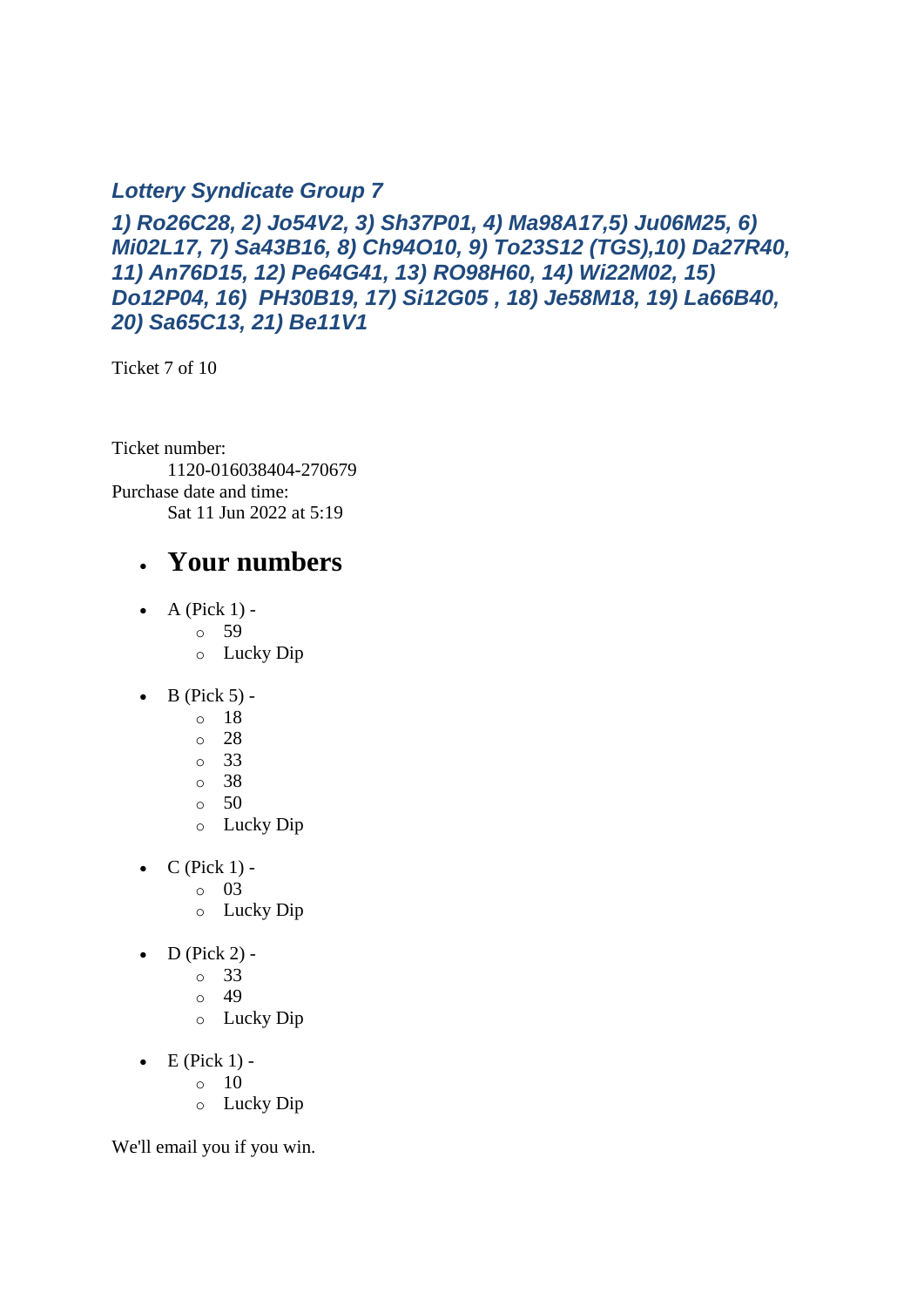#### **Draws summary**

**Draws: SatSaturday Weeks:** 1

### **Draw summary**

Sat 11 Jun 2022

## **Draw dates**

• Sat 11 Jun 2022

**Cost:** 5 plays x £1.00 for 1 draw = £5.00

## **Total:**

£5.00

*-----------------------------------------------------*

#### *Lottery Syndicate Group 8*

*1) Ro26C28, 2) Ch94O10, 3) Sh37P01, 4) St81P02,5) Ad34Y2, 6) Si12G05 , 7) Sa43B16, 8) Ma52A71, 9) To23S12 (TGS),10) Da27R40, 11) An76D15, 12) TH94L16, 13) Ri28L30, 14) Wi22M02, 15) Pa52W81, 16) PH30B19, 17) Pe64G41, 18) Je58M18, 19) La66B40, 20) Sa65C13, 21) RO98H60*

Ticket 8 of 10

Ticket number: 1120-038068736-275779 Purchase date and time: Sat 11 Jun 2022 at 5:19

- A (Pick  $1$ )
	- o 17
	- o Lucky Dip
- $\bullet$  B (Pick 5)
	- o 01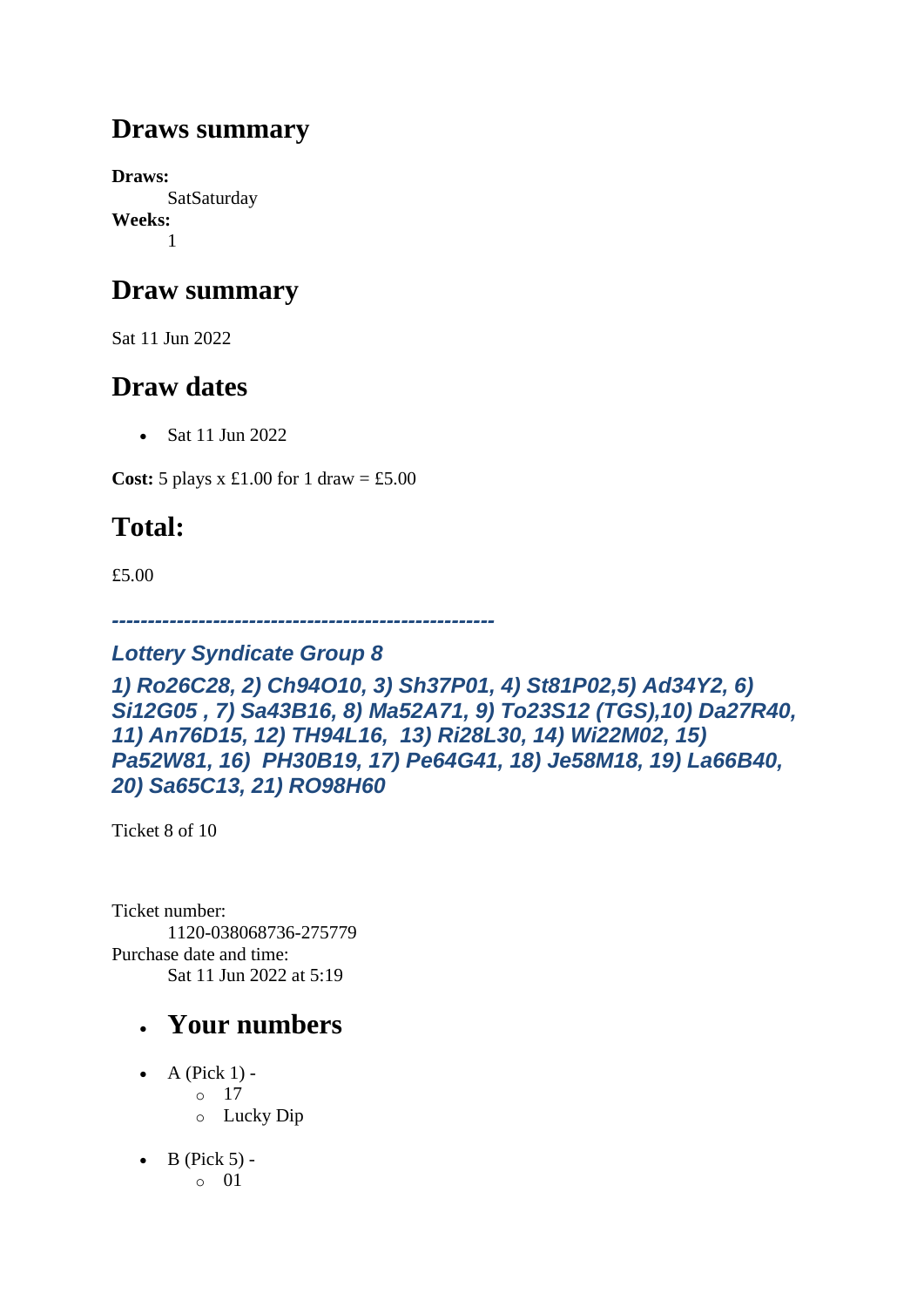- $\circ$  25
- o 36
- o 43
- $\circ$  56
- o Lucky Dip
- $C$  (Pick 1)
	- o 56
	- o Lucky Dip
- $\bullet$  D (Pick 2)
	- o 32
	- o 54
	- o Lucky Dip
- $\bullet$  E (Pick 1) - $\circ$  17 o Lucky Dip

## **Draws summary**

**Draws: SatSaturday Weeks:** 1

## **Draw summary**

Sat 11 Jun 2022

## **Draw dates**

• Sat 11 Jun 2022

**Cost:** 5 plays x £1.00 for 1 draw = £5.00

## **Total:**

£5.00

*-----------------------------------------------------*

*Lottery Syndicate Group 9*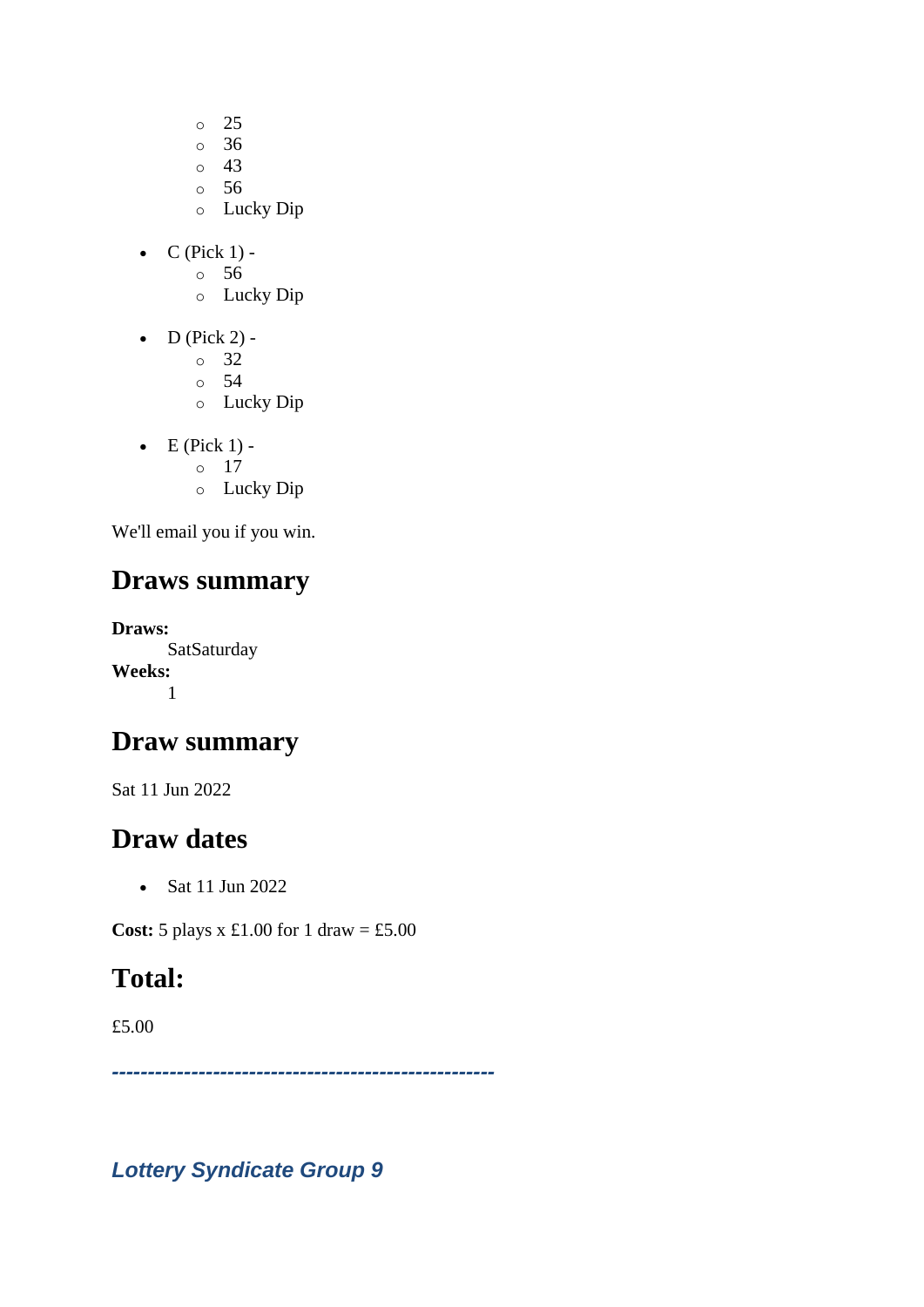#### *1) Ro26C28, 2) Ch94O10, 3) Sh37P01, 4) Da10N11Norcup, 5) RO98H60, 6) No15L30, 7) Sa43B16, 8) Do1V1, 9) To23S12 (TGS),10) Da27R40, 11) Co09G02, 12) Ed15H21, 13) CE76J05, 14) Wi22M02, 15) Ra95K11, 16) PH30B19, 17) Jo54V2, 18) Je58M18, 19) La66B40, 20) Sa65C13, 21) Jo64A34*

Ticket 9 of 10

Ticket number: 1120-049603076-274179 Purchase date and time: Sat 11 Jun 2022 at 5:19

#### • **Your numbers**

- A (Pick  $1$ )
	- o 39
		- o Lucky Dip
- $\bullet$  B (Pick 5) -
	- $\circ$  07
		- $\degree$  23
		- o 44
		- o 49
		- o 55
		- o Lucky Dip
- $\bullet$  C (Pick 1)
	- o 19
	- o Lucky Dip
- $D$  (Pick 2) -
	- $\circ$  11
	- o 59
	- o Lucky Dip
- $\bullet$  E (Pick 1) -
	- $\circ$  41
	- o Lucky Dip

We'll email you if you win.

#### **Draws summary**

**Draws:**

SatSaturday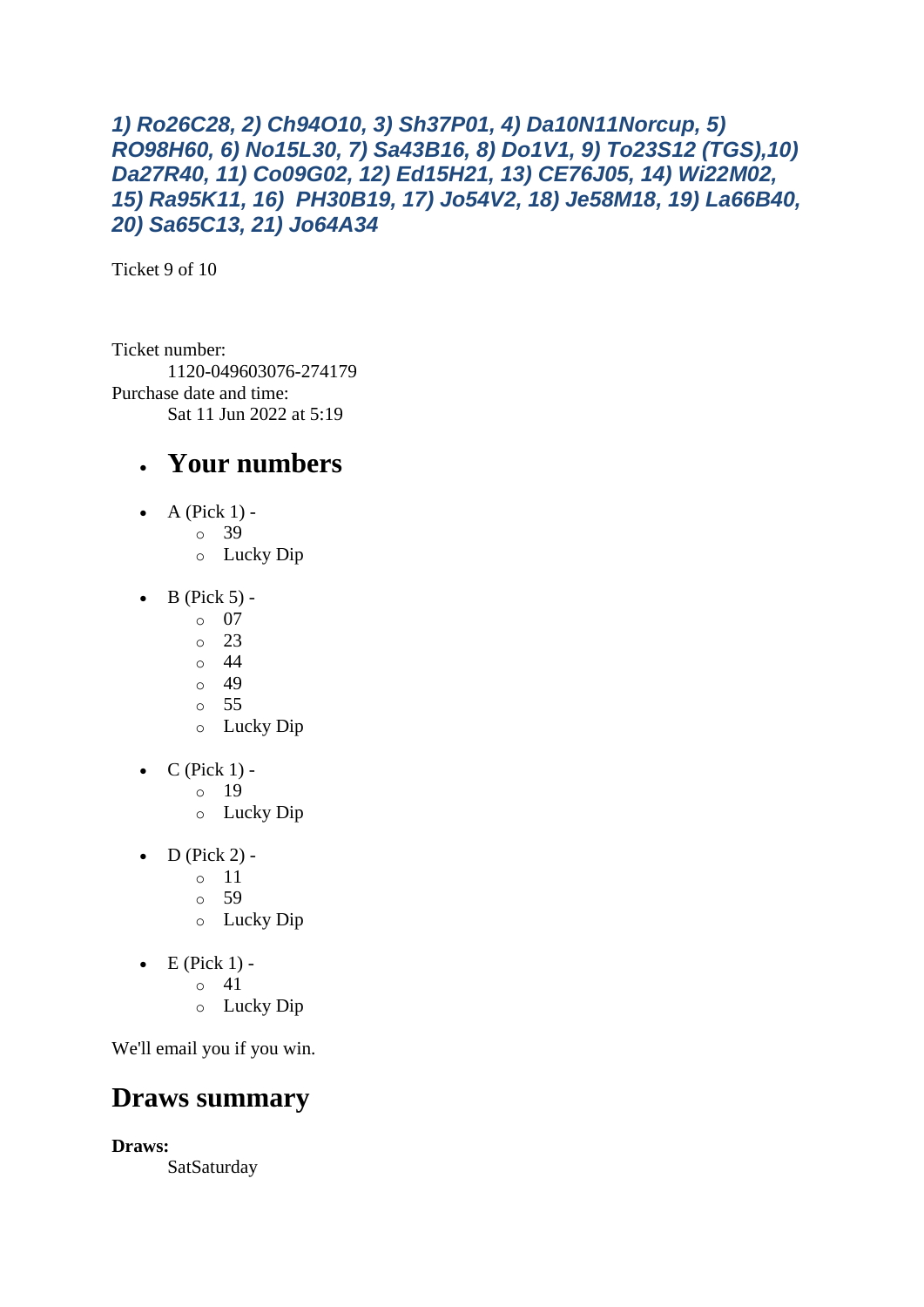**Weeks:** 1

#### **Draw summary**

Sat 11 Jun 2022

#### **Draw dates**

• Sat 11 Jun 2022

**Cost:** 5 plays x £1.00 for 1 draw = £5.00

#### **Total:**

£5.00

*-----------------------------------------------------*

#### *Lottery Syndicate Group 10*

#### *1) Ro26C28, 2) Ch94O10, 3) Sh37P01, 4) Ma98A17,5) Be11V1, 6) Ad34Y2, 7) Sa43B16, 8) Ma56S01, 9) To23S12 (TGS),10) Da27R40, 11) Lo82S20, 12) Da04G06, 13) RO98H60, 14) Wi22M02, 15) St07S04, 16) PH30B19, 17) Ni07M01, 18) Je58M18, 19) Ra95K11, 20) Sa65C13, 21) De47C03*

Ticket 10 of 10

Ticket number: 1120-016103940-271779 Purchase date and time: Sat 11 Jun 2022 at 5:19

- A (Pick  $1$ ) - $\circ$  10 o Lucky Dip
- $\bullet$  B (Pick 5) o 15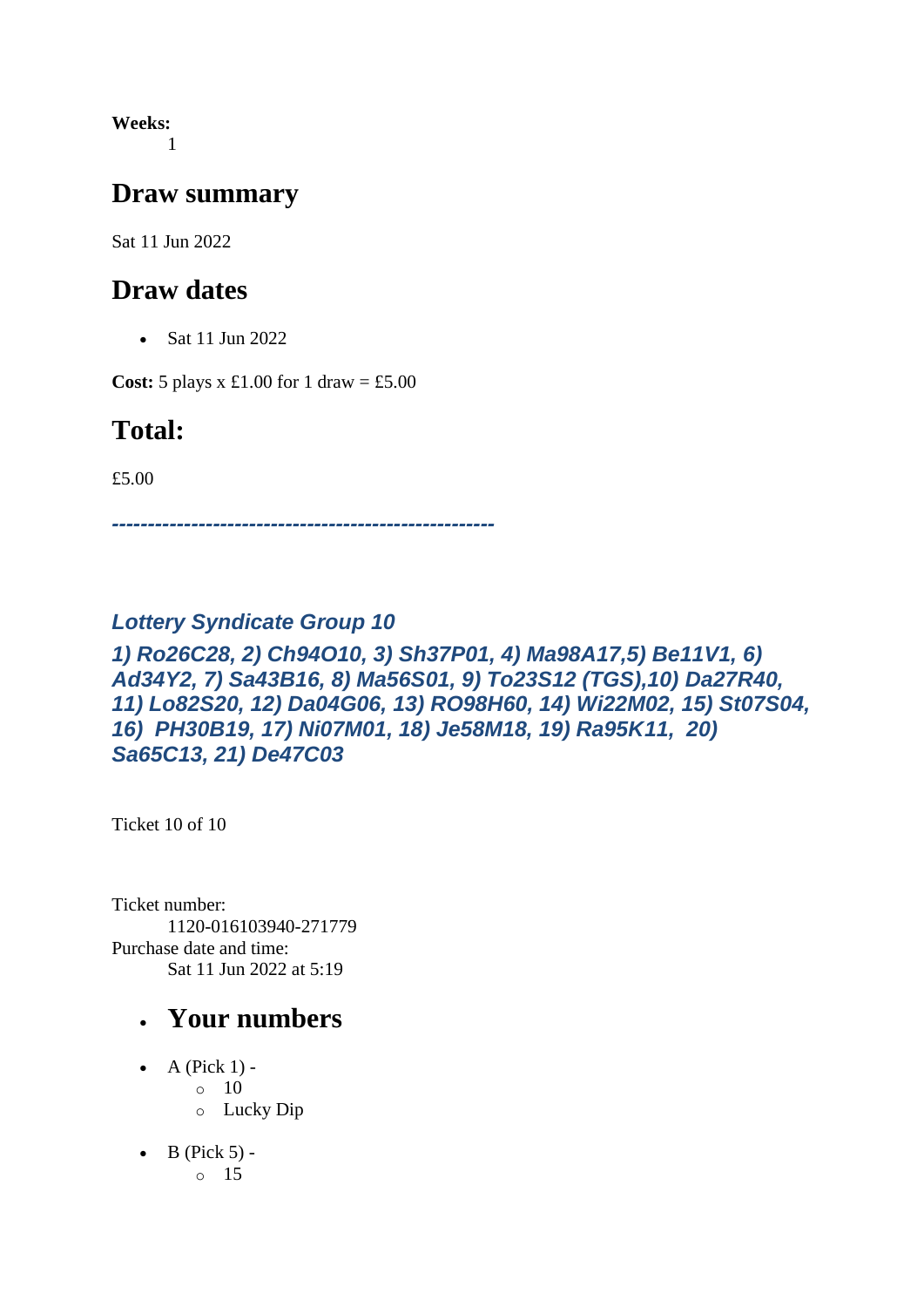- o 24
- o 25
- $\circ$  27
- $\circ$  48
- o Lucky Dip
- $\bullet$  C (Pick 1)
	- o 18
	- o Lucky Dip
- $D$  (Pick 2) -
	- $\circ$  47
	- o 57
	- o Lucky Dip
- $\bullet$  E (Pick 1) - $\circ$  32
	- o Lucky Dip

## **Draws summary**

**Draws: SatSaturday Weeks:** 1

## **Draw summary**

Sat 11 Jun 2022

## **Draw dates**

• Sat 11 Jun 2022

**Cost:**  $5$  plays x  $\pounds1.00$  for  $1$  draw =  $\pounds5.00$ 

## **Total:**

£5.0

*-----------------------------------------------------*

#### *Lottery Syndicate Group 11 1) Ni07M01, 2) Te51W21, 3) Jo16V36, 4) Te19B30,5) Ma98A17,6) Fl57W09, 7) Be31D04, 8) Br28M07, 9) Sh37P01, 10) Ly92M15, 11)*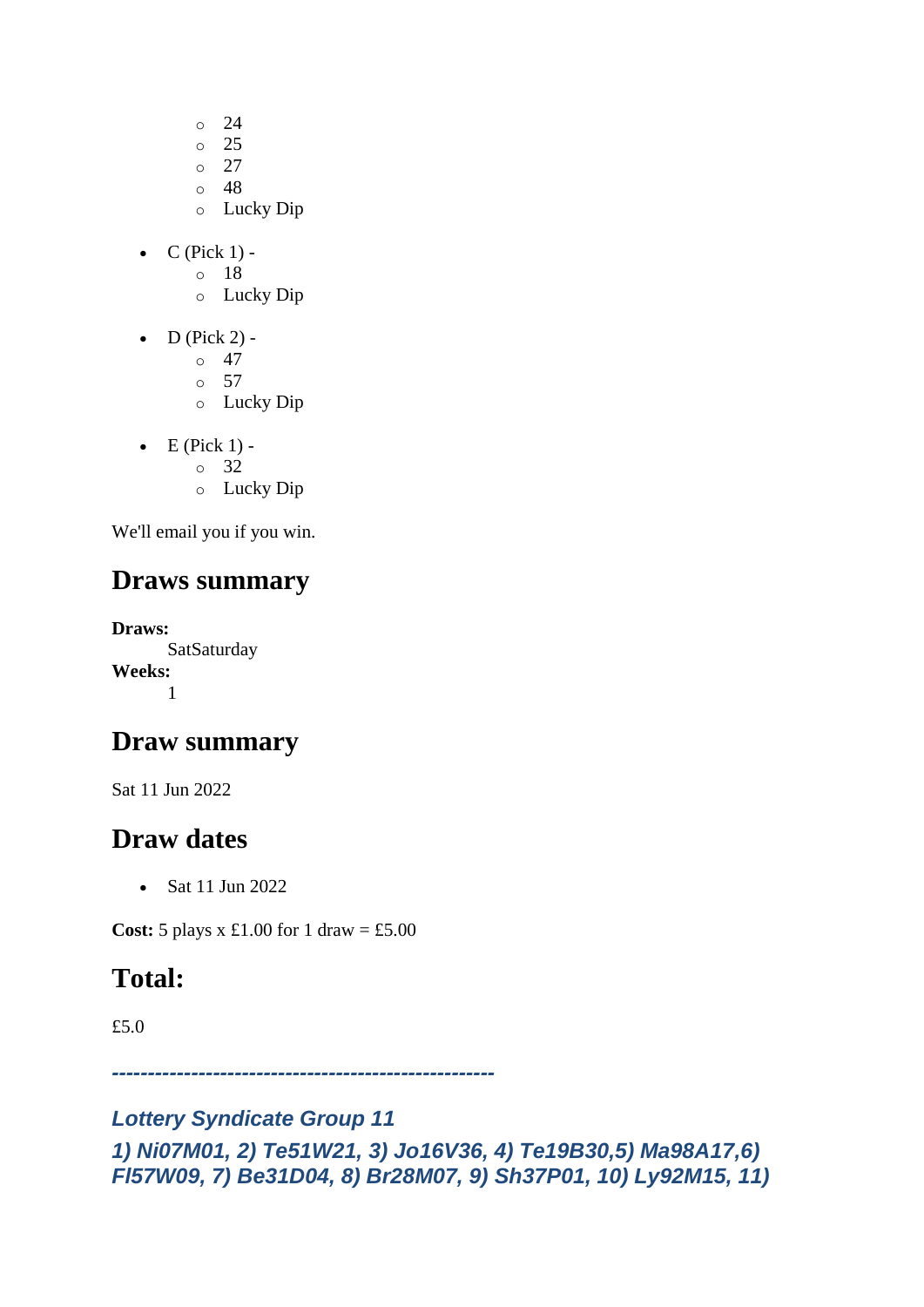#### *Ro30C06, 12) Go30A21, 13) Al30F18, 14) Ad34Y2, 15) Ma06H02, 16) Ma06M32, 17) Je58M18, 18) De05M22, 19) Ly77D26, 20) Jo64A34 21) FR30E17*

Ticket 1 of 10

Ticket number: 1120-028611844-277679 Purchase date and time: Sat 11 Jun 2022 at 5:21

#### • **Your numbers**

- A (Pick  $1$ )
	- o 31
	- o Lucky Dip
- $\bullet$  B (Pick 5)
	- o 02
	- $\circ$  07
	- o 48
	- o 51 o 53
	- o Lucky Dip
- $C$  (Pick 1)
	- o 14
	- o Lucky Dip
- $\bullet$  D (Pick 3) -
	- $\circ$  12
	- o 41
	- o 49
	- o Lucky Dip
- $\bullet$  E (Pick 1)
	- o 37
	- o Lucky Dip

We'll email you if you win.

## **Draws summary**

**Draws: SatSaturday Weeks:** 1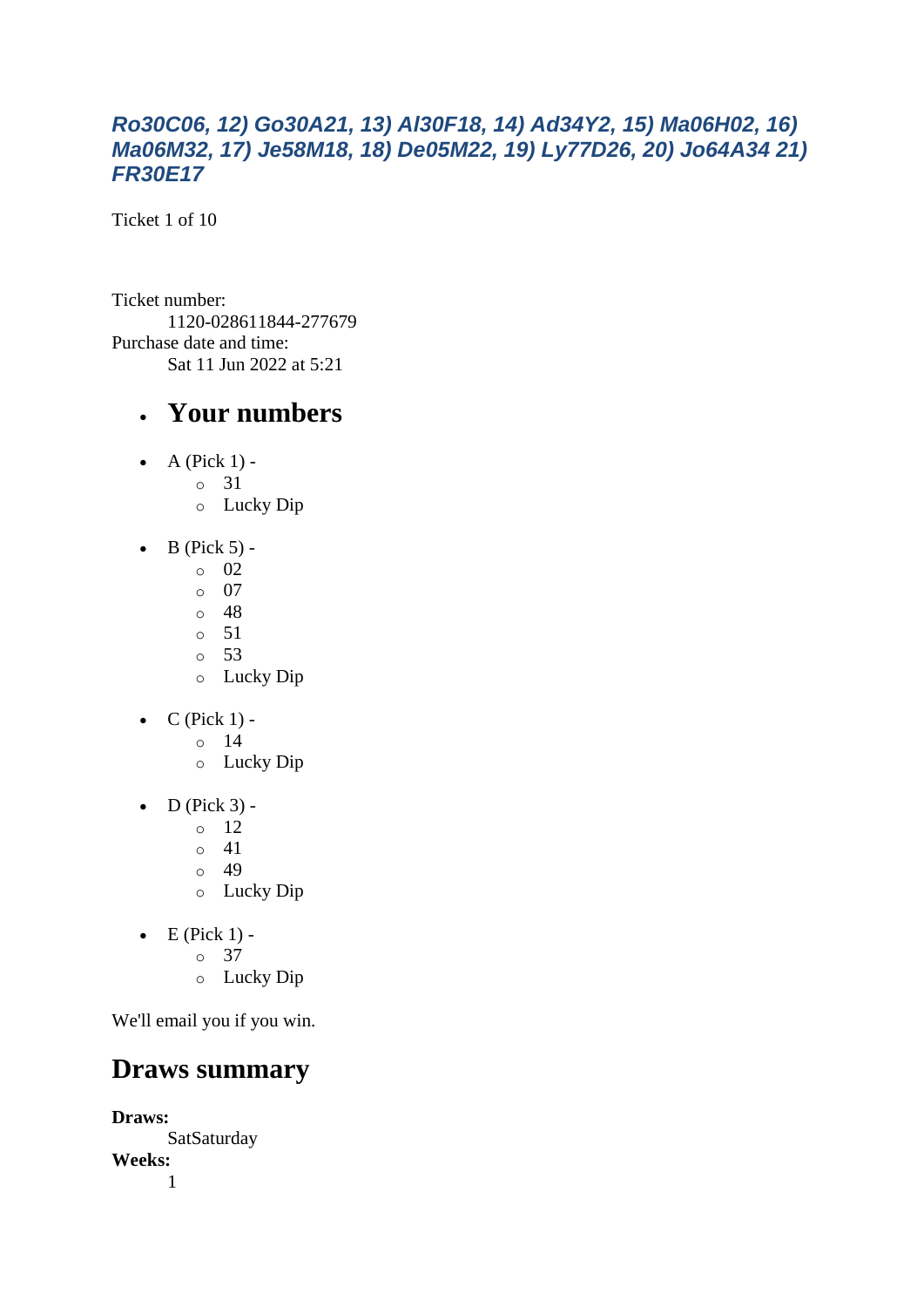#### **Draw summary**

Sat 11 Jun 2022

## **Draw dates**

• Sat 11 Jun 2022

**Cost:**  $5$  plays x £1.00 for 1 draw = £5.00

## **Total:**

£5.00

*-----------------------------------------------------*

#### *Lottery Syndicate Group 12*

#### *1) Ro98H60, 2) Te51W21, 3) Fl57W09, 4) Ly92M15,5) Do12P04,6) De05M22, 7) Be31D04, 8) Br28M07, 9) Ly77D26, 10) Pr06H11, 11) Ro30C06, 12) Go30A21, 13) Al30F18, 14) Jo54V2, 15) Be11V1, 16) Ma80B01, 17) Rh06T24, 18) Ma06H02, 19) Ni07M01, 20) Jo64A34 21) AL01C21*

Ticket 2 of 10

Ticket number: 1120-050646272-276179 Purchase date and time: Sat 11 Jun 2022 at 5:21

- A (Pick  $1$ ) -
	- $\circ$  41
	- o Lucky Dip
- $\bullet$  B (Pick 5)
	- o 06
	- $\circ$  27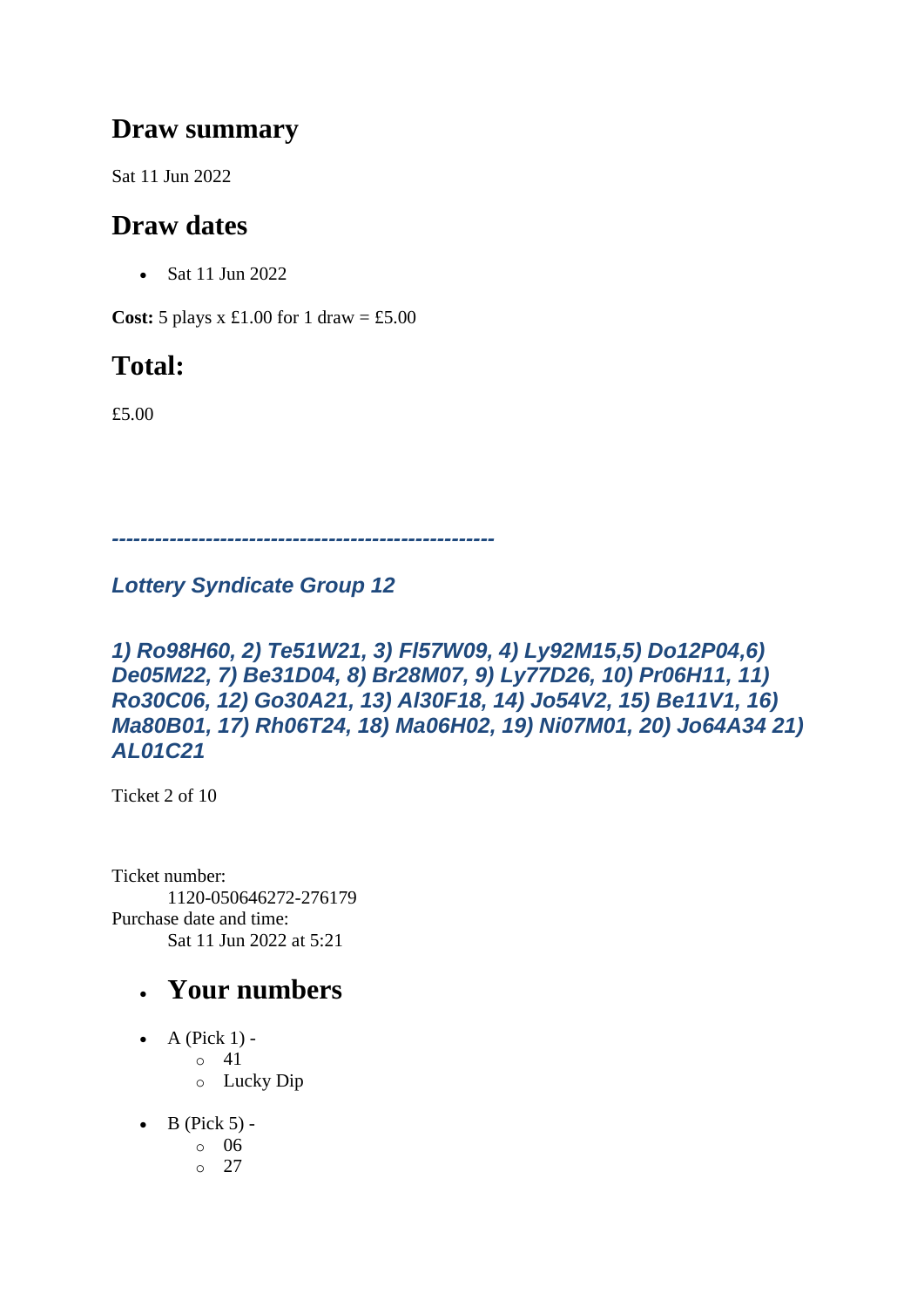- o 28
- o 46
- o 54
- o Lucky Dip
- $\bullet$  C (Pick 1)
	- o 08
	- o Lucky Dip
- $\bullet$  D (Pick 3)
	- o 02
	- o 23
	- o 56
	- o Lucky Dip
- $\bullet$  E (Pick 1) -
	- $\circ$  34
	- o Lucky Dip

#### **Draws summary**

**Draws: SatSaturday Weeks:** 1

#### **Draw summary**

Sat 11 Jun 2022

#### **Draw dates**

• Sat 11 Jun 2022

**Cost:**  $5$  plays x  $\pounds1.00$  for  $1$  draw =  $\pounds5.00$ 

## **Total:**

£5.00

*-----------------------------------------------------*

#### *Lottery Syndicate Group 13*

*1) AL01C21, 2) Te51W21, 3) Fl57W09, 4) Ly77D26,5) Ma06M32, 6) Ni07M01, 7) Be31D04, 8) Br28M07, 9) An78T01,10) Rh06T24, 11)*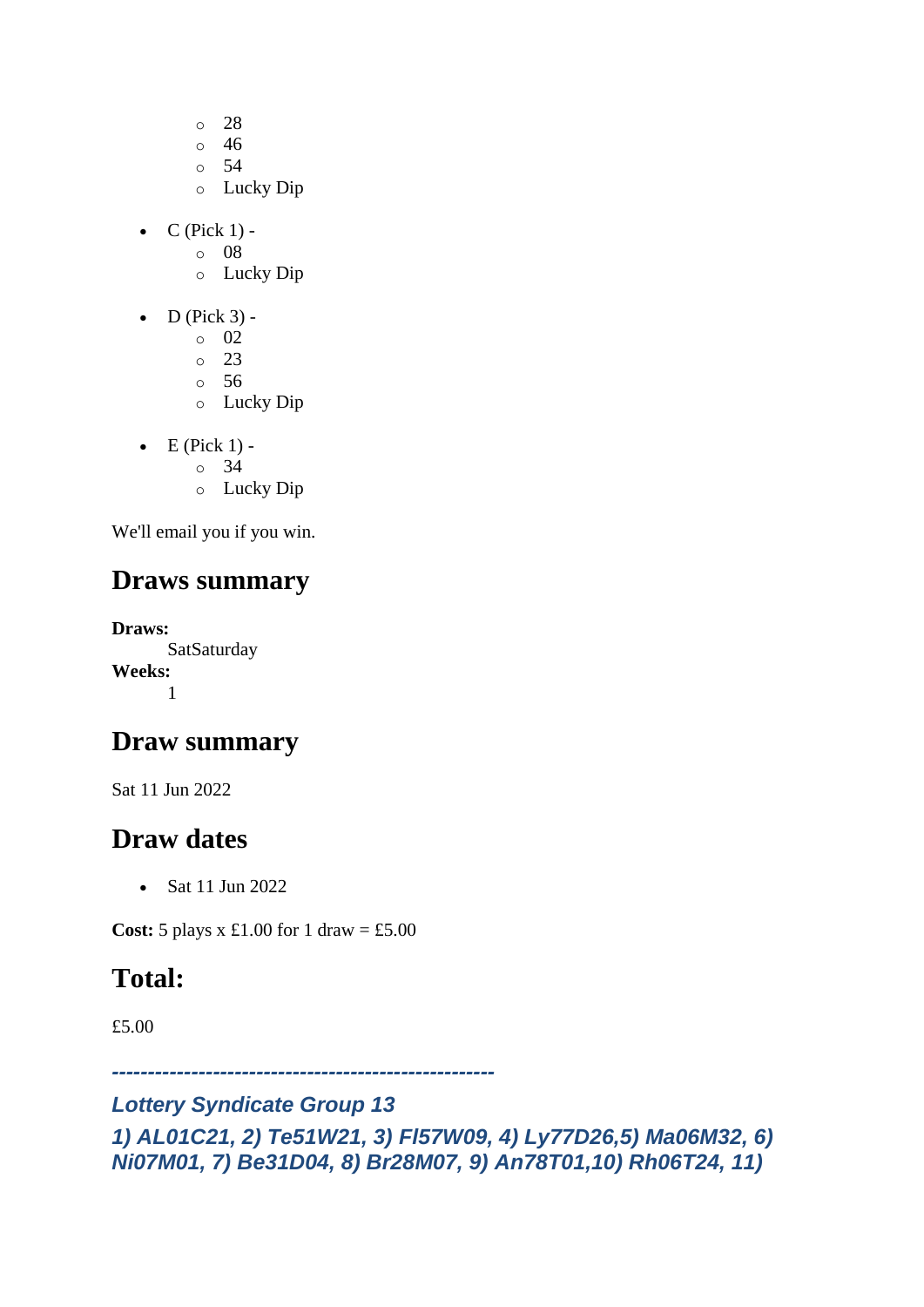#### *Ro30C06, 12) Go30A21, 13) Al30F18, 14) Ro98H60, 15) Ad34Y2, 16) Ma80B01, 17) Ja77J10, 18) Be11V1, 19) Ly92M15, 20) De05M22, 21) Se32M12*

Ticket 3 of 10

Ticket number: 1120-062180612-274579 Purchase date and time: Sat 11 Jun 2022 at 5:21

#### • **Your numbers**

- A (Pick  $1$ )
	- o 48
	- o Lucky Dip
- $\bullet$  B (Pick 5)
	- o 04
	- $\circ$  07
	- o 13
	- o 14
	- o 25
- $\bullet$  C (Pick 1)
	- o 02
	- o Lucky Dip
- $\bullet$  D (Pick 3) -
	- $\circ$  13
	- $\degree$  29
	- o 34
	- o Lucky Dip
- $\bullet$  E (Pick 1)
	- o 09
	- o Lucky Dip

We'll email you if you win.

#### **Draws summary**

**Draws: SatSaturday Weeks:** 1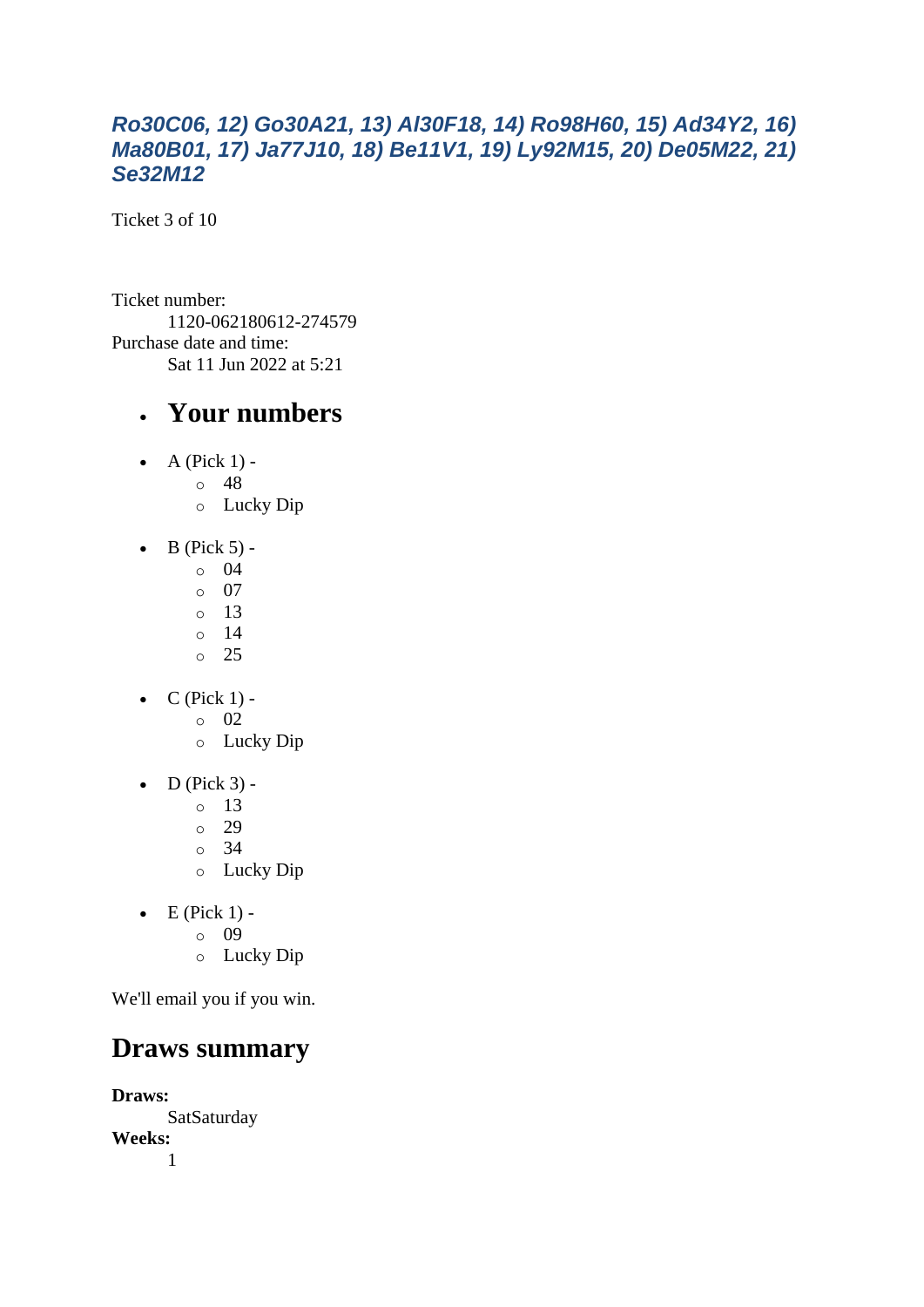#### **Draw summary**

Sat 11 Jun 2022

## **Draw dates**

• Sat 11 Jun 2022

**Cost:**  $5$  plays x £1.00 for 1 draw = £5.00

## **Total:**

£5.00

*-----------------------------------------------------*

#### *Lottery Syndicate Group 14*

*1) Jo16V36, 2) Te51W21, 3) La66B40 , 4) Ly92M15,5) De05M22,6) Ja77J10 , 7) Be31D04, 8) Br28M07, 9) Ma06M32,10) Ly77D26, 11) Ro30C06, 12) Go30A21, 13) Al30F18, 14) Ro98H60, 15) Ni07M01, 16) Lo82S20, 17) Be55G77, 18) Be11V1, 19) Fl57W09, 20) Jo64A34, 21) Ja98D72*

Ticket 4 of 10

Ticket number: 1120-017143040-270679 Purchase date and time: Sat 11 Jun 2022 at 5:21

## • **Your numbers**

- A (Pick  $1$ )
	- o 16
	- o Lucky Dip
- $\bullet$  B (Pick 5) -
	- $\circ$  04
	- o 07
	- o 12
	- o 20
	- o 25
- $\bullet$  C (Pick 1) -

o 22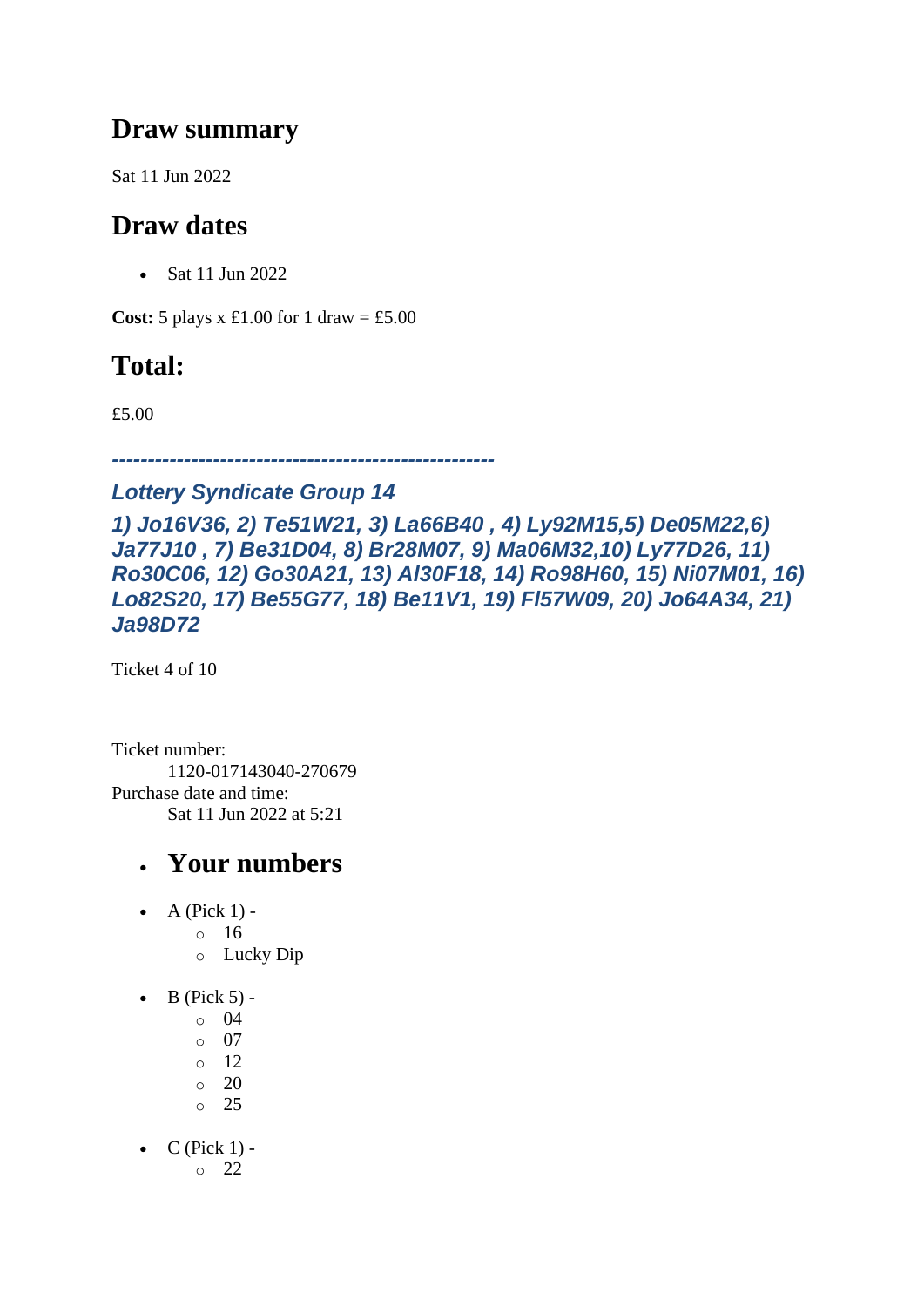- o Lucky Dip
- $\bullet$  D (Pick 3)
	- o 06
	- o 21
	- $\circ$  42
	- o Lucky Dip
- $\bullet$  E (Pick 1)
	- o 08
		- o Lucky Dip

## **Draws summary**

**Draws: SatSaturday Weeks:** 1

## **Draw summary**

Sat 11 Jun 2022

## **Draw dates**

• Sat 11 Jun 2022

**Cost:** 5 plays x £1.00 for 1 draw = £5.00

## **Total:**

£5.00

*-----------------------------------------------------*

#### *Lottery Syndicate Group 15*

*1) Jo16V36, 2) Te51W21, 3) Jo64A34, 4) Ma06M32,5) De05M22,6) Ja77J10, 7) Be31D04, 8) Br28M07, 9) Be55G77, 10) Rh06T24,11) Ro30C06, 12) Go30A21, 13) Al30F18, 14) Ad34Y2, 15) Ph31W16, 16) Ly92M15, 17) St11L07, 18) Da04G06, 19) Ly77D26, 20) Ja98D72, 21) Vi53J31*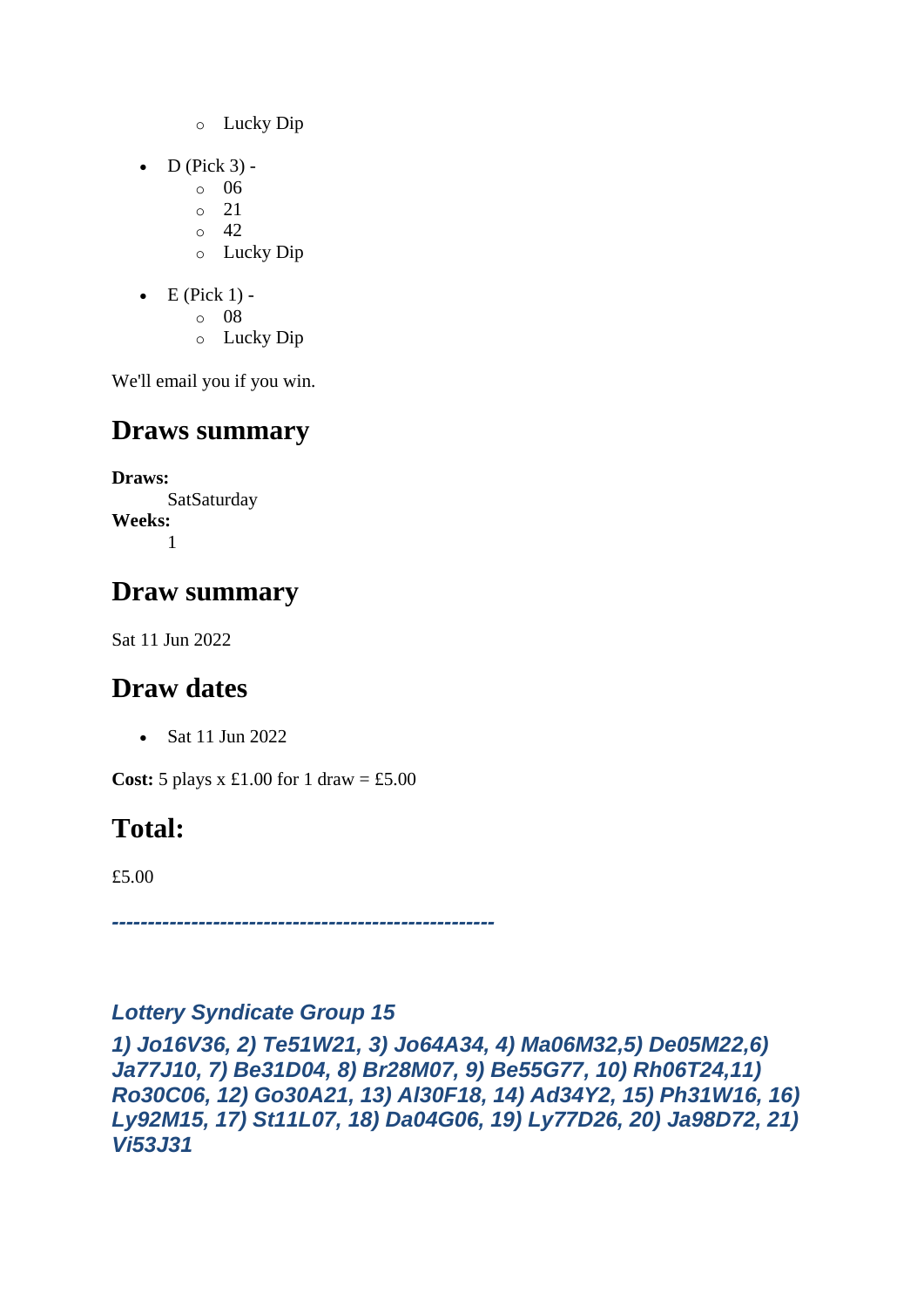Ticket number: 1120-028677380-278779 Purchase date and time: Sat 11 Jun 2022 at 5:21

#### • **Your numbers**

- A (Pick  $1$ )
	- o 33
	- o Lucky Dip
- $\bullet$  B (Pick 5)
	- o 06
	- $\circ$  23
	- o 26
	- $\circ$  37
	- o 43
	- o Lucky Dip
- $\bullet$  C (Pick 1) -
	- $\circ$  43
	- o Lucky Dip
- $\bullet$  D (Pick 3)
	- o 01
	- o 08
	- o 15
	- o Lucky Dip
- $\bullet$  E (Pick 1) -
	- $\circ$  23
	- o Lucky Dip

We'll email you if you win.

#### **Draws summary**

**Draws: SatSaturday Weeks:** 1

#### **Draw summary**

Sat 11 Jun 2022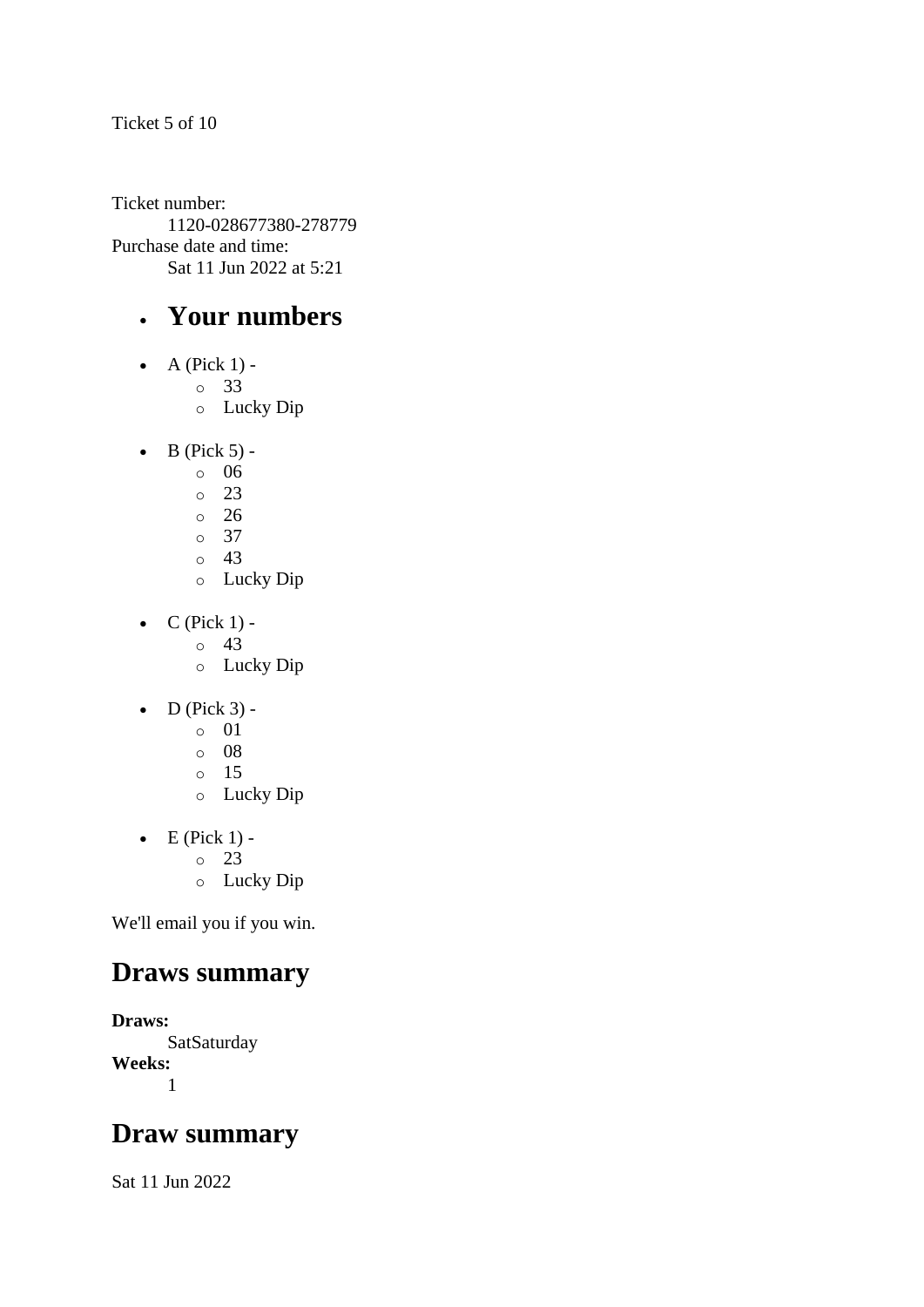#### **Draw dates**

• Sat 11 Jun 2022

**Cost:** 5 plays x £1.00 for 1 draw = £5.00

## **Total:**

£5.00

*-----------------------------------------------------*

#### *Lottery Syndicate Group 16*

*1) Ju86G11, 2) Ne03F12, 3) LE29H09, 4) Ja98D72, 5) Be55G77,6) Vi53J31, 7) Op64C23, 8) Ad34Y2, 9) Ph17C15,10) Ja77J10 , 11) La63A15, 12) DA28P08, 13) An78T01, 14) Mo29O15, 15) Ea21M03, 16) Da09B20, 17) Ra95K11, 18) Al57S13, 19) Jo54V2, 20) Do12P04, 21) St11L07*

Ticket 6 of 10

Ticket number: 1120-050711808-277279 Purchase date and time: Sat 11 Jun 2022 at 5:21

- $\bullet$  A (Pick 1)
	- o 55
	- o Lucky Dip
- $\bullet$  B (Pick 5)
	- o 18
	- o 37
	- o 38
	- o 49
	- o 52
	- o Lucky Dip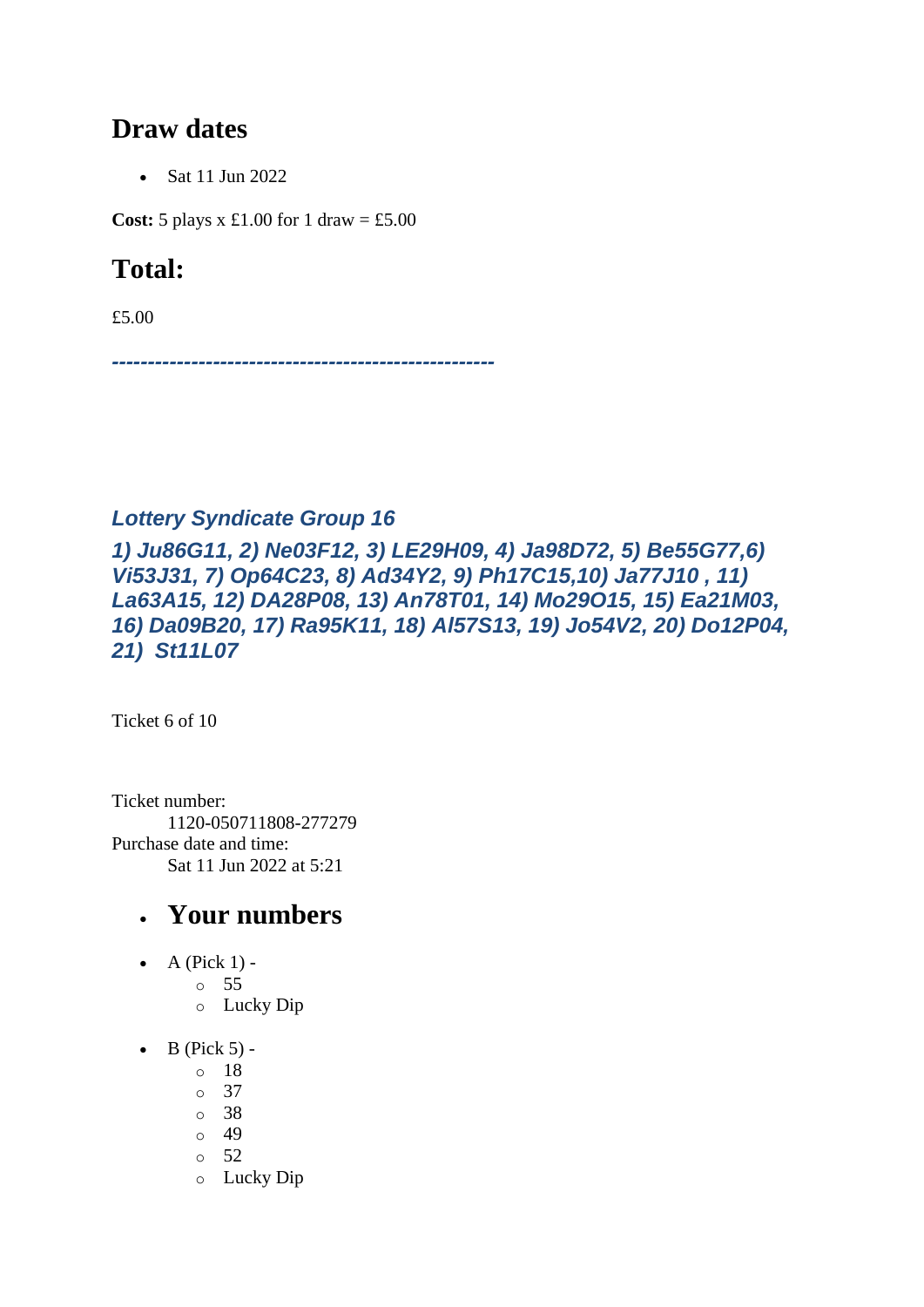- $\bullet$  C (Pick 1)
	- o 56
	- o Lucky Dip
- $D$  (Pick 2)
	- o 14
	- o 38
	- o Lucky Dip
- $\bullet$  E (Pick 1)
	- o 31
	- o Lucky Dip

#### **Draws summary**

**Draws:** SatSaturday **Weeks:** 1

#### **Draw summary**

Sat 11 Jun 2022

## **Draw dates**

• Sat 11 Jun 2022

**Cost:** 5 plays x £1.00 for 1 draw = £5.00

## **Total:**

£5.00

*-------------------------------------------------------------*

#### *Lottery Syndicate Group 17*

*1) Vi53J31, 2) -----------------, 3) Jo54V2, 4) Ra95K11, 5) MA88C05 ,6) Ju46C20, 7) Ma06M32, 8) Ma03N09, 9) Ph17C15,10) Cs98M2, 11) La63A15, 12) Ju86G11, 13) Al57S13, 14) Mo29O15, 15) Ea21M03, 16) DA28P08, 17) Sa65C13, 18) Ri28L30, 19) Ja98D72, 20) Ja77J10, 21) St11L07*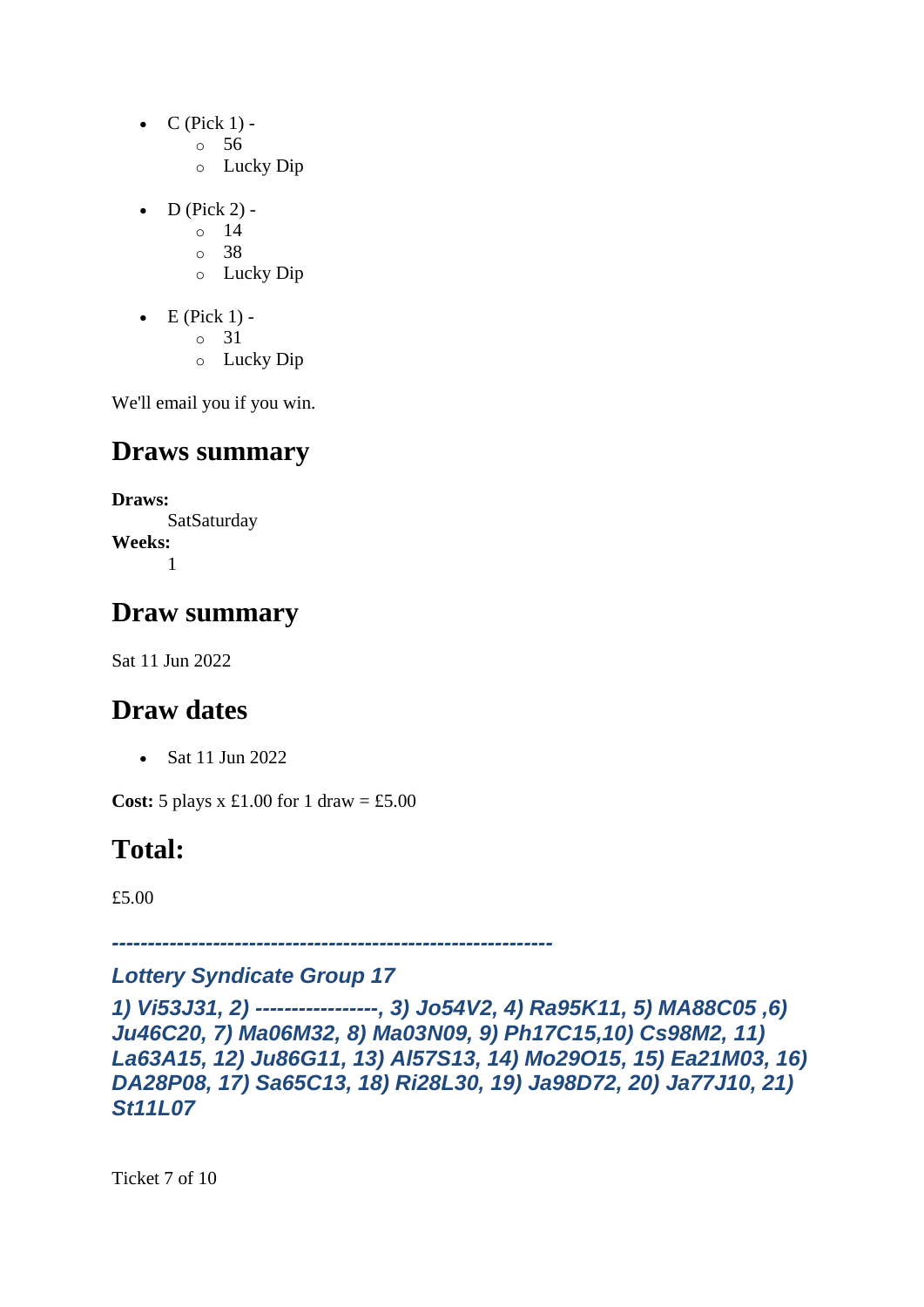Ticket number: 1120-062246148-275679 Purchase date and time: Sat 11 Jun 2022 at 5:21

#### • **Your numbers**

- $\bullet$  A (Pick 1)
	- o 30
		- o Lucky Dip
- $\bullet$  B (Pick 5)
	- o 11
	- o 12
	- o 28
	- o 57 o 59
	- o Lucky Dip
- $\bullet$  C (Pick 1) -
	- $\circ$  57
	- o Lucky Dip
- $\bullet$  D (Pick 2) -
	- $\circ$  22
	- o 57
	- o Lucky Dip
- $\bullet$  E (Pick 1)
	- o 52
	- o Lucky Dip

We'll email you if you win.

#### **Draws summary**

**Draws: SatSaturday Weeks:** 1

#### **Draw summary**

Sat 11 Jun 2022

## **Draw dates**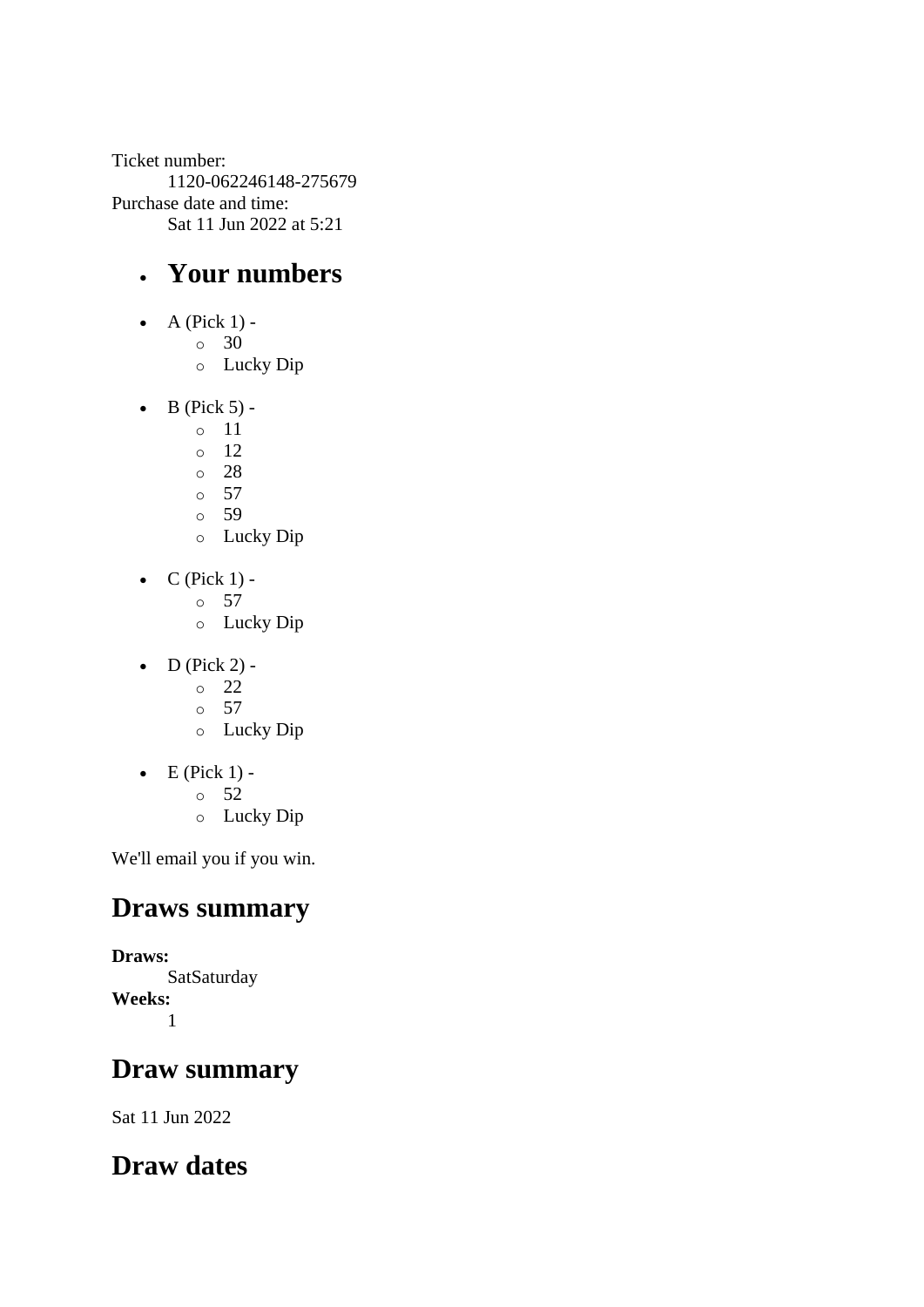• Sat 11 Jun 2022

**Cost:** 5 plays x £1.00 for 1 draw = £5.00

#### **Total:**

£5.00

*------------------------------------------------------------*

*Lottery Syndicate Group 18* 

*1) La63A15, 2) Da09B20, 3) Wi61F02, 4) Ma8S23,5) Ad34Y2, 6) Do12P04, 7) Ju46C20, 8) Al57S13, 9) Ph17C15,10) Ma06H02, 11) Ju51G23, 12) Ro52P07, 13) MA88C05, 14) Mo29O15, 15) Ea21M03, 16) DA28P08, 17) Ra95K11, 18) Ro09C26, 19) Da12S11, 20) Be11V1, 21) Ju86G11*

Ticket 8 of 10

Ticket number: 1120-004503808-271479 Purchase date and time: Sat 11 Jun 2022 at 5:21

- $\bullet$  A (Pick 1) -
	- $\circ$  27
		- o Lucky Dip
- $\bullet$  B (Pick 5)
	- o 08
	- o 17
	- o 18
	- o 43
	- o 58
	- o Lucky Dip
- $C$  (Pick 1)
	- o 01
	- o Lucky Dip
- $\bullet$  D (Pick 2)
	- o 45
	- o 55
	- o Lucky Dip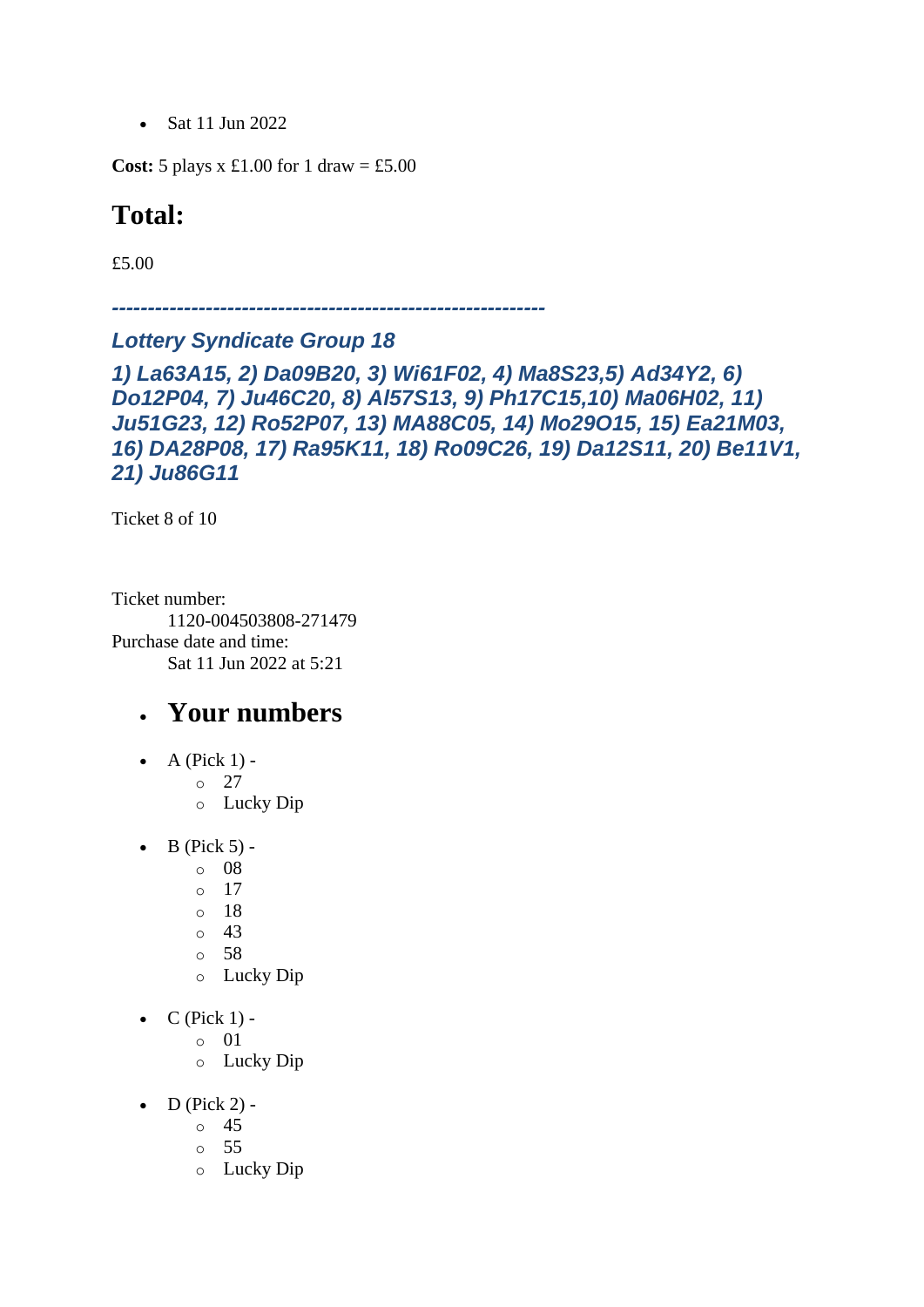- $\bullet$  E (Pick 1)
	- o 45
	- o Lucky Dip

#### **Draws summary**

**Draws:** SatSaturday **Weeks:** 1

#### **Draw summary**

Sat 11 Jun 2022

#### **Draw dates**

• Sat 11 Jun 2022

**Cost:** 5 plays x £1.00 for 1 draw = £5.00

#### **Total:**

£5.00

*---------------------------------------------------------*

#### *Lottery Syndicate Group 19*

*1) Ry98M51, 2) Jo16V36, 3) Wi61F02, 4) Ad34Y2, 5) Ju51G23,6) Ra95K11,7) DA28P08, 8) De87M01, 9) Ja34T15,10) Ch75T16, 11) Ma06H02, 12) St07S04, 13) Ro09C26, 14) Ro52P07, 15) Ph31W16, 16) Mi68H03/MI68H03, 17) La63A15, 18) Ge08D01, 19) Ka10K21, 20Da09B20, 21) Da12S11*

Ticket 9 of 10

Ticket number: 1120-038068480-274979 Purchase date and time: Sat 11 Jun 2022 at 5:21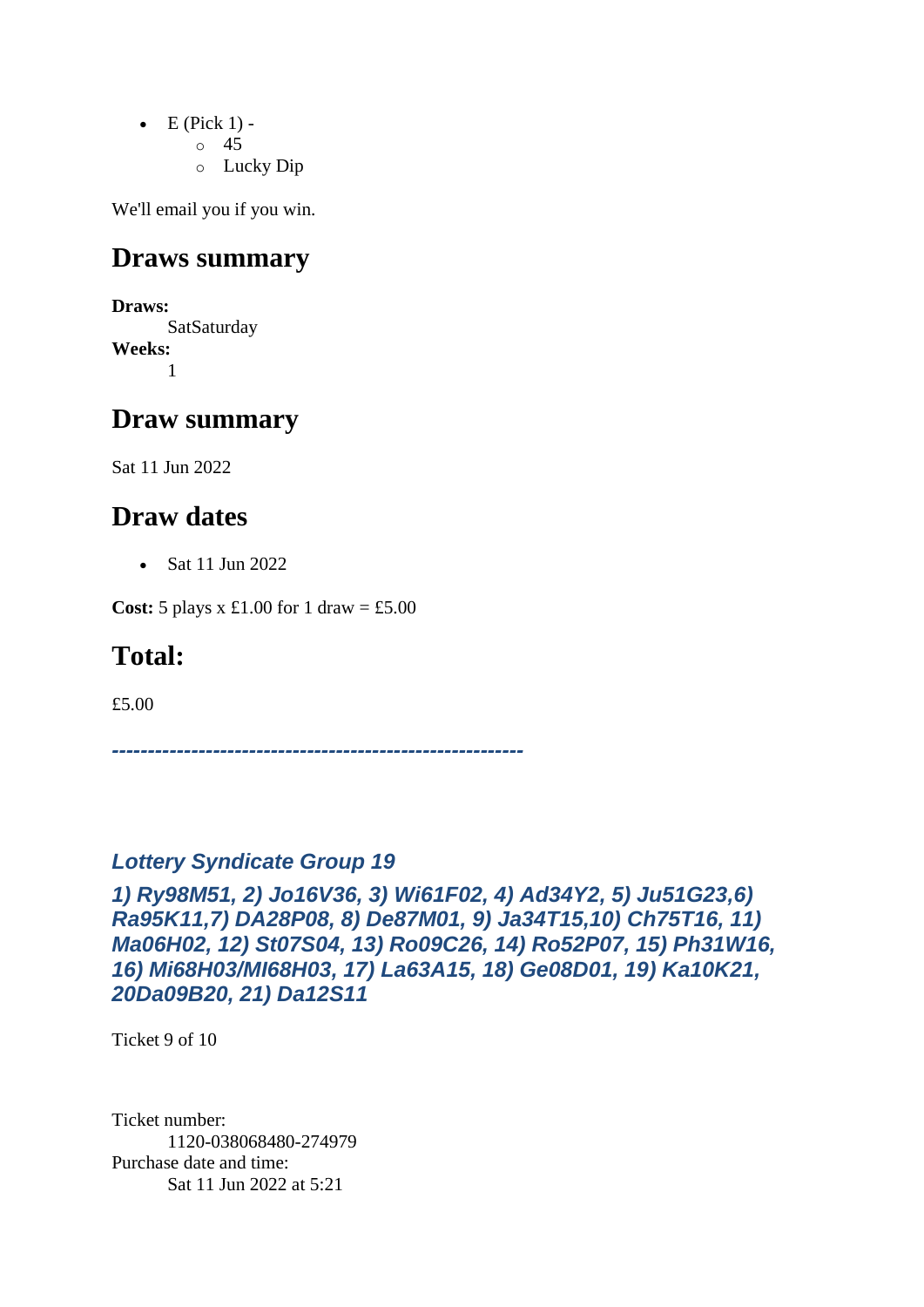#### • **Your numbers**

- $\bullet$  A (Pick 1)
	- o 52
	- o Lucky Dip
- $\bullet$  B (Pick 5)
	- o 03
	- $\circ$  10
	- o 12
	- o 13
	- o 29
	- o Lucky Dip
- $\bullet$  C (Pick 1)
	- o 48
	- o Lucky Dip
- $\bullet$  D (Pick 2)
	- o 39
	- o 53
	- o Lucky Dip
- $\bullet$  E (Pick 1)
	- o 07
	- o Lucky Dip

We'll email you if you win.

## **Draws summary**

**Draws: SatSaturday Weeks:** 1

#### **Draw summary**

Sat 11 Jun 2022

#### **Draw dates**

• Sat 11 Jun 2022

**Cost:** 5 plays x £1.00 for 1 draw = £5.00

## **Total:**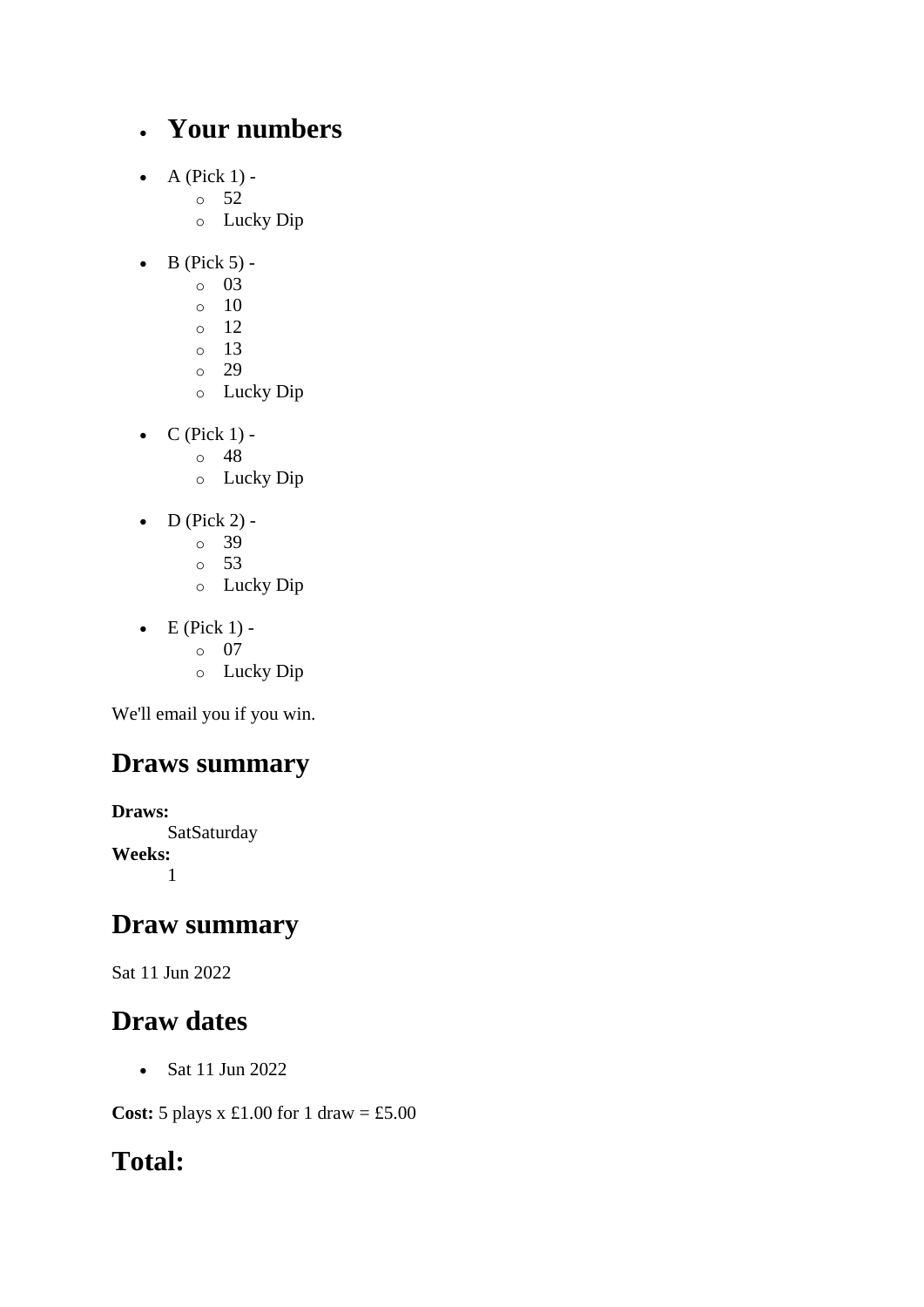£5.00

*--------------------------------------------------------*

#### *Lottery Syndicate Group 20*

*1) Ry98M51, 2) Ri28L30, 3) DA28P08, 4) Ka10K21,5) Ch75T16,6) Lo82S20,7) La63A15, 8) Ra95K11, 9) Ja34T15,10) De87M01, 11) Ro52P07, 12) Ad05R11, 13) Da84S01, 14) Ad34Y2, 15) Ph12O16, 16) Mi68H03/MI68H03, 17) Ga58S03 (G. Schmidt), 18) Ju06M25, 19) Ro98H60, 20) Ju51G23, 21) Cs98M20*

Ticket 10 of 10

Ticket number: 1120-049602820-273379 Purchase date and time: Sat 11 Jun 2022 at 5:21

- $\bullet$  A (Pick 1) -
	- $\circ$  30
	- o Lucky Dip
- $\bullet$  B (Pick 5)
	- o 14
	- $\circ$  30
	- o 38
	- o 51
	- o 53
	- o Lucky Dip
- $\bullet$  C (Pick 1) -
	- $\circ$  30
	- o Lucky Dip
- $\bullet$  D (Pick 2)
	- o 32
	- $\circ$  40
	- o Lucky Dip
- $\bullet$  E (Pick 1) -
	- $\circ$  10
	- o Lucky Dip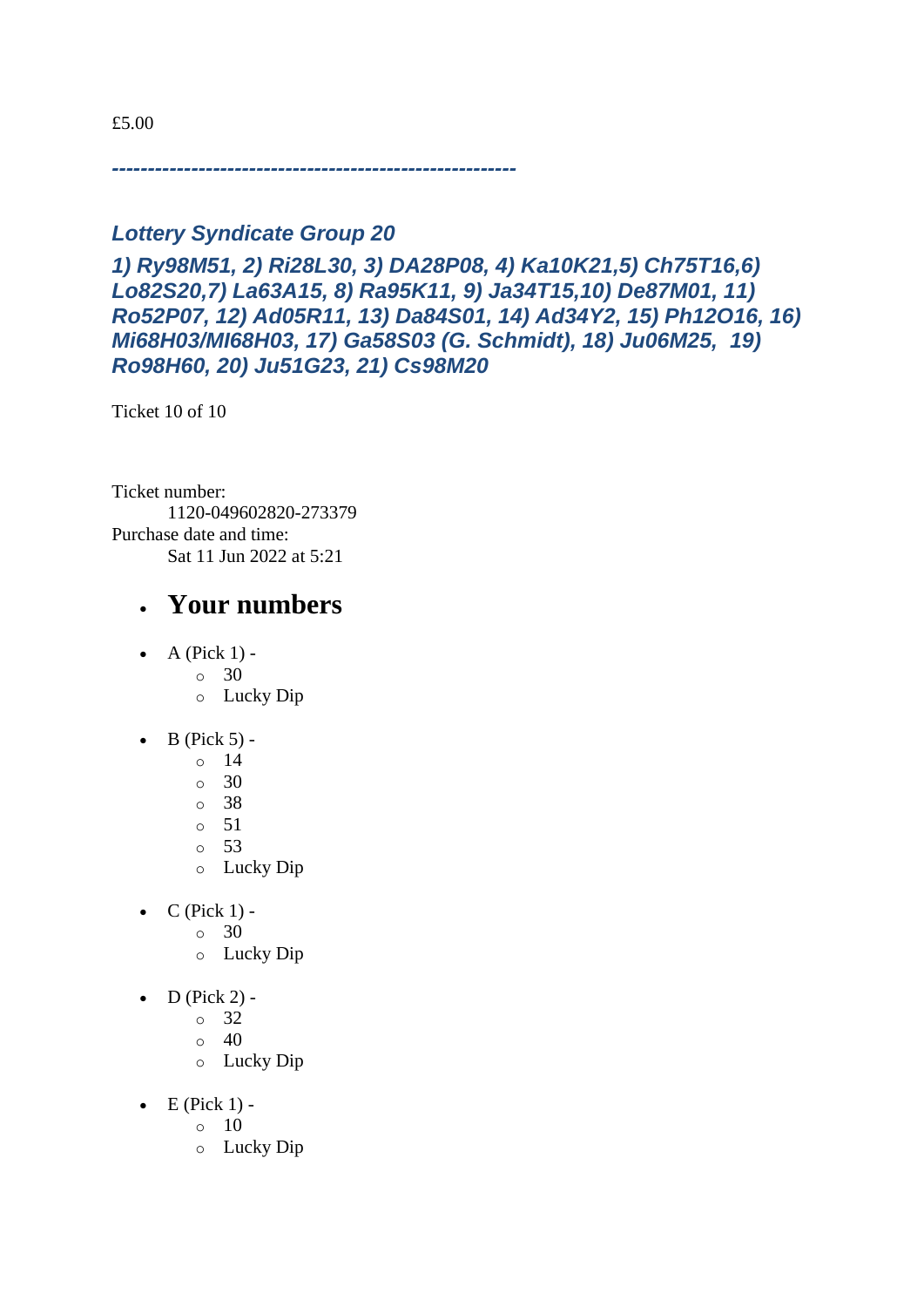#### **Draws summary**

**Draws: SatSaturday Weeks:** 1

## **Draw summary**

Sat 11 Jun 2022

## **Draw dates**

• Sat 11 Jun 2022

**Cost:** 5 plays x £1.00 for 1 draw = £5.00

## **Total:**

£5.0

*----------------------------------------------------------*

#### *Lottery Syndicate Group 21*

*1) An57P10, 2) An58P14, 3) Te68W11, 4) Jo16V36, 5) Go54H16,6) If33O7, 7) Ka30M09, 8) Da84S01, 9) Ga58S03 (G. Schmidt),10) Te21W11, 11) Ro52P07, 12) Mo08K09, 13) Ry98M51, 14) Ri28L30, 15) Mi02L17, 16) Ro98H60, 17) Ar35L11, 18) -----------, 19) AD25W12, 20) Cs98M20, 21) Ph12O16*

Ticket 1 of 10

Ticket number: 1120-011845380-272179 Purchase date and time: Sat 11 Jun 2022 at 5:21

## • **Your numbers**

• A (Pick  $1$ ) o 03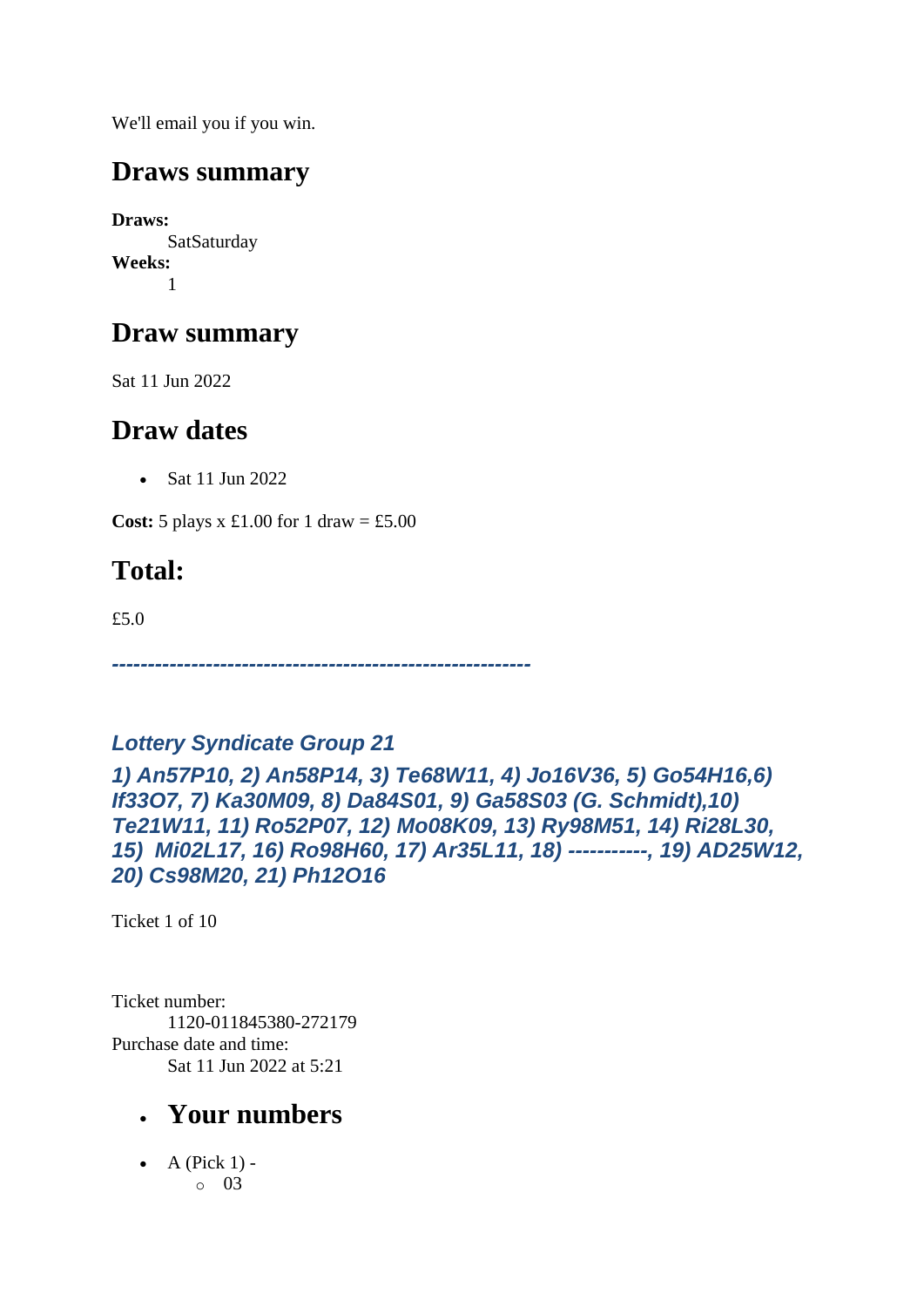- o Lucky Dip
- $\bullet$  B (Pick 5)
	- o 24
	- o 34
	- o 35
	- o 36
	- $\circ$  49
	- o Lucky Dip
- $\bullet$  C (Pick 1)
	- o 01
	- o Lucky Dip
- $\bullet$  D (Pick 3)
	- o 29
	- $\degree$  36
	- o 55
	- o Lucky Dip
- $\bullet$  E (Pick 1)
	- o 04
	- o Lucky Dip

## **Draws summary**

**Draws: SatSaturday Weeks:** 1

## **Draw summary**

Sat 11 Jun 2022

## **Draw dates**

• Sat 11 Jun 2022

**Cost:** 5 plays x £1.00 for 1 draw = £5.00

## **Total:**

£5.00

*------------------------------------------------------------*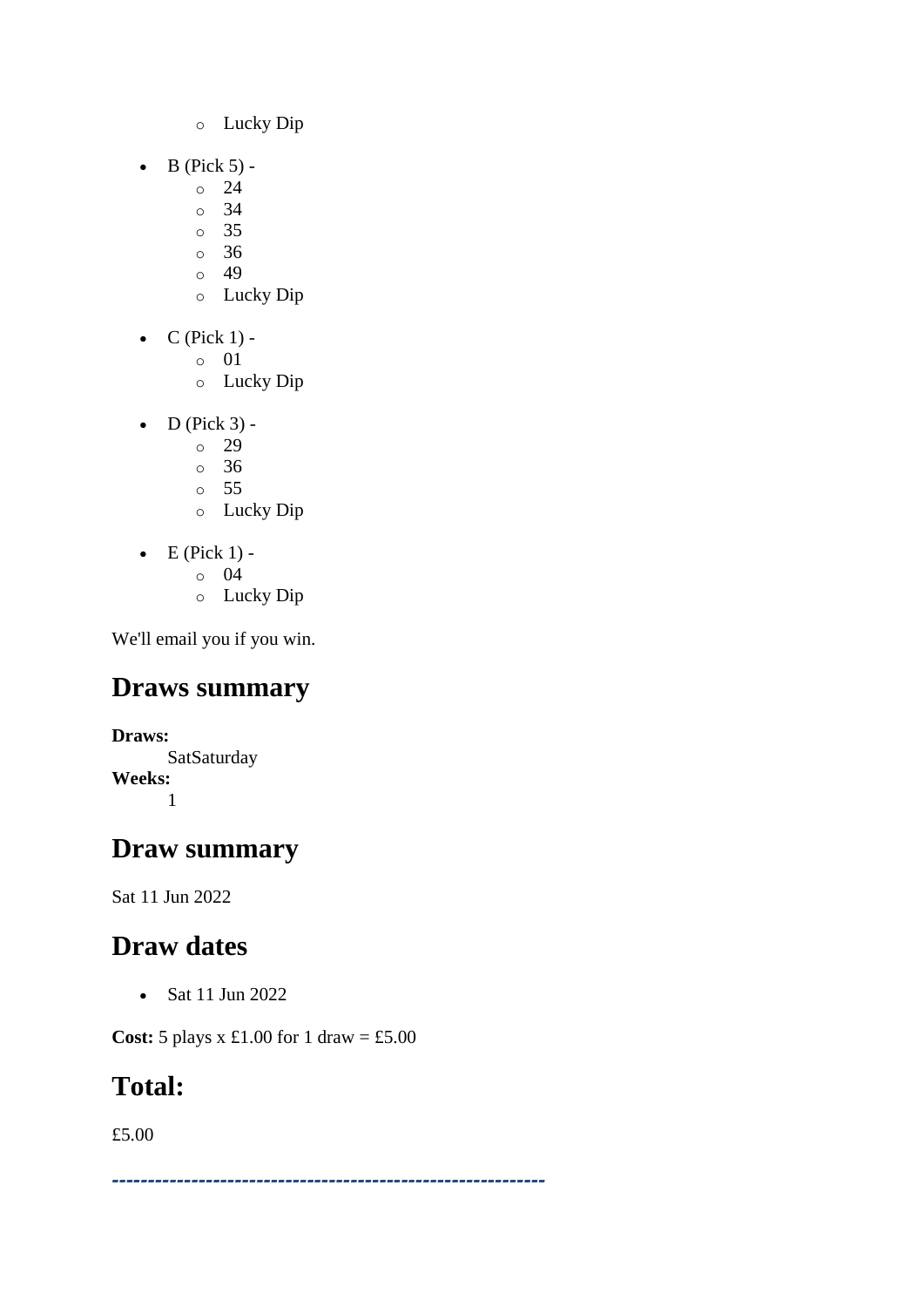#### *Lottery Syndicate Group 22*

*1) An57P10, 2) Jo54V2, 3) Ph12O16, 4) MI04J16, 5) Go54H16,6) If33O77, 7) Da10N11Norcup , 8) Da84S01, 9) Ga58S03 (G. Schmidt),10) Te21W11, 11) Vi53J31, 12) Mi68H03/MI68H03, 13) Ed15H21, 14) Op64C23, 15) Jo16V36, 16) Ar35L11, 17) Pe20L31, 18) An67B17, 19) AD25W12, 20) Se32M12, 21) Jo92Y20*

Ticket 2 of 10

Ticket number: 1120-033875712-277279 Purchase date and time: Sat 11 Jun 2022 at 5:21

#### • **Your numbers**

- A (Pick  $1$ )
	- o 31
		- o Lucky Dip
- $\bullet$  B (Pick 5) -
	- $\circ$  10
	- o 36
	- o 39
	- o 42
	- o 59
	- o Lucky Dip
- $\bullet$  C (Pick 1)
	- o 33
	- o Lucky Dip
- $\bullet$  D (Pick 3)
	- o 15
	- $\circ$  23
	- o 49
	- o Lucky Dip
- $\bullet$  E (Pick 1)
	- o 26
	- o Lucky Dip

We'll email you if you win.

#### **Draws summary**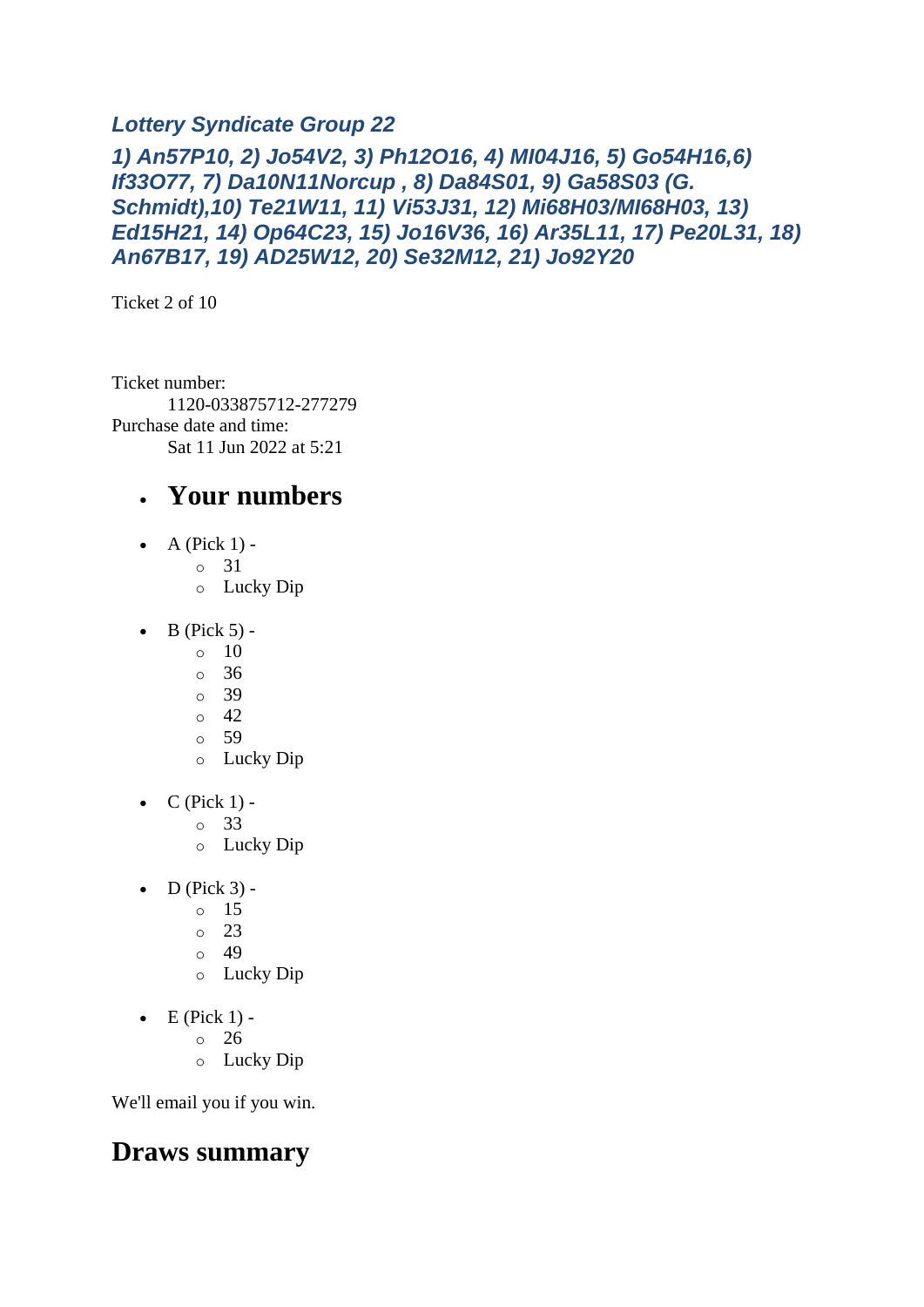**Draws: SatSaturday Weeks:** 1

#### **Draw summary**

Sat 11 Jun 2022

#### **Draw dates**

• Sat 11 Jun 2022

**Cost:** 5 plays x £1.00 for 1 draw = £5.00

## **Total:**

£5.00

*---------------------------------------------------*

#### *Lottery Syndicate Group 23*

*1) Jo54V2, 2) An58P14, 3) Pr06H11, 4) Da84S01, 5) Ha98S01, 6) PE67S20, 7) Wi90H05, 8) Rh06T24, 9) Ga58S03 (G. Schmidt),10) Gr27B30, 11) Ma16W01, 12) Be11V1, 13) Ad05R11, 14) Ab01A01, 15) Ph12O16, 16) He18T10, 17) MI04J16, 18) Mi68H03/MI68H03, 19) Sa52D05, 20) Pe20L31, 21) Jo92Y20*

Ticket 3 of 10

Ticket number: 1120-045410052-275679 Purchase date and time: Sat 11 Jun 2022 at 5:21

- $\bullet$  A (Pick 1) o 35 o Lucky Dip
- $\bullet$  B (Pick 5) - $\circ$  22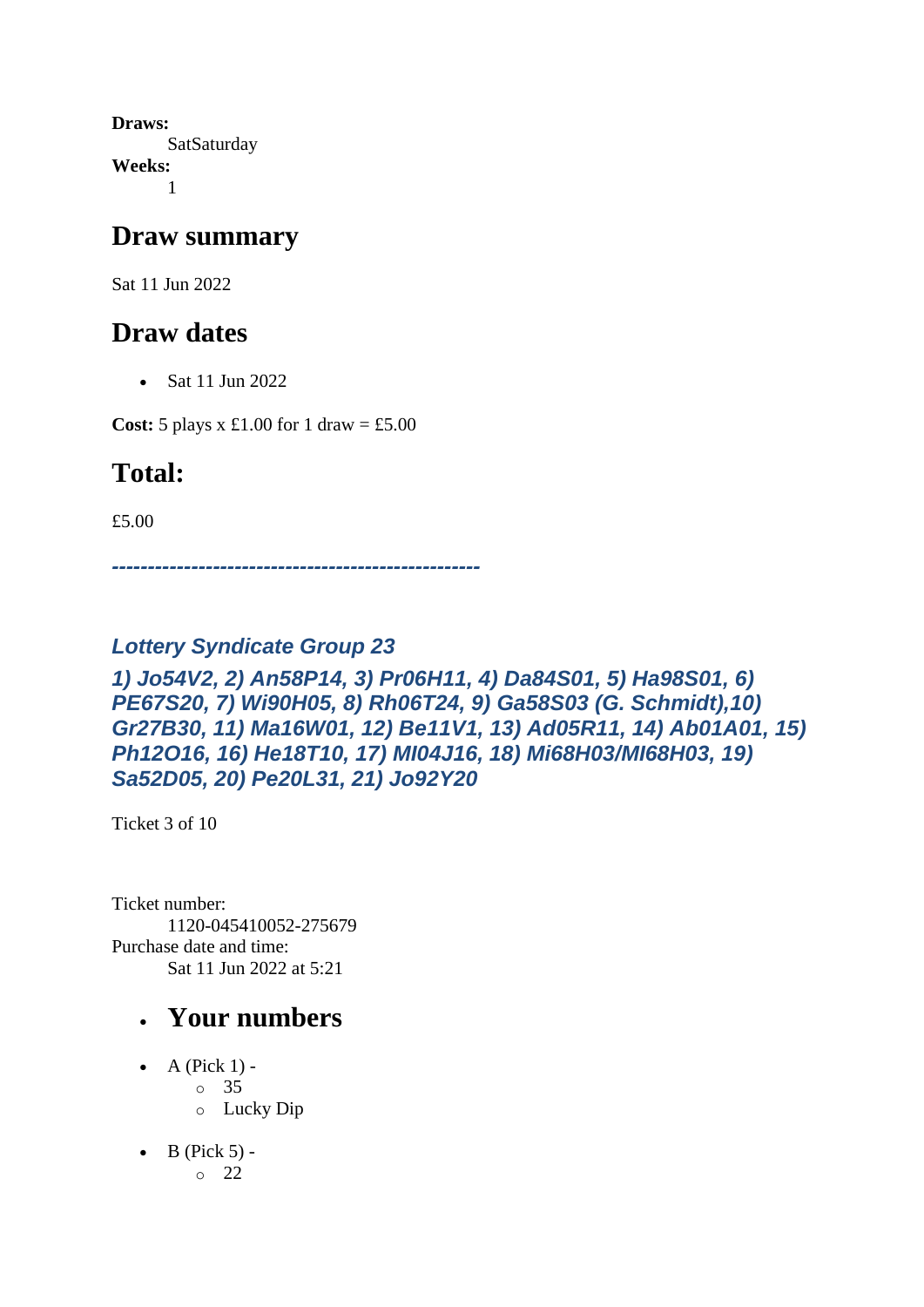- $\circ$  24
- o 39
- o 42
- $\circ$  55
- o Lucky Dip
- $C$  (Pick 1)
	- o 04
	- o Lucky Dip
- $\bullet$  D (Pick 3)
	- o 08
	- $\circ$  42
	- o 59
	- o Lucky Dip
- $\bullet$  E (Pick 1)
	- o 35
	- o Lucky Dip

## **Draws summary**

**Draws: SatSaturday Weeks:** 1

## **Draw summary**

Sat 11 Jun 2022

## **Draw dates**

• Sat 11 Jun 2022

**Cost:** 5 plays x £1.00 for 1 draw = £5.00

## **Total:**

£5.00

*----------------------------------------------------*

*Lottery Syndicate Group 24*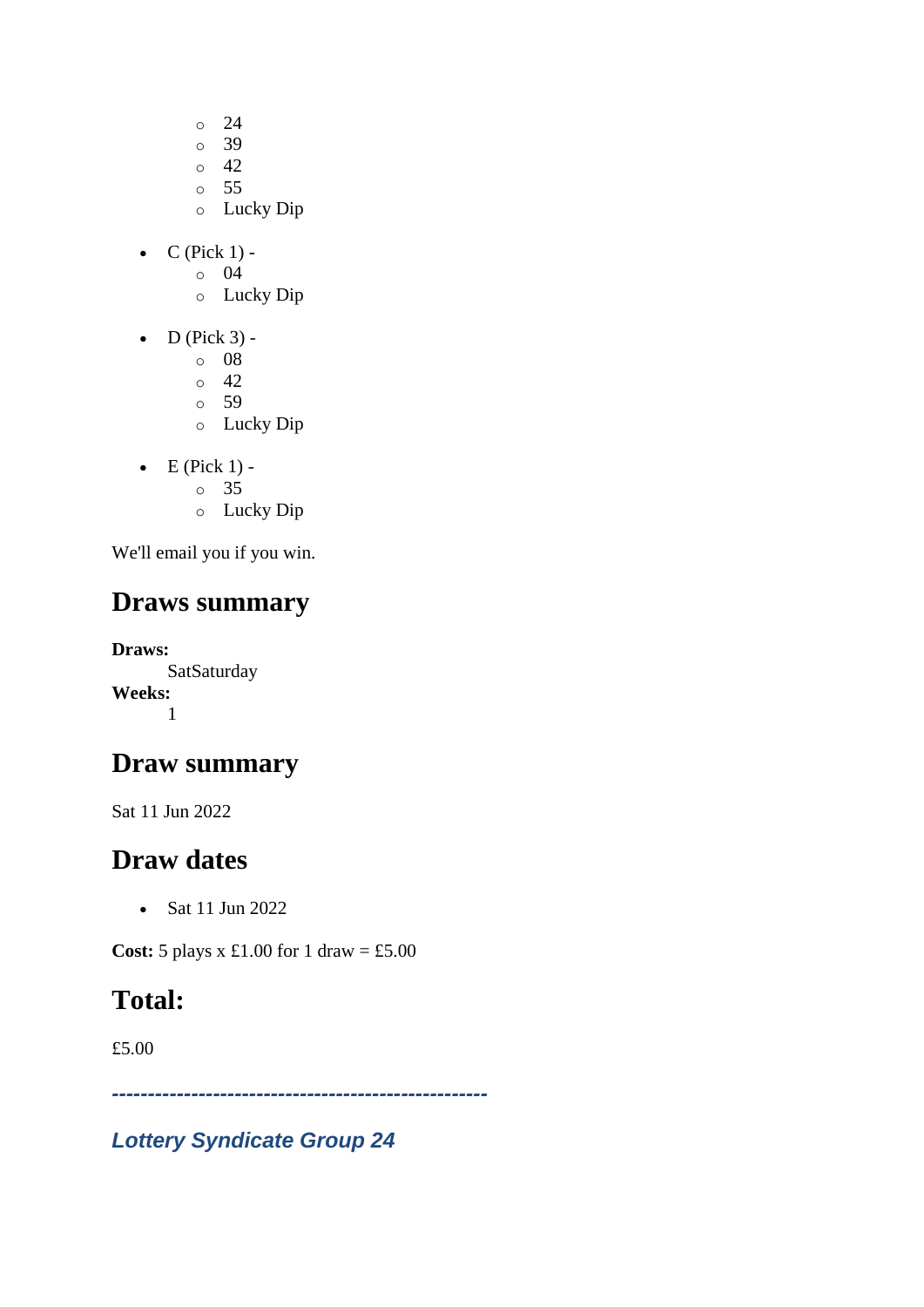#### *1) Sa52D05, 2) Wi90H05, 3) Ma8S23, 4) Pe20L31,5) CA42S01,6) Ph12O16, 7) Pe03S23, 8) Eu12R03, 9) Ga58S03 (G. Schmidt),10) Sh20S29, 11) Ma16W01, 12) Fr02B01, 13) Ma98D73, 14) Te68W11, 15) Da84S01, 16) He18T10, 17) MI04J16, 18) PE67S20, 19) Ri28L30, 20) Jo54V2, 21) Jo92Y20*

Ticket 4 of 10

Ticket number: 1120-000376576-274879 Purchase date and time: Sat 11 Jun 2022 at 5:21

#### • **Your numbers**

- A (Pick  $1$ )
	- o 51
		- o Lucky Dip
- $\bullet$  B (Pick 5) -
	- $\circ$  36
		- $\circ$  40
		- $0 \t 41$
		- $\circ$  42  $\circ$  49
		- o Lucky Dip
- $\bullet$  C (Pick 1) -
	- $\circ$  57
	- o Lucky Dip
- $\bullet$  D (Pick 3)
	- o 07
	- o 14
	- o 26
	- o Lucky Dip
- $\bullet$  E (Pick 1)
	- o 02
	- o Lucky Dip

We'll email you if you win.

#### **Draws summary**

**Draws:**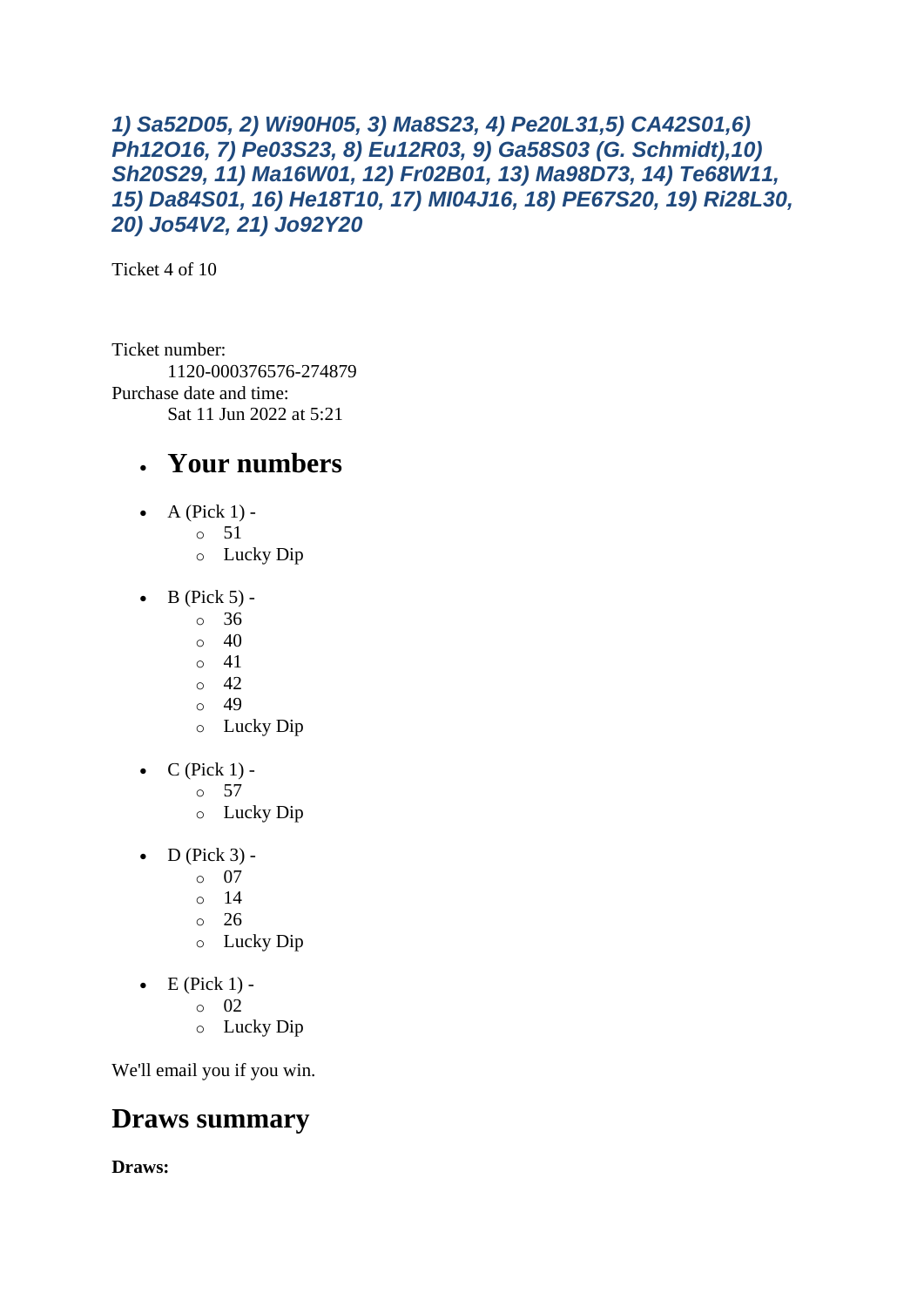SatSaturday **Weeks:** 1

#### **Draw summary**

Sat 11 Jun 2022

#### **Draw dates**

• Sat 11 Jun 2022

**Cost:**  $5$  plays x £1.00 for 1 draw = £5.00

#### **Total:**

£5.00

*----------------------------------------------------------*

#### *Lottery Syndicate Group 25*

*1) Sa52D05, 2) Ju86G11, 3) Jo57F06, 4) Jo16V36,5) Ry98M51, 6) CA42S01, 7) Wi90H05, 8) Fr02B01, 9) Te19B30,10) TH94L16, 11) Ma86M06, 12) De47C03, 13) MI04J16, 14) Sh20S29, 15) Te68W11,16) Ma8S23, 17) St81P02, 18) Ha98S01, 19) Ma94N21, 20) Be11V1, 21) Eu12R03*

Ticket 5 of 10

Ticket number: 1120-011910916-273279 Purchase date and time: Sat 11 Jun 2022 at 5:21

- $\bullet$  A (Pick 1)
	- o 46
	- o Lucky Dip
- $\bullet$  B (Pick 5) -
	- $\circ$  05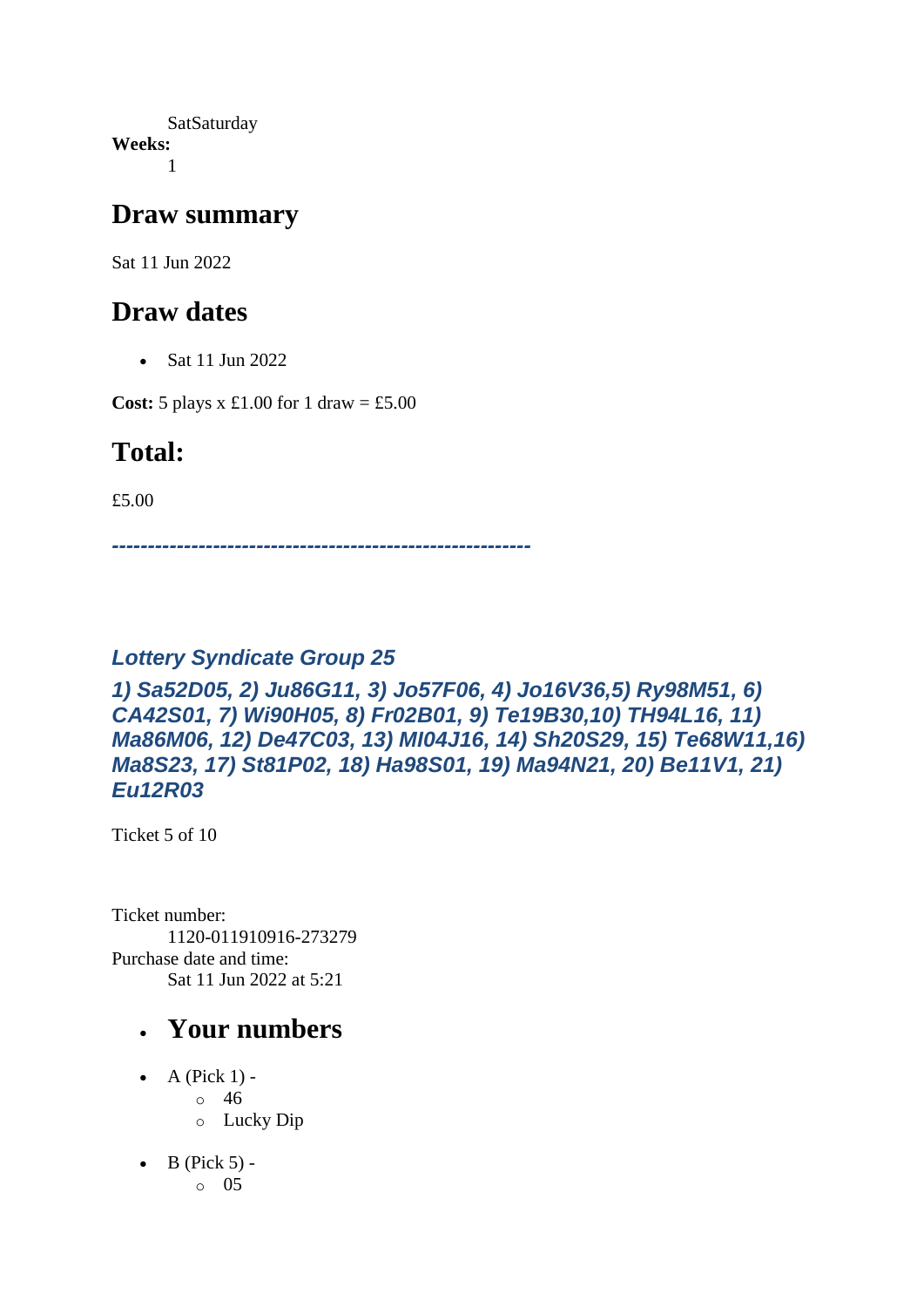- $\circ$  10
- o 21
- o 36
- $\circ$  37
- o Lucky Dip
- $C$  (Pick 1)
	- o 23
	- o Lucky Dip
- $\bullet$  D (Pick 3)
	- o 09
	- o 19
	- o 34
	- o Lucky Dip
- $\bullet$  E (Pick 1) -
	- $\circ$  47
	- o Lucky Dip

## **Draws summary**

**Draws: SatSaturday Weeks:** 1

## **Draw summary**

Sat 11 Jun 2022

## **Draw dates**

• Sat 11 Jun 2022

**Cost:**  $5$  plays x £1.00 for 1 draw = £5.00

## **Total:**

£5.00

*-------------------------------------------------*

*Lottery Syndicate Group 26*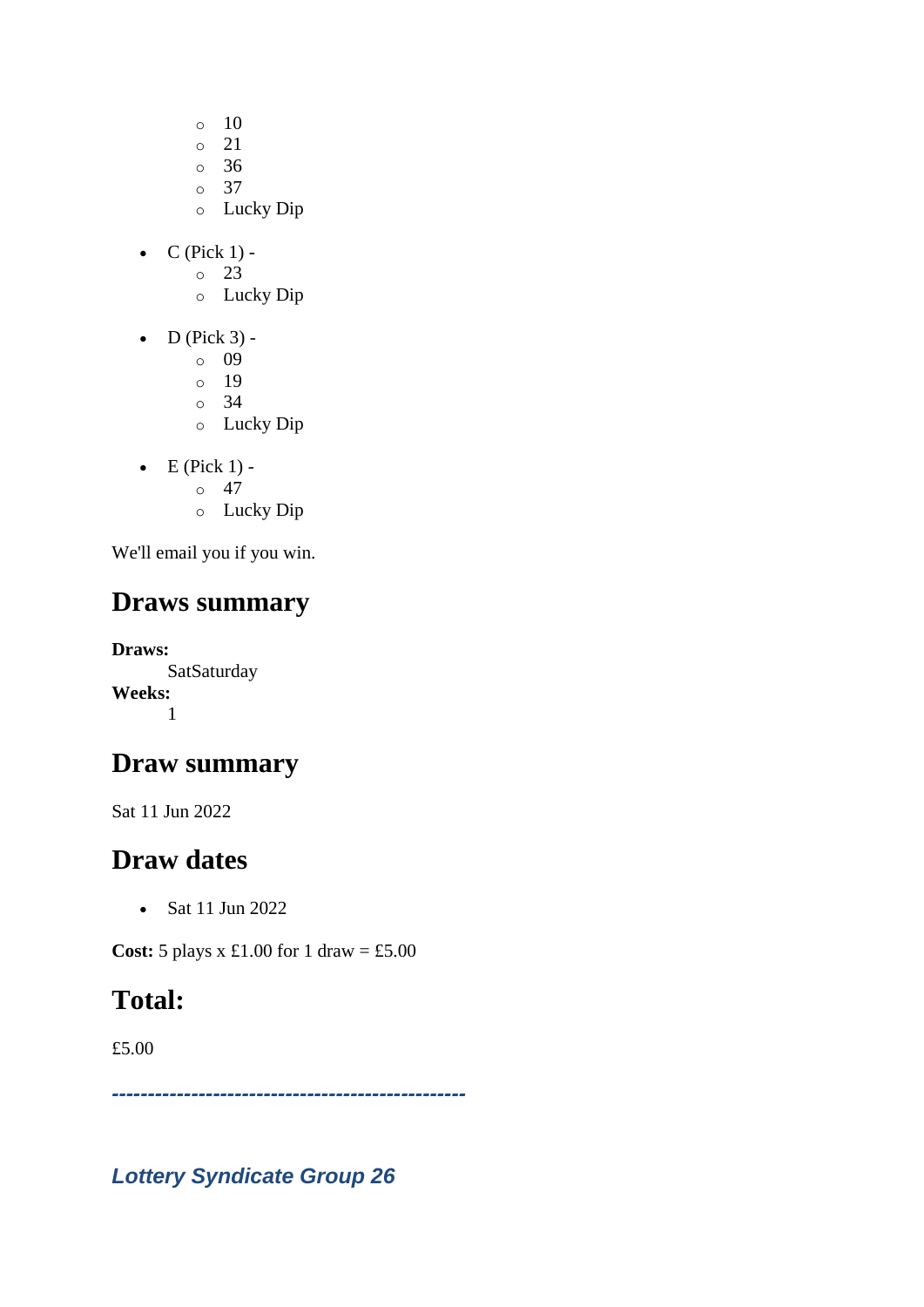#### *1) Ry98M51, 2) Te68W11, 3) Be55G77, 4) Sh20S29,5) Ri28L30,6) CA42S01, 7) Jo16V36, 8) Al57S13, 9) Te19B30,10) Pe03S23, 11) Pa65A06, 12) De47C03, 13) Ka30M09, 14) Ha90S03, 15) Ma52A71,16) Ma86M06 17) Ed55T02, 18) St81P02, 19) TH94L16, 20) Ma56S01, 21) Jo92Y20*

Ticket 6 of 10

Ticket number: 1120-033941248-278379 Purchase date and time: Sat 11 Jun 2022 at 5:21

#### • **Your numbers**

- A (Pick  $1$ )
	- o 11
		- o Lucky Dip
- $\bullet$  B (Pick 5) -
	- $\circ$  10
	- $\circ$  13
	- o 21
	- o 43
	- o 49
	- o Lucky Dip
- $\bullet$  C (Pick 1)
	- o 44
	- o Lucky Dip
- $D$  (Pick 2) -
	- $\degree$  23
	- o 34
	- o Lucky Dip
- $\bullet$  E (Pick 1) -
	- $\circ$  50
	- o Lucky Dip

We'll email you if you win.

#### **Draws summary**

**Draws:**

SatSaturday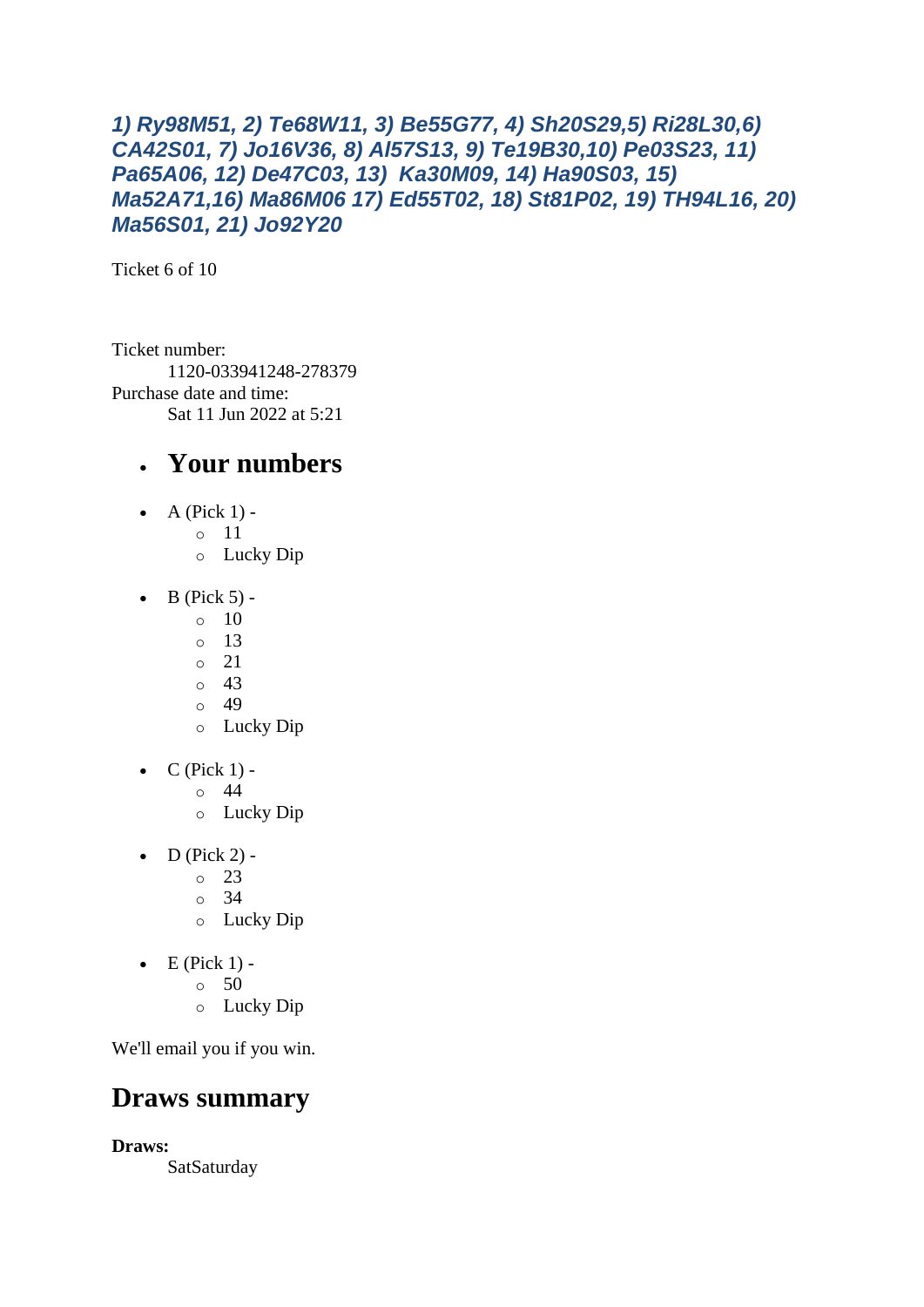**Weeks:** 1

#### **Draw summary**

Sat 11 Jun 2022

#### **Draw dates**

• Sat 11 Jun 2022

**Cost:** 5 plays x £1.00 for 1 draw = £5.00

#### **Total:**

£5.00

*----------------------------------------------------*

#### *Lottery Syndicate Group 27*

#### *1) Al57S13, 2) CE76J05, 3) Be55G77, 4) Sh20S29,5) Mo08K09,6) CA42S01, 7) Pa65A06, 8) Ha90S03, 9) Te19B30,10) Te68W11, 11) Mi68H03/MI68H03, 12) De47C03, 13) Gr27B30, 14) St81P02, 15) Ro57M05, 16) LE29H09, 17) Ma56S01, 18) Ra51N11, 19) Do1V1, 20) Ni02G12, 21) Jo92Y20*

Ticket 7 of 10

Ticket number: 1120-045475588-276779 Purchase date and time: Sat 11 Jun 2022 at 5:21

- A (Pick  $1$ ) -
	- $\circ$  55
	- o Lucky Dip
- $\bullet$  B (Pick 5) -
	- $\circ$  17
	- o 19
	- $\circ$  30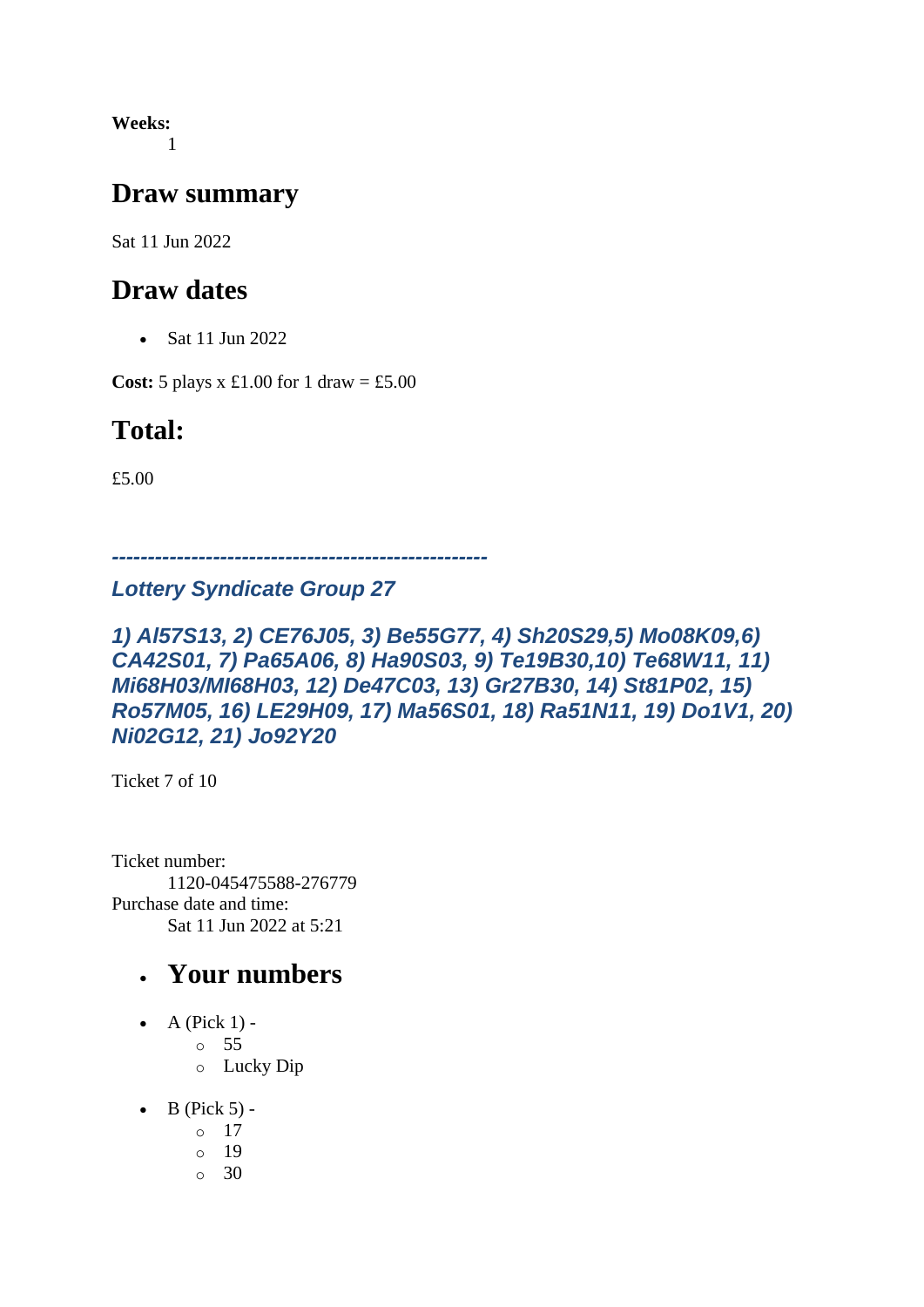- o 48
- o 56
- o Lucky Dip
- $\bullet$  C (Pick 1)
	- o 48
	- o Lucky Dip
- $\bullet$  D (Pick 2)
	- o 09
	- o 52
	- o Lucky Dip
- $\bullet$  E (Pick 1)
	- o 41
	- o Lucky Dip

#### **Draws summary**

**Draws: SatSaturday Weeks:** 1

#### **Draw summary**

Sat 11 Jun 2022

#### **Draw dates**

• Sat 11 Jun 2022

**Cost:**  $5$  plays x £1.00 for 1 draw = £5.00

#### **Total:**

£5.00

*----------------------------------------------------*

#### *Lottery Syndicate Group 28*

*1) Ti53W41, 2) Ra51N11, 3) Ma52A71, 4) Mo08K09, 5) Ma98D73,6) Ro57M05, 7) AL06S23, 8) Pe57L11, 9) De05M22, 10) Ne03F12, 11)*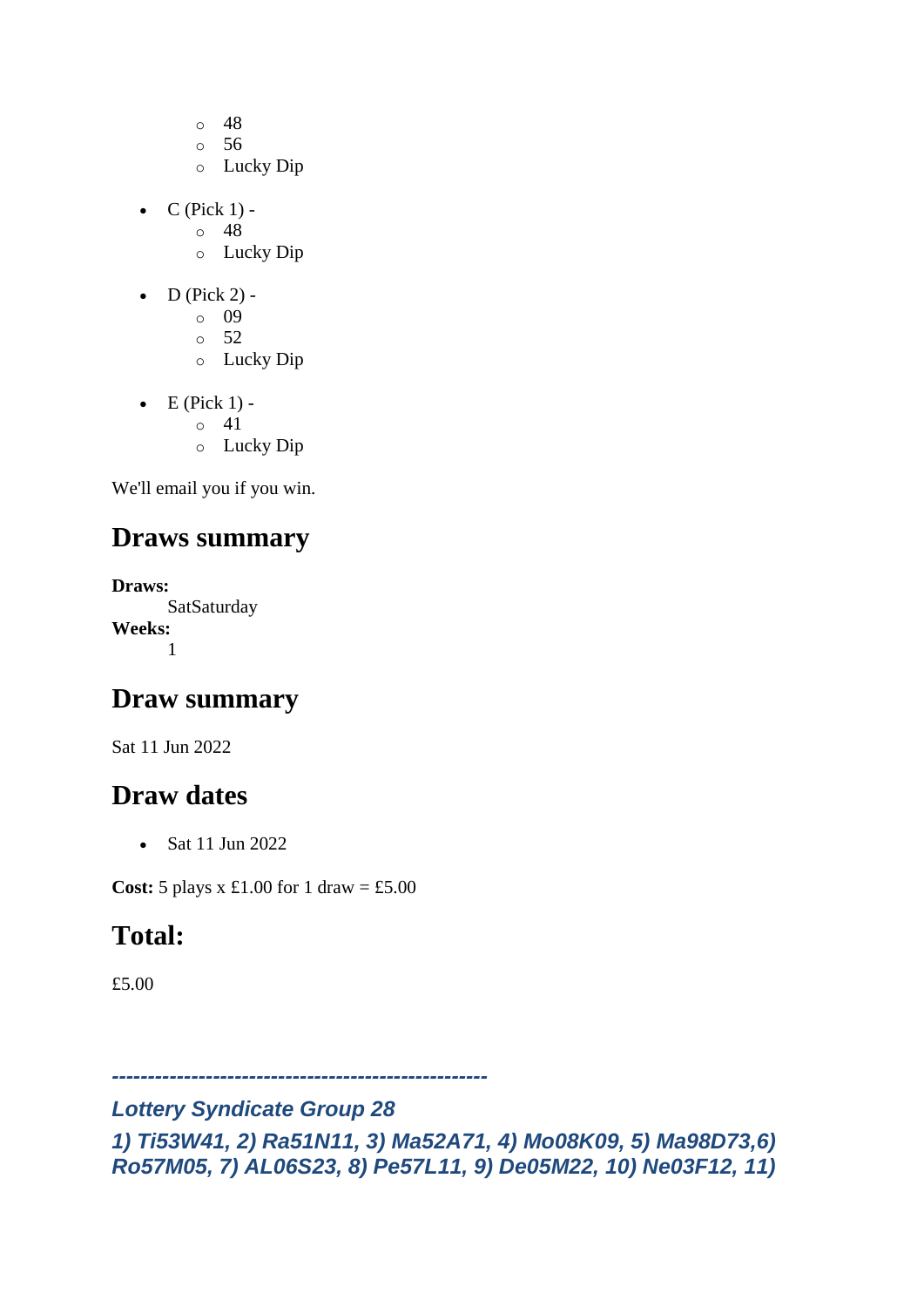#### *Ad34Y2, 12) Ni02G12, 13) Vi53J31, 14) Pe03S23, 15) Jo16V36, 16) --- --------, 17) Jo57F06, 18) Ma56S01, 19) Ra86P02, 20) Ro07W32, 21) Pe21W01*

Ticket 8 of 10

Ticket number: 1120-017076992-277679 Purchase date and time: Sat 11 Jun 2022 at 5:21

#### • **Your numbers**

- $\bullet$  A (Pick 1)
	- o 21
		- o Lucky Dip
- $\bullet$  B (Pick 5)
	- o 02
	- o 07
	- o 33
	- o 37  $\circ$  43
	- o Lucky Dip
- $\bullet$  C (Pick 1)
	- o 21
	- o Lucky Dip
- $\bullet$  D (Pick 2)
	- o 01
	- o 33
	- o Lucky Dip
- $\bullet$  E (Pick 1) -
	- $\circ$  42
	- o Lucky Dip

We'll email you if you win.

#### **Draws summary**

**Draws: SatSaturday Weeks:** 1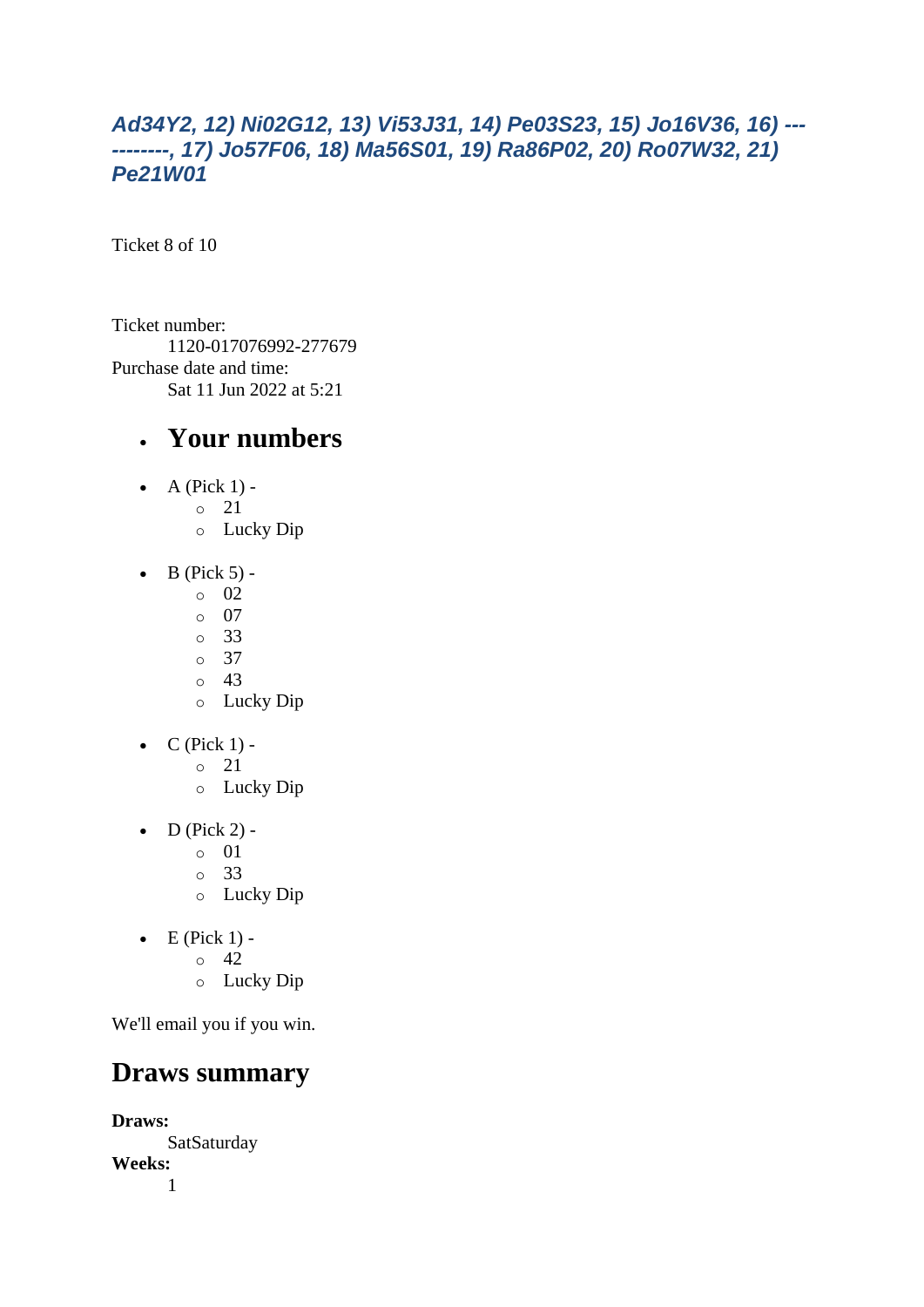#### **Draw summary**

Sat 11 Jun 2022

## **Draw dates**

• Sat 11 Jun 2022

**Cost:**  $5$  plays x £1.00 for 1 draw = £5.00

## **Total:**

£5.00

*----------------------------------------------------*

#### *Lottery Syndicate Group 29*

*1) FR30E17, 2) Pe03S23, 3) Li08G23, 4) Ri05M06,5) Ad05R11, 6) Pa52W81, 7) Mo08K09, 8) Me21F22, 9) Ra86P02,10) Mi02L17, 11) Ed55T02, 12) De05M22, 13) Jo54V2, 14) Ma56S01, 15) Pe57L11, 16) - David1980, 17) Ju86G11, 18) Jo57F06, 19) Pe20L31, 20) Ma52A71, 21) Pe21W01*

Ticket 9 of 10

Ticket number: 1120-050645760-274579 Purchase date and time: Sat 11 Jun 2022 at 5:21

- A (Pick  $1$ )
	- o 38
		- o Lucky Dip
- $\bullet$  B (Pick 5)
	- o 14
	- o 22
	- o 35
	- $\circ$  41
	- $\circ$  47
	- o Lucky Dip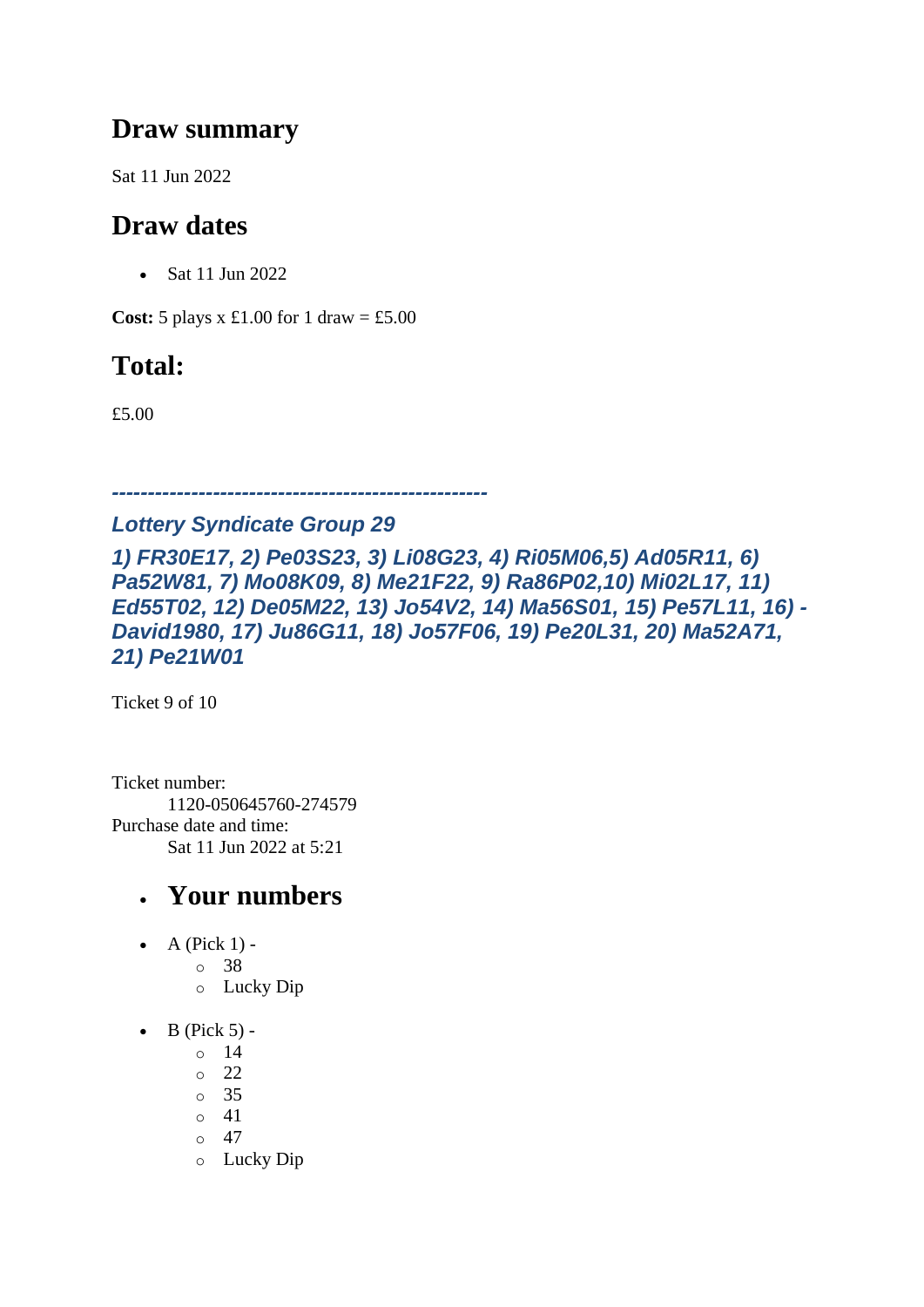- $\bullet$  C (Pick 1)
	- o 54
	- o Lucky Dip
- $D$  (Pick 2)
	- o 14
	- o 22
	- o Lucky Dip
- $\bullet$  E (Pick 1)
	- o 32
	- o Lucky Dip

## **Draws summary**

**Draws: SatSaturday Weeks:** 1

## **Draw summary**

Sat 11 Jun 2022

## **Draw dates**

• Sat 11 Jun 2022

**Cost:**  $5$  plays x £1.00 for 1 draw = £5.00

## **Total:**

£5.00

#### *---------------------------------------------------- Lottery Syndicate Group 30*

*1) Ca05F01, 2) Si12G05, 3) Me21F22, 4) Ad05R11, 5) Pe21W01, 6) De05M22, 7) Pe03S23, 8) Li08G23, 9) Dy02J22,10) Jo57F06, 11) Ra86P02, 12) To10J23, 13) Sa03M11, 14) BA09K03Basat, 15) AL06S23, 16) Do1V1, 17) Hi06R06, 18) Ri05M06, 19) Pe20L31, 20) Ne03F12, 21) Ge08D01*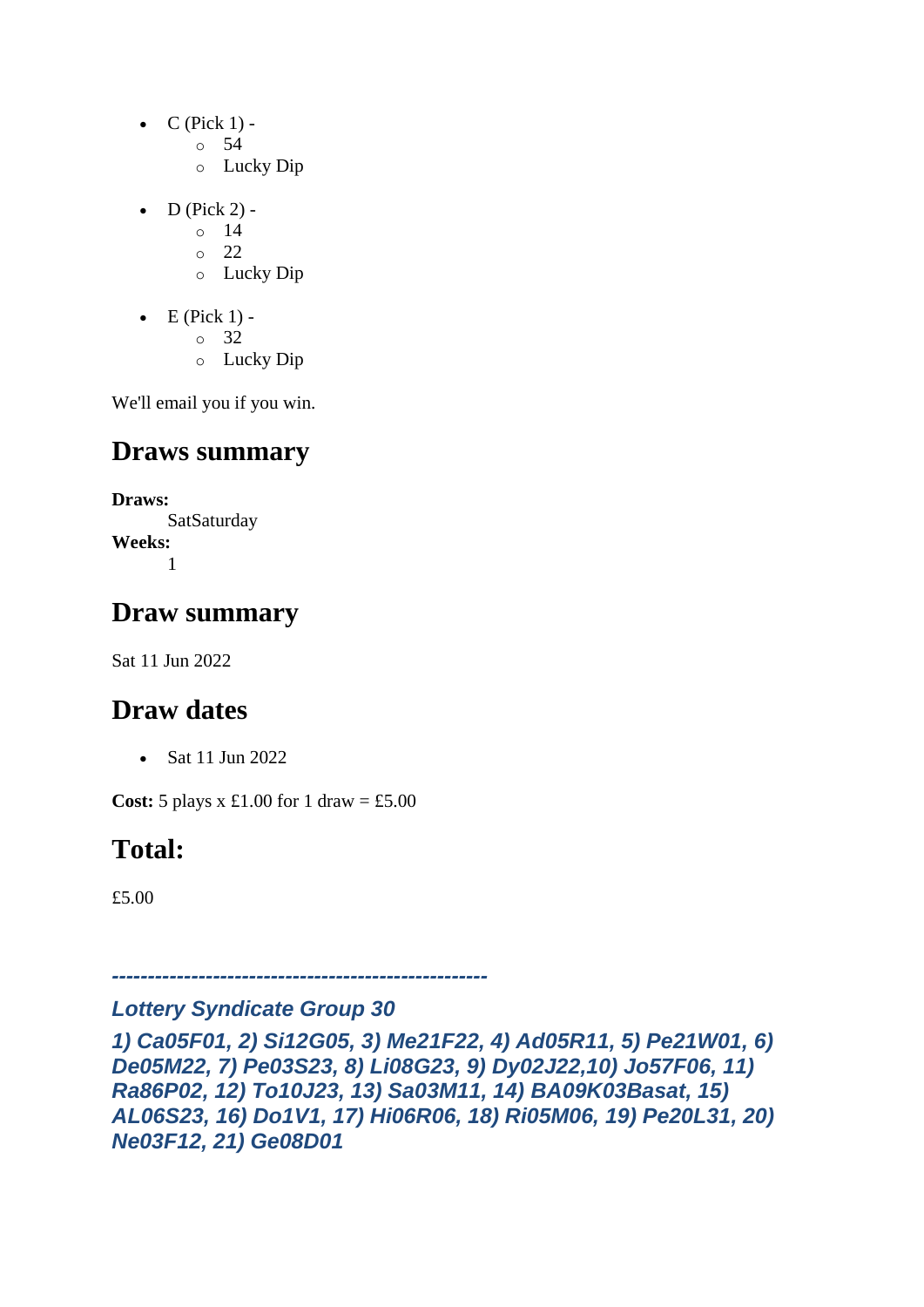Ticket number: 1120-062180100-272979 Purchase date and time: Sat 11 Jun 2022 at 5:21

#### • **Your numbers**

- $\bullet$  A (Pick 1)
	- o 07
	- o Lucky Dip
- $\bullet$  B (Pick 5)
	- o 01
	- o 05
	- o 11
	- $\circ$  20
	- o 32
	- o Lucky Dip
- $\bullet$  C (Pick 1)
	- o 36
	- o Lucky Dip
- $\bullet$  D (Pick 2)
	- o 01
	- o 45
	- o Lucky Dip
- $\bullet$  E (Pick 1) -
	- $\circ$  20
	- o Lucky Dip

We'll email you if you win.

#### **Draws summary**

```
Draws:
      SatSaturday
Weeks:
      1
```
#### **Draw summary**

Sat 11 Jun 2022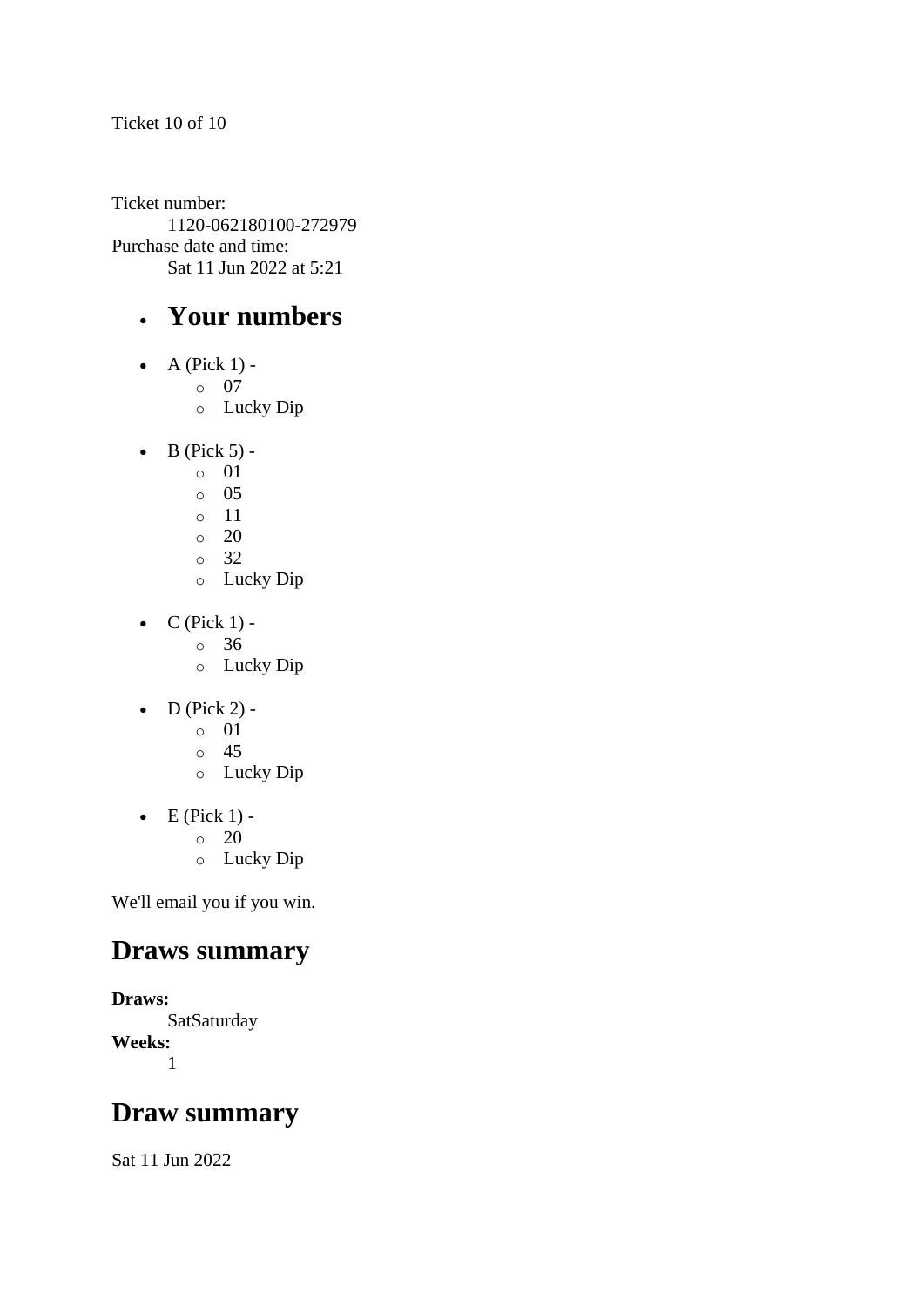#### **Draw dates**

• Sat 11 Jun 2022

**Cost:** 5 plays x £1.00 for 1 draw = £5.00

## **Total:**

£5.0

*----------------------------------------------------*

#### *Lottery Syndicate Group 31*

*1) Ca05F01, 2) To10J23, 3) Dy02J22, 4) Ad05R11, 5) Ne03F12, 6) De05M22, 7) David1980, 8) Li08G23, 9) Sa03M11,10) Jo57F06, 11) Fr02B01, 12) Si12G05, 13) AL06S23, 14) IA05W25, 15) Me21F22, 16) Do1V1, 17) Hi06R06, 18) Ri05M06, 19) Ma02L23, 20) Ka10K21, 21) Ge08D01*

Ticket 1 of 3

Ticket number: 1120-038201856-274679 Purchase date and time: Sat 11 Jun 2022 at 5:23

- A (Pick  $1$ )
	- o 09
		- o Lucky Dip
- $\bullet$  B (Pick 5)
	- o 07
	- o 11
	- o 12
	- o 32
	- o 41
	- o Lucky Dip
- $C$  (Pick 1) -
	- $\circ$  43
	- o Lucky Dip
- $D$  (Pick 3)
	- o 19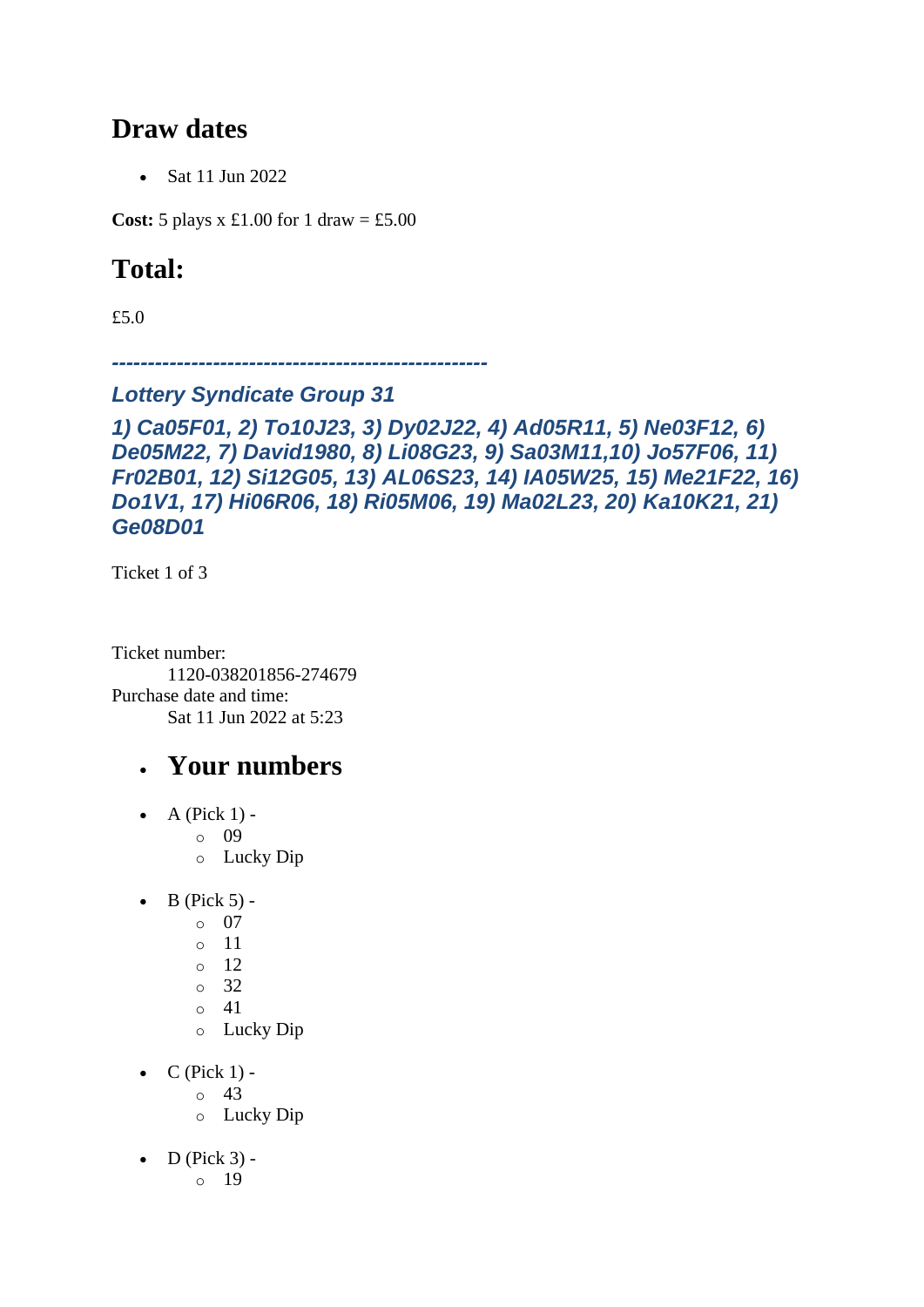o 20 o 45 o Lucky Dip

- $\bullet$  E (Pick 1) -
	- $\circ$  57
	- o Lucky Dip

We'll email you if you win.

#### **Draws summary**

**Draws: SatSaturday Weeks:** 1

#### **Draw summary**

Sat 11 Jun 2022

#### **Draw dates**

• Sat 11 Jun 2022

**Cost:** 5 plays x £1.00 for 1 draw = £5.00

## **Total:**

£5.00

*----------------------------------------------------*

#### *Lottery Syndicate Group 32*

*1) St07G02, 2) Dy02J22, 3) Am08M22, 4) AL06S23, 5) Fr02B01, 6) Ne03F12, 7) Mi02L17, 8) Rh06T24, 9) Ge08D01,10) BA09K03Basat, 11) Me21F22, 12) Li08G23, 13) IA05W25, 14) TA05W02, 15) Ma20C23, 16) Am06M03, 17) Ka10K21, 18) Ma03N09, 19) Ku06C07, 20) To10J23, 21) Do1V1*

Ticket 2 of 3

Ticket number: 1120-049736196-273079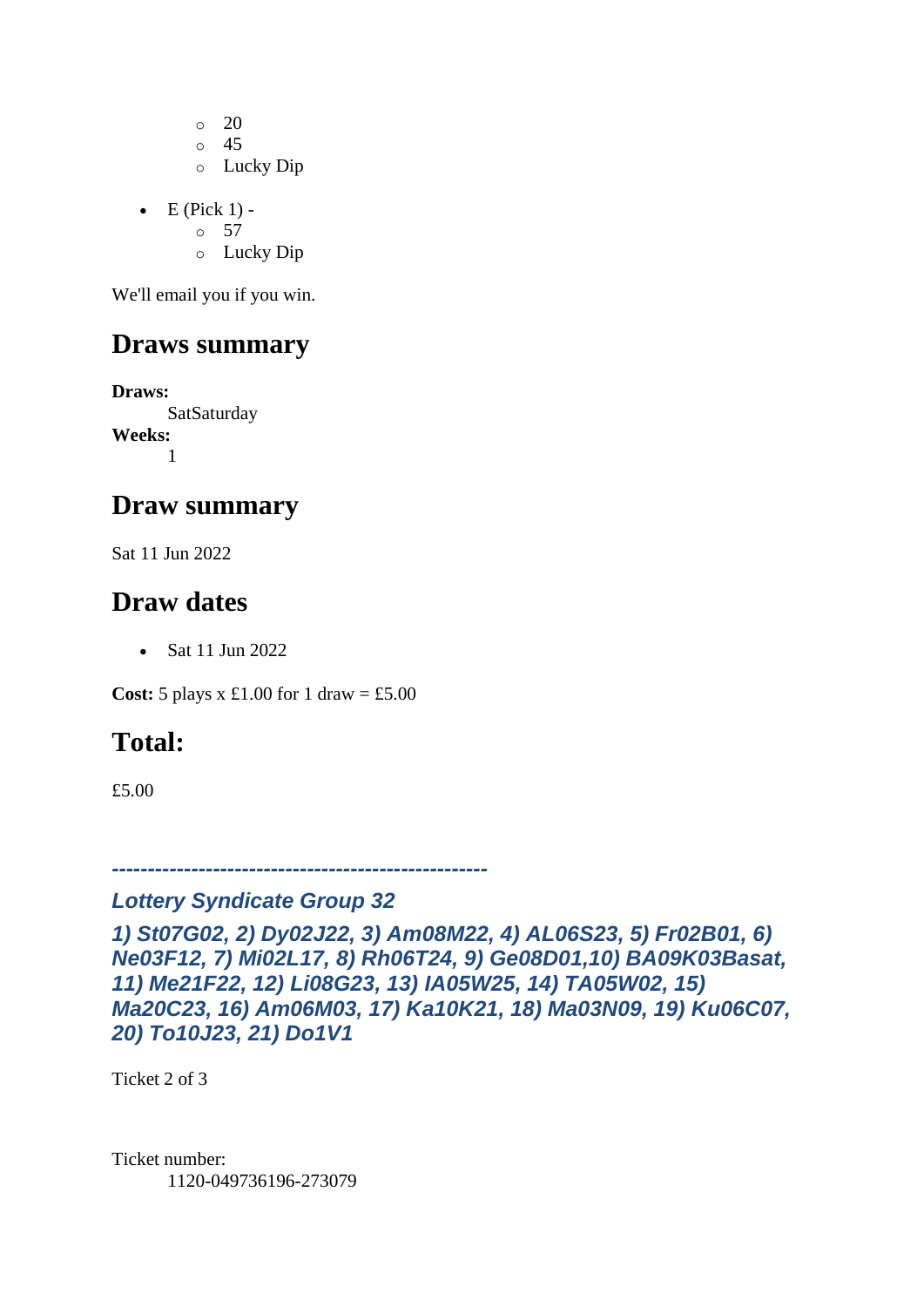Purchase date and time:

Sat 11 Jun 2022 at 5:23

#### • **Your numbers**

- $\bullet$  A (Pick 1)
	- o 38
		- o Lucky Dip
- $\bullet$  B (Pick 5)
	- o 07
	- $\circ$  34
	- o 35
	- o 37
	- o 56 o Lucky Dip
- $\bullet$  C (Pick 1)
	- o 30
	- o Lucky Dip
- $\bullet$  D (Pick 2)
	- o 06
	- o 29
	- o Lucky Dip
- $\bullet$  E (Pick 1)
	- o 32
	- o Lucky Dip

We'll email you if you win.

## **Draws summary**

**Draws: SatSaturday Weeks:** 1

## **Draw summary**

Sat 11 Jun 2022

## **Draw dates**

• Sat 11 Jun 2022

**Cost:**  $5$  plays x  $\pounds1.00$  for  $1$  draw =  $\pounds5.00$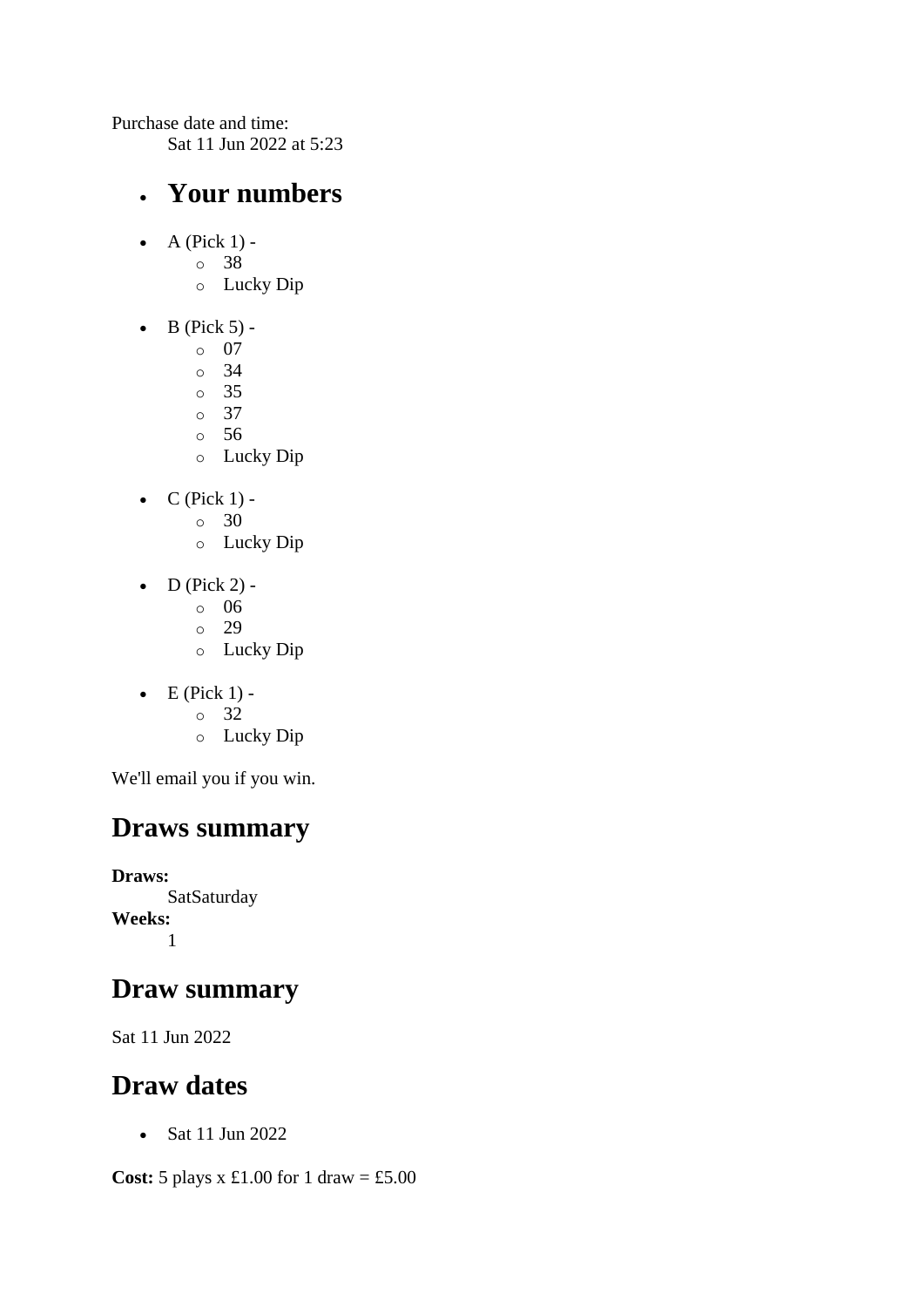### **Total:**

£5.00

*----------------------------------------------------*

#### *Lottery Syndicate Group 33*

*1) St07G02, 2) Ro07W32, 3) Co09G02, 4) Am08M22, 5) Ab01A01, 6) Mi02L17, 7) Ma02L23, 8) Fr02B01, 9) Ge08D01,10) BA09K03Basat, 11) TA05W02, 12) Li08G23, 13) Jo16V36, 14) AL06S23, 15) Ma20C23, 16) Am06M03, 17) Ka10K21, 18) ---------, 19) Ku06C07, 20) To10J23, 21) Do1V1*

Ticket 3 of 3

Ticket number: 1120-004698624-278879 Purchase date and time: Sat 11 Jun 2022 at 5:23

- $\bullet$  A (Pick 1)
	- o 09
	- o Lucky Dip
- $\bullet$  B (Pick 5) -
	- $\circ$  20
	- o 25
	- o 29
	- $\circ$  42
	- o 46
	- o Lucky Dip
- $\bullet$  C (Pick 1)
	- o 01
	- o Lucky Dip
- $\bullet$  D (Pick 2)
	- o 05
	- $\circ$  47
	- o Lucky Dip
- $\bullet$  E (Pick 1)
	- o 32